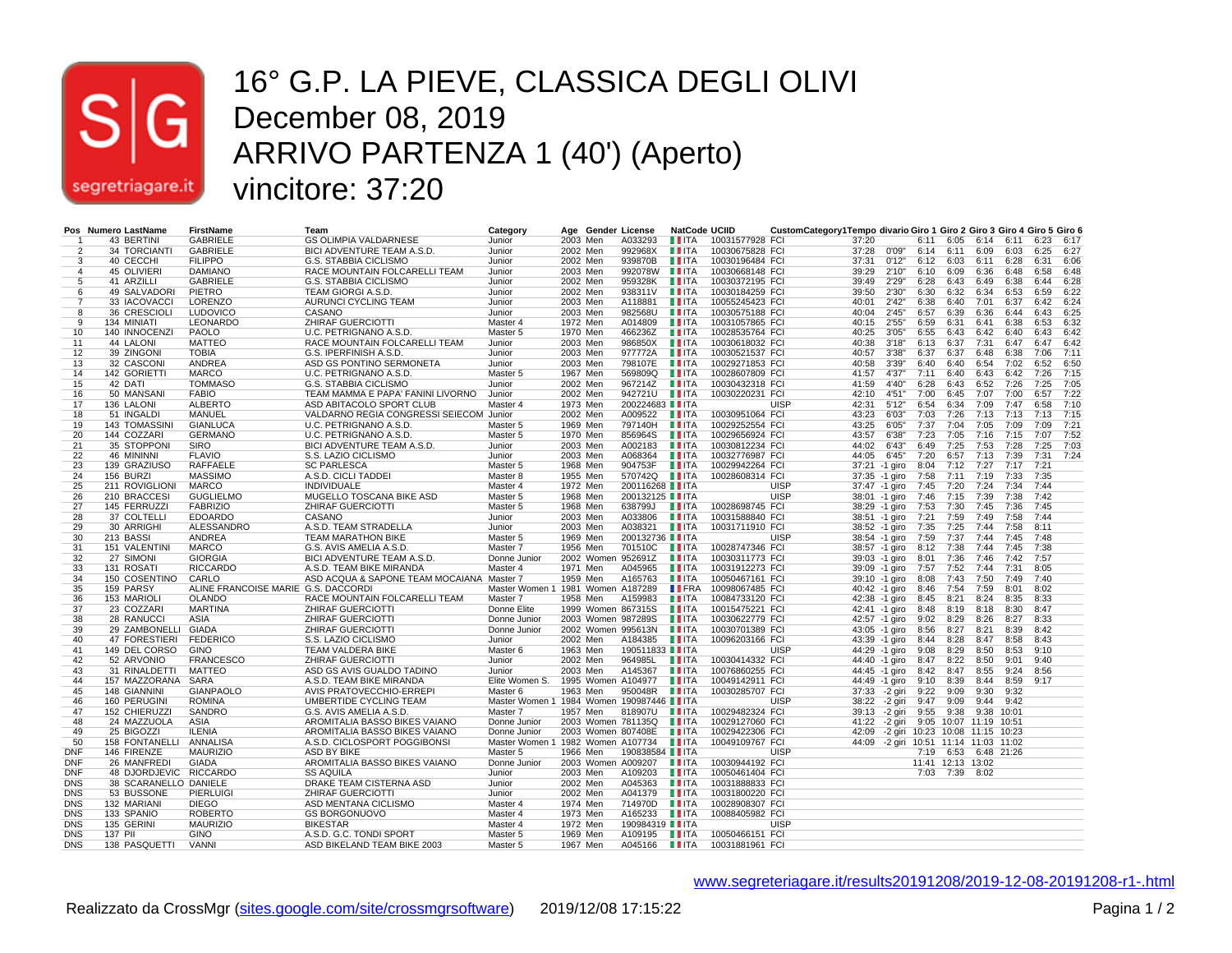

#### 16° G.P. LA PIEVE, CLASSICA DEGLI OLIVI December 08, 2019 ARRIVO PARTENZA 1 (40') (Aperto) vincitore: 37:20

|            | Pos Numero LastName  | FirstName | Team                                                               | Category                                                |          | Age Gender License NatCode UCIID |                                                      | CustomCategory1Tempo_divario Giro 1_Giro 2_Giro 3_Giro 4_Giro 5_Giro 6 |
|------------|----------------------|-----------|--------------------------------------------------------------------|---------------------------------------------------------|----------|----------------------------------|------------------------------------------------------|------------------------------------------------------------------------|
| <b>DNS</b> | 141 AGOSTINELLI LUCA |           | U.C. PETRIGNANO A.S.D.                                             | Master 5                                                |          |                                  | 1969 Men 466244H TTA 10028535865 FCI                 |                                                                        |
| <b>DNS</b> |                      |           | 147 CAVALIERI FABRIZIO ASD VELO CLUB RACING ASSISI BASTIA Master 6 |                                                         | 1963 Men |                                  | 943671B IITA 10066345152 FCI                         |                                                                        |
| DNS        | 154 ROSSELLI         |           | RICCARDO TEAM MAMMA E PAPA' FANINI LIVORNO Master 7                |                                                         |          |                                  | 1960 Men    A187206 <b>MM</b> AUS    10029841426 FCI |                                                                        |
| <b>DNS</b> | 161 ESPOSITO         |           | CARMELINA AS ROMA CICLISMO                                         | Master Women 3 1963 Women A169231 L SUI 10028767453 FCI |          |                                  |                                                      |                                                                        |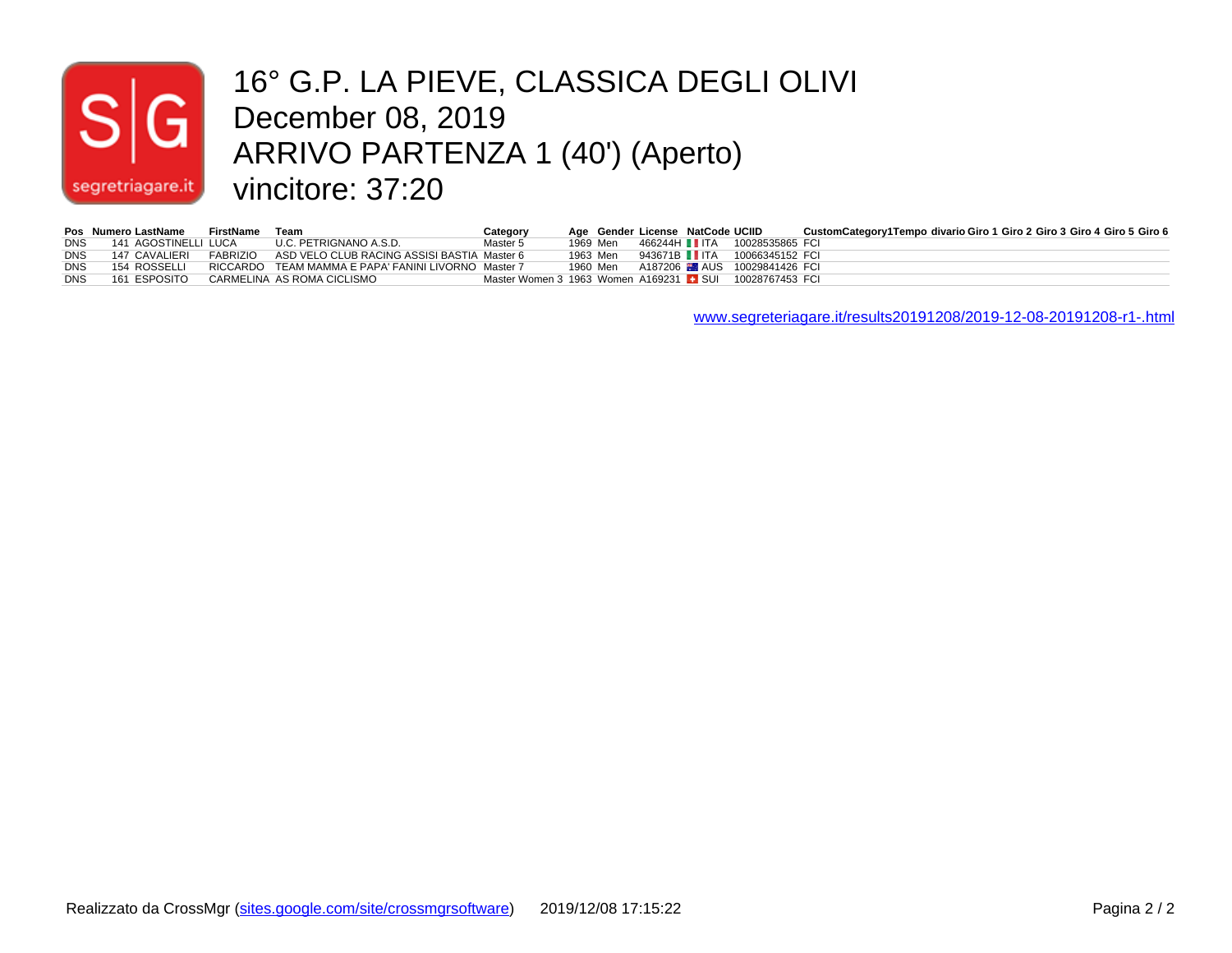

#### 16° G.P. LA PIEVE, CLASSICA DEGLI OLIVI December 08, 2019 Junior (Uomini) vincitore: 37:20

|            | Pos Numero LastName   | <b>FirstName</b> | Team                              | Category Age Gender License |                 |                       | <b>NatCode UCIID</b> |                 | CustomCategory1Tempo divario Giro 1 Giro 2 Giro 3 Giro 4 Giro 5 Giro 6 |       |               |      |      |      |      |      |               |
|------------|-----------------------|------------------|-----------------------------------|-----------------------------|-----------------|-----------------------|----------------------|-----------------|------------------------------------------------------------------------|-------|---------------|------|------|------|------|------|---------------|
|            | 43 BERTINI            | <b>GABRIELE</b>  | <b>GS OLIMPIA VALDARNESE</b>      | Junior <sup>:</sup>         | <b>2003 Men</b> | A033293 IITA          |                      | 10031577928 FCI |                                                                        | 37:20 |               | 6:11 | 6:05 | 6:14 | 6:11 |      | $6:23$ $6:17$ |
|            | 34 TORCIANTI          | <b>GABRIELE</b>  | BICI ADVENTURE TEAM A.S.D.        | Junior                      | 2002 Men        | 992968X IITA          |                      | 10030675828 FCI |                                                                        | 37:28 | 0'09'         | 6:14 | 6:11 | 6:09 | 6:03 | 6:25 | 6:27          |
|            | 40 CECCHI             | <b>FILIPPO</b>   | G.S. STABBIA CICLISMO             | Junior                      | 2002 Men        | 939870B <b>IITA</b>   |                      | 10030196484 FCI | 37:31                                                                  |       | 0'12"         | 6:12 | 6:03 | 6:11 | 6:28 | 6:31 | 6:06          |
|            | 45 OLIVIERI           | <b>DAMIANO</b>   | RACE MOUNTAIN FOLCARELLI TEAM     | Junior                      | 2003 Men        | 992078W <b>II</b> ITA |                      | 10030668148 FCI |                                                                        | 39:29 | 2'10'         | 6:10 | 6:09 | 6:36 | 6:48 | 6:58 | 6:48          |
|            | 41 ARZILLI            | <b>GABRIELE</b>  | G.S. STABBIA CICLISMO             | Junior                      | 2002 Men        | 959328K IITA          |                      | 10030372195 FCI |                                                                        | 39:49 | 2'29'         | 6:28 | 6:43 | 6:49 | 6:38 | 6:44 | 6:28          |
| 6          | 49 SALVADORI          | PIETRO           | TEAM GIORGI A.S.D.                | Junior                      | 2002 Men        | 938311V <b>IIITA</b>  |                      | 10030184259 FCI |                                                                        | 39:50 | 2'30'         | 6:30 | 6:32 | 6:34 | 6:53 | 6:59 | 6:22          |
|            | 33 IACOVACCI          | <b>LORENZO</b>   | AURUNCI CYCLING TEAM              | Junior                      | 2003 Men        | A118881 IITA          |                      | 10055245423 FCI | 40:01                                                                  |       | 2'42'         | 6:38 | 6:40 | 7:01 | 6:37 | 6:42 | 6:24          |
| 8          | 36 CRESCIOLI          | <b>LUDOVICO</b>  | CASANO                            | Junior                      | 2003 Men        | 982568U <b>II</b> ITA |                      | 10030575188 FCI | 40:04                                                                  |       | 2'45'         | 6:57 | 6:39 | 6:36 | 6:44 | 6:43 | 6:25          |
| 9          | 44 LALONI             | <b>MATTEO</b>    | RACE MOUNTAIN FOLCARELLI TEAM     | Junior                      | 2003 Men        | 986850X <b>I</b> ITA  |                      | 10030618032 FCI |                                                                        | 40:38 | 3'18'         | 6:13 | 6:37 | 7:31 | 6:47 | 6:47 | 6:42          |
| 10         | 39 ZINGONI            | <b>TOBIA</b>     | G.S. IPERFINISH A.S.D.            | Junior                      | 2003 Men        | 977772A <b>II</b> ITA |                      | 10030521537 FCI | 40:57                                                                  |       | 3'38'         | 6:37 | 6:37 | 6:48 | 6:38 | 7:06 | 7:11          |
| 11         | 32 CASCONI            | ANDREA           | ASD GS PONTINO SERMONETA          | Junior                      | 2003 Men        | 798107E <b>III</b> TA |                      | 10029271853 FCI |                                                                        | 40:58 | 3'39'         | 6:40 | 6:40 | 6:54 | 7:02 | 6:52 | 6:50          |
| 12         | 42 DATI               | <b>TOMMASO</b>   | <b>G.S. STABBIA CICLISMO</b>      | Junior                      | 2002 Men        | 967214Z <b>II</b> ITA |                      | 10030432318 FCI |                                                                        | 41:59 | 4'40'         | 6:28 | 6:43 | 6:52 | 7:26 | 7:25 | 7:05          |
| 13         | 50 MANSANI            | <b>FABIO</b>     | TEAM MAMMA E PAPA' FANINI LIVORNO | Junior                      | 2002 Men        | 942721U <b>II</b> ITA |                      | 10030220231 FCI |                                                                        | 42:10 | 4'51          | 7:00 | 6:45 | 7:07 | 7:00 | 6:57 | 7:22          |
| 14         | 51 INGALDI            | <b>MANUEL</b>    | VALDARNO REGIA CONGRESSI SEIECOM  | Junior                      | 2002 Men        | A009522 IITA          |                      | 10030951064 FCI |                                                                        | 43:23 | 6'03'         | 7:03 | 7:26 | 7:13 | 7:13 | 7:13 | 7:15          |
| 15         | 35 STOPPONI           | <b>SIRO</b>      | BICI ADVENTURE TEAM A.S.D.        | Junior                      | 2003 Men        | A002183 <b>I</b> ITA  |                      | 10030812234 FCI |                                                                        | 44:02 | 6'43'         | 6:49 | 7:25 | 7:53 | 7:28 | 7:25 | 7:03          |
| 16         | 46 MININNI            | <b>FLAVIO</b>    | S.S. LAZIO CICLISMO               | Junior                      | 2003 Men        | A068364 <b>I</b> ITA  |                      | 10032776987 FCI |                                                                        | 44:05 | 6'45"         | 7:20 | 6:57 | 7:13 | 7:39 | 7:31 | 7:24          |
| 17         | 37 COLTELLI           | <b>EDOARDO</b>   | CASANO                            | Junior                      | 2003 Men        | A033806 IITA          |                      | 10031588840 FCI |                                                                        | 38:51 | -1 giro       | 7:21 | 7:59 | 7:49 | 7:58 | 7:44 |               |
| 18         | 30 ARRIGHI            |                  | ALESSANDRO A.S.D. TEAM STRADELLA  | Junior                      | 2003 Men        | A038321 IITA          |                      | 10031711910 FCI |                                                                        |       | 38:52 -1 giro | 7:35 | 7:25 | 7:44 | 7:58 | 8:11 |               |
| 19         | 47 FORESTIERI         | <b>FEDERICO</b>  | S.S. LAZIO CICLISMO               | Junior                      | 2002 Men        | A184385 <b>I</b> ITA  |                      | 10096203166 FCI |                                                                        |       | 43:39 -1 giro | 8:44 | 8:28 | 8:47 | 8:58 | 8:43 |               |
| 20         | 52 ARVONIO            | <b>FRANCESCO</b> | <b>ZHIRAF GUERCIOTTI</b>          | Junior                      | 2002 Men        | 964985L <b>II</b> ITA |                      | 10030414332 FCI |                                                                        |       | 44:40 -1 giro | 8:47 | 8:22 | 8:50 | 9:01 | 9:40 |               |
| 21         | 31 RINALDETTI         | <b>MATTEO</b>    | ASD GS AVIS GUALDO TADINO         | Junior                      | 2003 Men        | A145367 IITA          |                      | 10076860255 FCI |                                                                        |       | 44:45 -1 giro | 8:42 | 8:47 | 8:55 | 9:24 | 8:56 |               |
| <b>DNF</b> | 48 DJORDJEVIC         | <b>RICCARDO</b>  | <b>SS AQUILA</b>                  | Junior                      | 2003 Men        | A109203 <b>T</b> ITA  |                      | 10050461404 FCI |                                                                        |       |               | 7:03 | 7:39 | 8:02 |      |      |               |
| <b>DNS</b> | 38 SCARANELLO DANIELE |                  | DRAKE TEAM CISTERNA ASD           | Junior                      | 2002 Men        | A045363 <b>I</b> ITA  |                      | 10031888833 FCI |                                                                        |       |               |      |      |      |      |      |               |
| <b>DNS</b> | 53 BUSSONE            | PIERLUIGI        | <b>ZHIRAF GUERCIOTTI</b>          | Junior                      | 2002 Men        | A041379 IITA          |                      | 10031800220 FCI |                                                                        |       |               |      |      |      |      |      |               |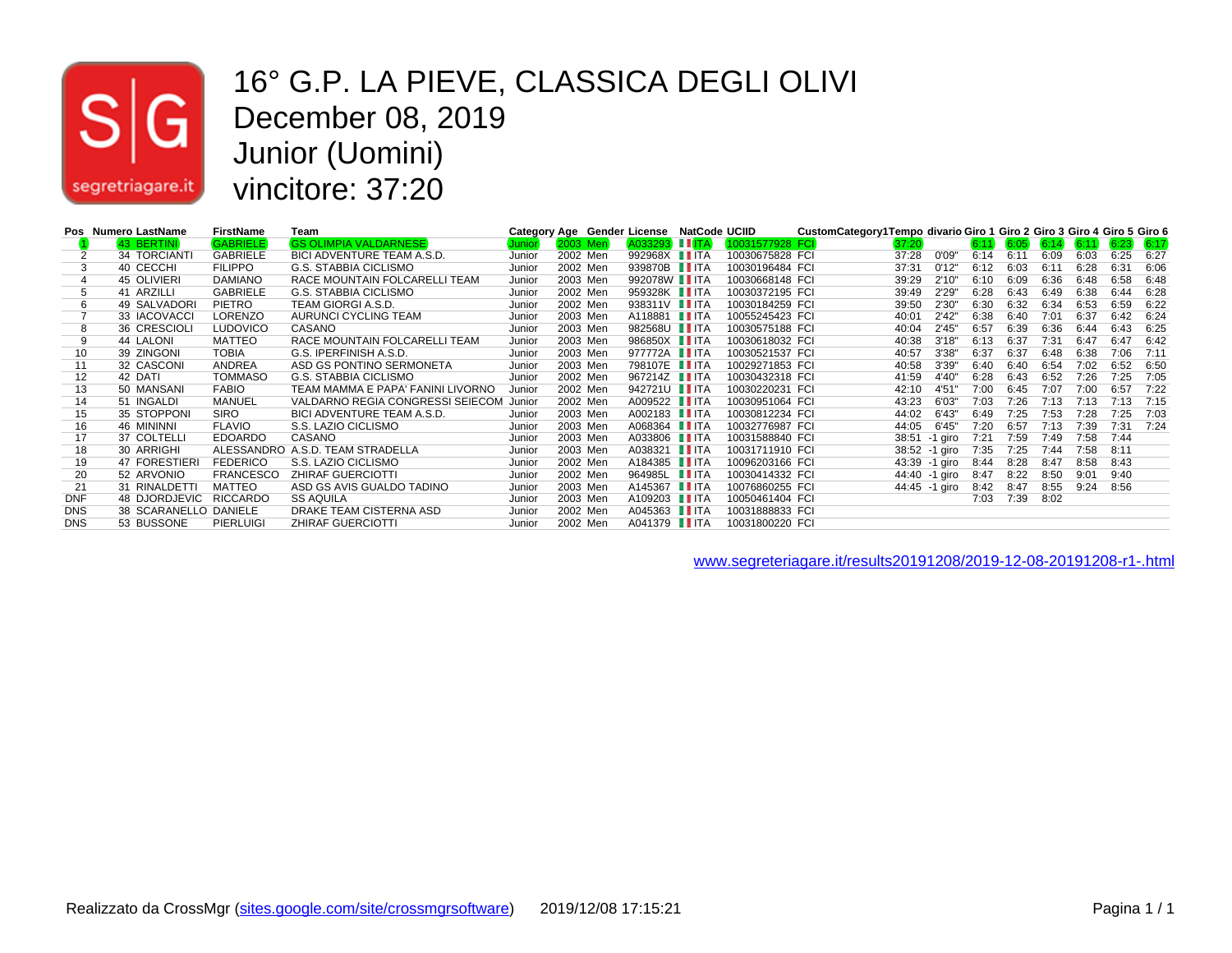

#### 16° G.P. LA PIEVE, CLASSICA DEGLI OLIVI December 08, 2019 OPEN (DE, DU23) (Donne) vincitore: 42:41

| Pos Numero LastName FirstName Team                  | خategory. |  | Age Gender License NatCode UCIID | CustomCategory1Tempo_divario Giro 1_Giro 2_Giro 3_Giro 4_Giro 5 |  |  |  |
|-----------------------------------------------------|-----------|--|----------------------------------|-----------------------------------------------------------------|--|--|--|
| RAF GUFRCIOTTI Donne Flite_1999_Women_867315S_L_IT. |           |  |                                  |                                                                 |  |  |  |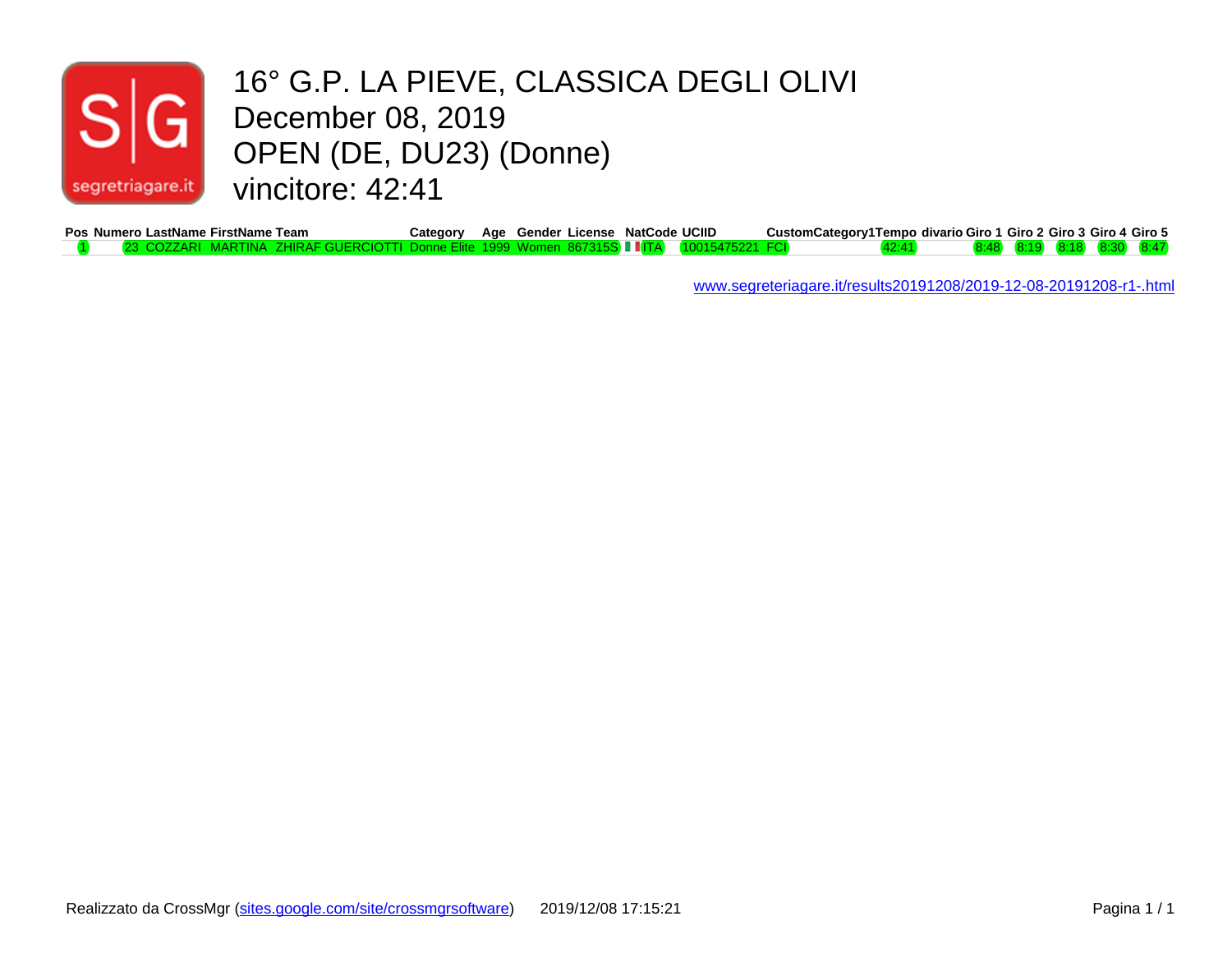# $|S|$

#### 16° G.P. LA PIEVE, CLASSICA DEGLI OLIVI December 08, 2019 DJ (Donne) segretriagare.it vincitore: 39:03

|     | Pos Numero LastName | FirstName Team |                                                                      | Category |  | Age Gender License NatCode UCIID |                                                        | CustomCategory1Tempo divario Giro 1 Giro 2 Giro 3 Giro 4 Giro 5 |       |                                       |      |      |                   |           |      |
|-----|---------------------|----------------|----------------------------------------------------------------------|----------|--|----------------------------------|--------------------------------------------------------|-----------------------------------------------------------------|-------|---------------------------------------|------|------|-------------------|-----------|------|
|     | 27 SIMONI           | GIORGIA        | BICI ADVENTURE TEAM A.S.D.                                           |          |  |                                  | Donne Junior 2002 Women 952691Z IITA 10030311773 FCI   |                                                                 | 39:03 |                                       | 8:01 | 7:36 | 7:46              | 7:42 7:57 |      |
|     | <b>28 RANUCCI</b>   | <b>ASIA</b>    | <b>ZHIRAF GUERCIOTTI</b>                                             |          |  |                                  | Donne Junior 2003 Women 987289S II ITA 10030622779 FCI |                                                                 |       | 42:57 3'54" 9:02 8:29 8:26 8:27 8:33  |      |      |                   |           |      |
|     | 29 ZAMBONELLI GIADA |                | ZHIRAF GUERCIOTTI                                                    |          |  |                                  | Donne Junior 2002 Women 995613N IIITA 10030701389 FCI  |                                                                 |       | 43:05 4'03" 8:56 8:27                 |      |      |                   | 8:21 8:39 | 8.42 |
|     | 24 MAZZUOLA         | ASIA           | AROMITALIA BASSO BIKES VAIANO Donne Junior 2003 Women 781135Q II ITA |          |  |                                  | 10029127060 FCI                                        |                                                                 |       | 41:22 -1 giro 9:05 10:07 11:19 10:51  |      |      |                   |           |      |
|     | 25 BIGOZZI          | <b>ILENIA</b>  | AROMITALIA BASSO BIKES VAIANO Donne Junior 2003 Women 807408E II ITA |          |  |                                  | 10029422306 FCI                                        |                                                                 |       | 42:09 -1 giro 10:23 10:08 11:15 10:23 |      |      |                   |           |      |
| DNF | 26 MANFREDI         | GIADA          | AROMITALIA BASSO BIKES VAIANO Donne Junior 2003 Women A009207 II ITA |          |  |                                  | 10030944192 FCI                                        |                                                                 |       |                                       |      |      | 11:41 12:13 13:02 |           |      |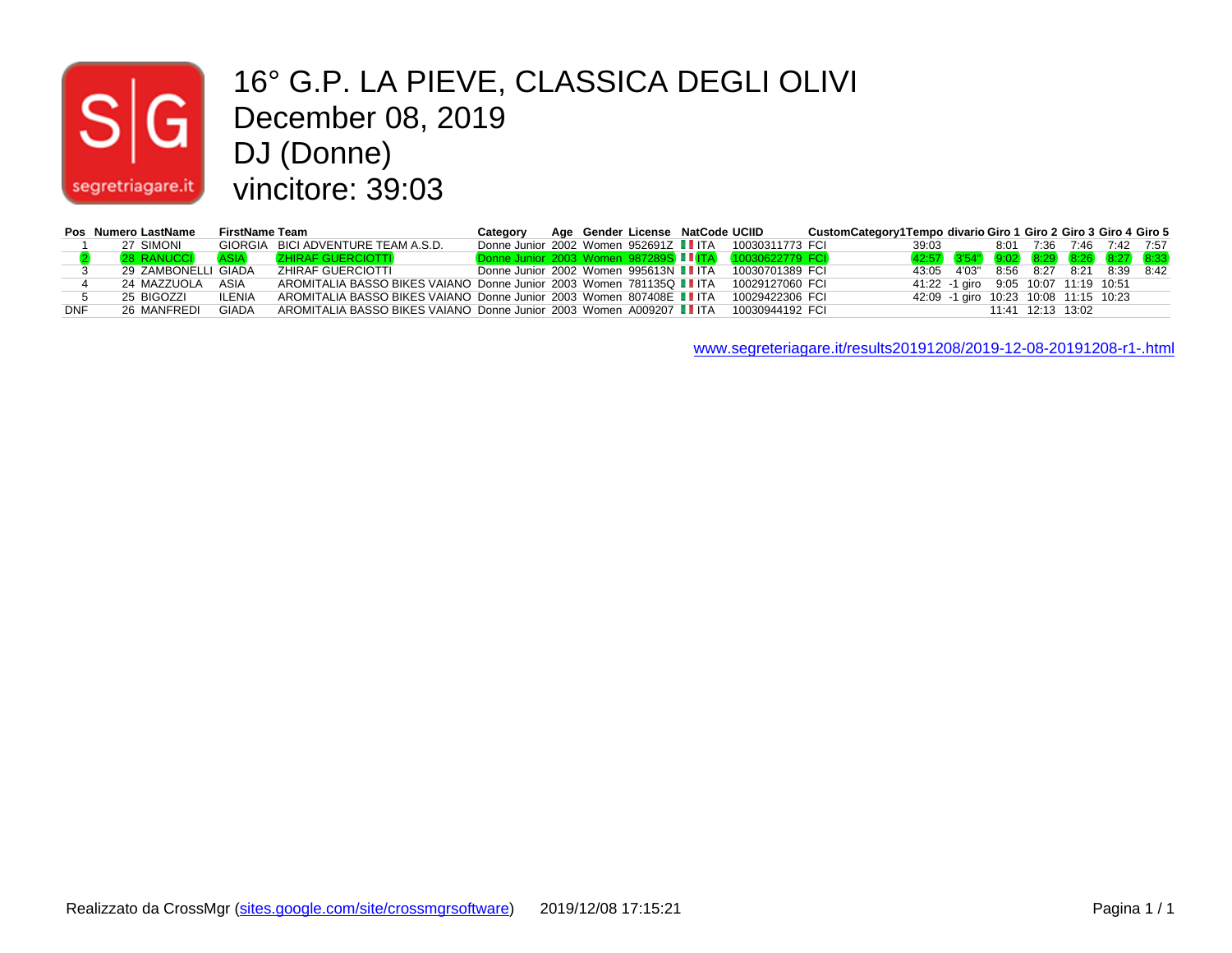# $|\mathsf{s}|$ segretriagare.it

#### 16° G.P. LA PIEVE, CLASSICA DEGLI OLIVI December 08, 2019 M4 (Uomini) vincitore: 40:15

|            | Pos Numero LastName  | FirstName Team    |                                                    |                   |  | Category Age Gender License NatCode UCIID |                               | CustomCategory1Tempo divario Giro 1 Giro 2 Giro 3 Giro 4 Giro 5 Giro 6 |       |                                           |  |  |                               |  |
|------------|----------------------|-------------------|----------------------------------------------------|-------------------|--|-------------------------------------------|-------------------------------|------------------------------------------------------------------------|-------|-------------------------------------------|--|--|-------------------------------|--|
|            | 134 MINIATI          |                   | LEONARDO ZHIRAF GUERCIOTTI                         | Master 4 1972 Men |  |                                           | A014809 LLITA 10031057865 FCI |                                                                        | 40:15 |                                           |  |  | 6.59 6.31 6.41 6.38 6.53 6.32 |  |
|            | 136 LALONI           |                   | ALBERTO ASD ABITACOLO SPORT CLUB Master 4 1973 Men |                   |  | 200224683 <b>Ⅰ</b> ITA                    |                               | <b>UISP</b>                                                            |       | 42:31 2'17" 6:54 6:34 7:09 7:47 6:58 7:10 |  |  |                               |  |
|            | 211 ROVIGLIONI MARCO |                   | INDIVIDUALE                                        | Master 4 1972 Men |  | 200116268 LL ITA                          |                               | <b>UISP</b>                                                            |       | 37:47 -1 giro 7:45 7:20 7:24 7:34 7:44    |  |  |                               |  |
|            | 131 ROSATI           |                   | RICCARDO A.S.D. TEAM BIKE MIRANDA                  | Master 4 1971 Men |  | A045965 IIITA                             | 10031912273 FCI               |                                                                        |       | 39:09 -1 giro 7:57 7:52 7:44 7:31 8:05    |  |  |                               |  |
| <b>DNS</b> | 132 MARIANI          | <b>DIEGO</b>      | ASD MENTANA CICLISMO                               | Master 4 1974 Men |  | 714970D <b>I</b> ITA                      | 10028908307 FCI               |                                                                        |       |                                           |  |  |                               |  |
| <b>DNS</b> | 133 SPANIO           |                   | ROBERTO GS BORGONUOVO                              | Master 4 1973 Men |  | A165233 IIITA                             | 10088405982 FCI               |                                                                        |       |                                           |  |  |                               |  |
| <b>DNS</b> | 135 GERINI           | MAURIZIO BIKESTAR |                                                    | Master 4 1972 Men |  | 190984319 <b>II</b> ITA                   |                               | <b>UISP</b>                                                            |       |                                           |  |  |                               |  |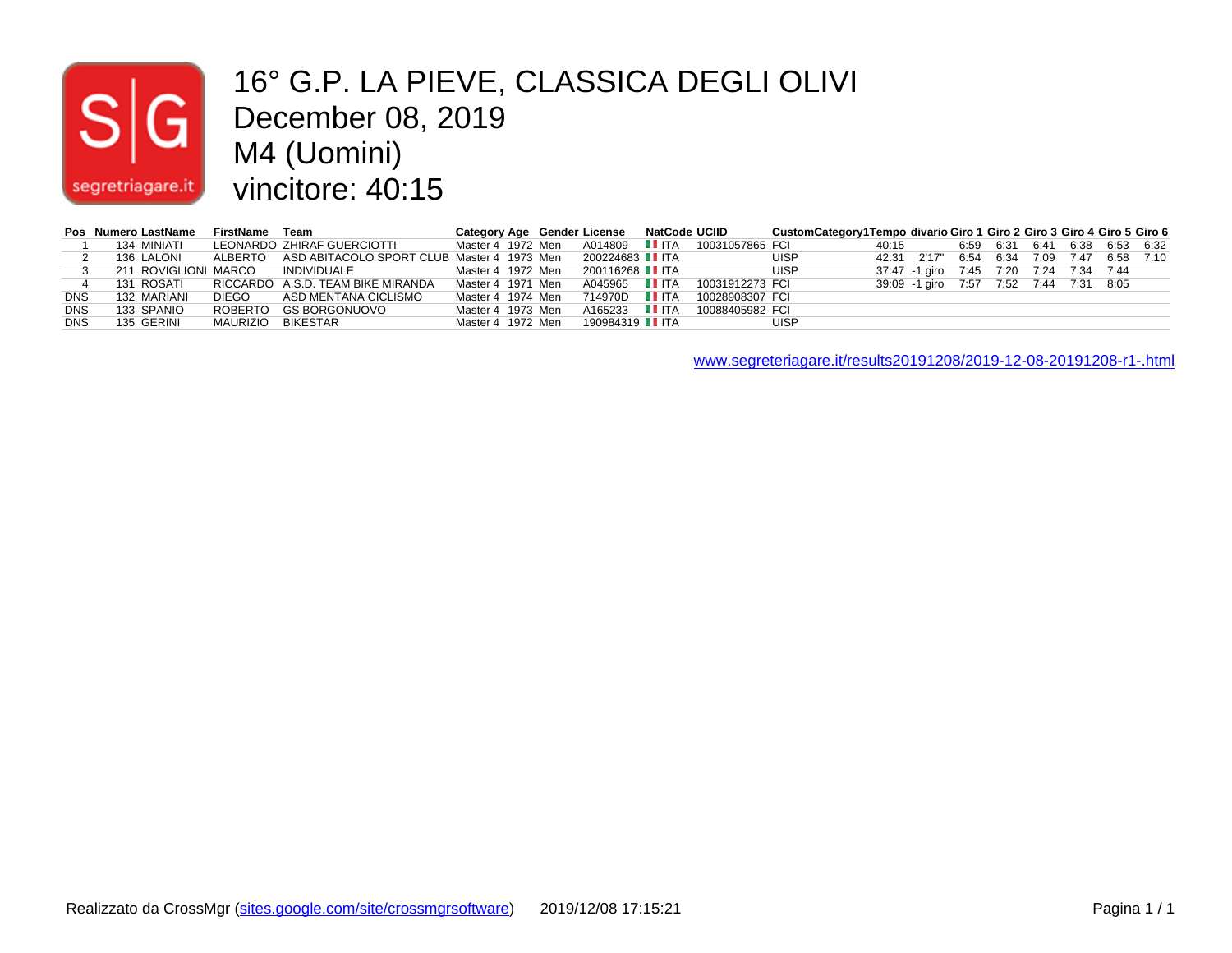# $|S|$ segretriagare.it

#### 16° G.P. LA PIEVE, CLASSICA DEGLI OLIVI December 08, 2019 M5 (Uomini) vincitore: 40:25

|            | Pos Numero LastName  | <b>FirstName</b> | Team                                          |                   |  | Category Age Gender License |                    | <b>NatCode UCIID</b> | CustomCategory1Tempo divario Giro 1 Giro 2 Giro 3 Giro 4 Giro 5 Giro 6 |       |               |      |                      |      |           |                |      |
|------------|----------------------|------------------|-----------------------------------------------|-------------------|--|-----------------------------|--------------------|----------------------|------------------------------------------------------------------------|-------|---------------|------|----------------------|------|-----------|----------------|------|
|            | 140 INNOCENZI        | PAOLO            | U.C. PETRIGNANO A.S.D.                        | Master 5 1970 Men |  | 466236Z                     | LL ITA             | 10028535764 FCI      |                                                                        | 40:25 |               | 6:55 | 6:43                 | 6:42 |           | 6:40 6:43 6:42 |      |
|            | 142 GORIETTI         | MARCO            | U.C. PETRIGNANO A.S.D.                        | Master 5 1967 Men |  | 569809Q                     | LL ITA             | 10028607809 FCI      |                                                                        | 41:57 | 1'32"         | 7:11 | 6:40                 | 6:43 | 6:42      | 7:26 7:15      |      |
|            | 143 TOMASSINI        | GIANLUCA         | U.C. PETRIGNANO A.S.D.                        | Master 5 1969 Men |  | 797140H                     | <b>LI</b> ITA      | 10029252554 FCI      |                                                                        | 43:25 | 3'00"         | 7:37 | 7:04                 | 7:05 | 7:09      | 7:09           | 7:21 |
|            | 144 COZZARI          |                  | GERMANO U.C. PETRIGNANO A.S.D.                | Master 5 1970 Men |  | 856964S                     | $\blacksquare$ ITA | 10029656924 FCI      |                                                                        | 43:57 | 3'33"         | 7:23 | 7:05                 | 7:16 |           | 7:15 7:07 7:52 |      |
|            | 139 GRAZIUSO         |                  | RAFFAELE SC PARLESCA                          | Master 5 1968 Men |  | 904753F                     | <b>LITA</b>        | 10029942264 FCI      |                                                                        |       | 37:21 -1 airo | 8:04 | 7:12                 | 7:27 | 7:17 7:21 |                |      |
|            | 210 BRACCESI         |                  | GUGLIELMO MUGELLO TOSCANA BIKE ASD            | Master 5 1968 Men |  | 200132125 <b>T</b> ITA      |                    |                      | <b>UISP</b>                                                            |       | 38:01 -1 airo |      | 7:46 7:15            | 7:39 | 7:38 7:42 |                |      |
|            | 145 FERRUZZI         | FABRIZIO         | ZHIRAF GUERCIOTTI                             | Master 5 1968 Men |  | 638799J                     | $\blacksquare$ ITA | 10028698745 FCI      |                                                                        |       | 38:29 -1 airo |      | 7:53 7:30            |      |           | 7:45 7:36 7:45 |      |
|            | 213 BASSI            | ANDREA           | TEAM MARATHON BIKE                            | Master 5 1969 Men |  | 200132736 LLITA             |                    |                      | <b>UISP</b>                                                            |       | 38:54 -1 airo | 7:59 | 7:37                 | 7:44 | 7:45 7:48 |                |      |
| <b>DNF</b> | 146 FIRENZE          | MAURIZIO         | ASD BY BIKE                                   | Master 5 1966 Men |  | 190838584 <b>II</b> ITA     |                    |                      | <b>UISP</b>                                                            |       |               |      | 7:19 6:53 6:48 21:26 |      |           |                |      |
| <b>DNS</b> | 137 PII              | <b>GINO</b>      | A.S.D. G.C. TONDI SPORT                       | Master 5 1969 Men |  | A109195                     | <b>LI</b> ITA      | 10050466151 FCI      |                                                                        |       |               |      |                      |      |           |                |      |
| <b>DNS</b> | 138 PASQUETTI        | <b>VANNI</b>     | ASD BIKELAND TEAM BIKE 2003 Master 5 1967 Men |                   |  | A045166                     | $\blacksquare$ ITA | 10031881961 FCI      |                                                                        |       |               |      |                      |      |           |                |      |
| <b>DNS</b> | 141 AGOSTINELLI LUCA |                  | U.C. PETRIGNANO A.S.D.                        | Master 5 1969 Men |  | 466244H                     | $\blacksquare$ ITA | 10028535865 FCI      |                                                                        |       |               |      |                      |      |           |                |      |
| <b>DNS</b> | 209 CASCONI          | PAOLO            | A.S.D. CICLI PACO TEAM                        | Master 5 1966 Men |  | AM828073 <b>T</b> ITA       |                    |                      | <b>CSAIN</b>                                                           |       |               |      |                      |      |           |                |      |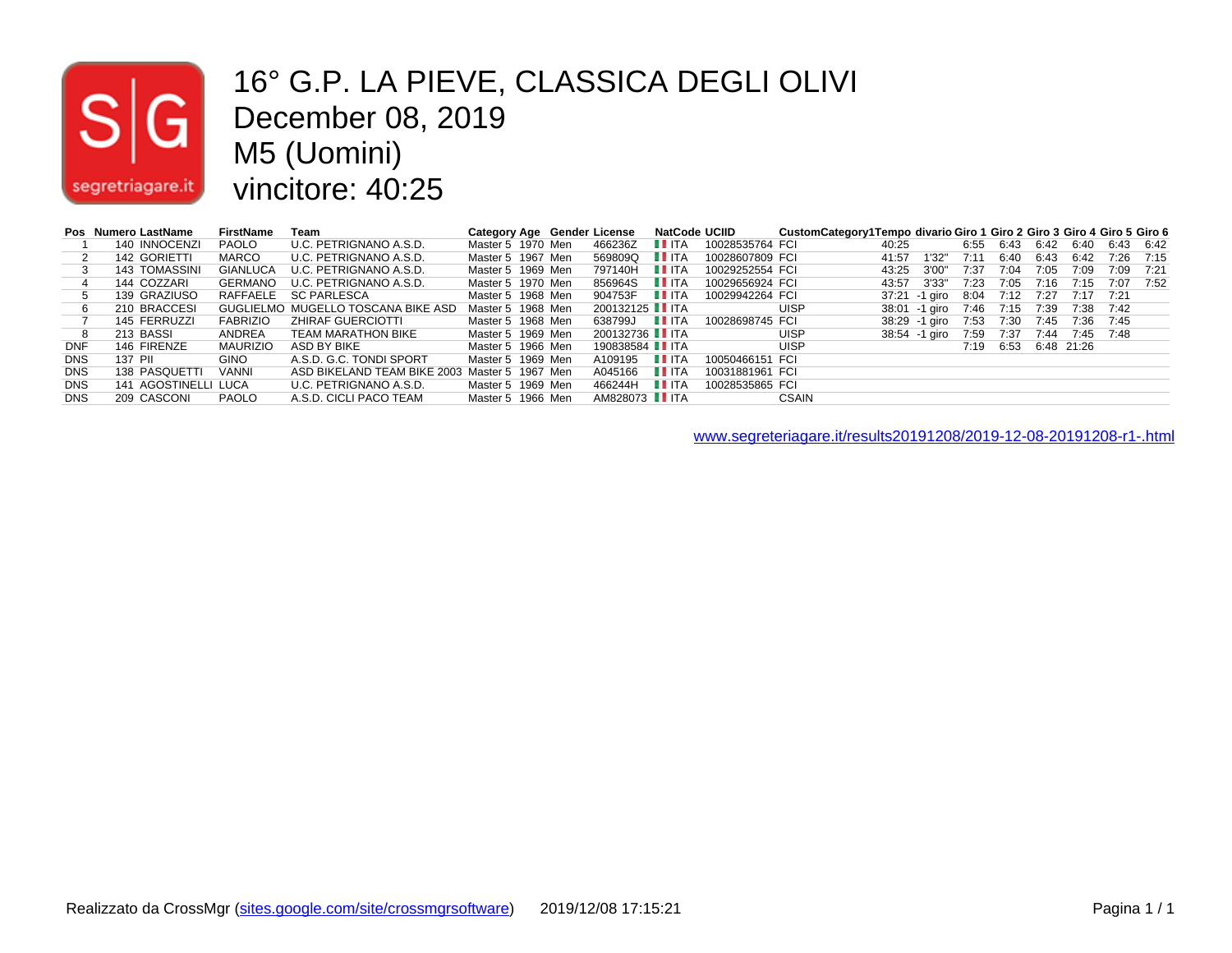## $|\mathsf{s}|$ segretriagare.it

#### 16° G.P. LA PIEVE, CLASSICA DEGLI OLIVI December 08, 2019 M6 (Uomini) vincitore: 44:29

|     | Pos Numero LastName FirstName Team |                                                                                    |  | Category Age Gender License NatCode UCIID |                                                 | CustomCategory1Tempo divario Giro 1 Giro 2 Giro 3 Giro 4 Giro 5 |                                   |                          |  |  |
|-----|------------------------------------|------------------------------------------------------------------------------------|--|-------------------------------------------|-------------------------------------------------|-----------------------------------------------------------------|-----------------------------------|--------------------------|--|--|
|     | 149 DEL CORSO GINO                 | TEAM VALDERA BIKE                                                                  |  | Master 6 1963 Men  190511833 II ITA       |                                                 | <b>UISP</b>                                                     | 44:29                             | 9:08 8:29 8:50 8:53 9:10 |  |  |
|     | 148 GIANNINI                       | GIANPAOLO AVIS PRATOVECCHIO-ERREPI                                                 |  |                                           | Master 6 1963 Men 950048R IIITA 10030285707 FCI |                                                                 | 37:33 -1 giro 9:22 9:09 9:30 9:32 |                          |  |  |
| DNS | 147 CAVALIERI FABRIZIO             | ASD VELO CLUB RACING ASSISI BASTIA Master 6 1963 Men 943671B ■ ITA 10066345152 FCI |  |                                           |                                                 |                                                                 |                                   |                          |  |  |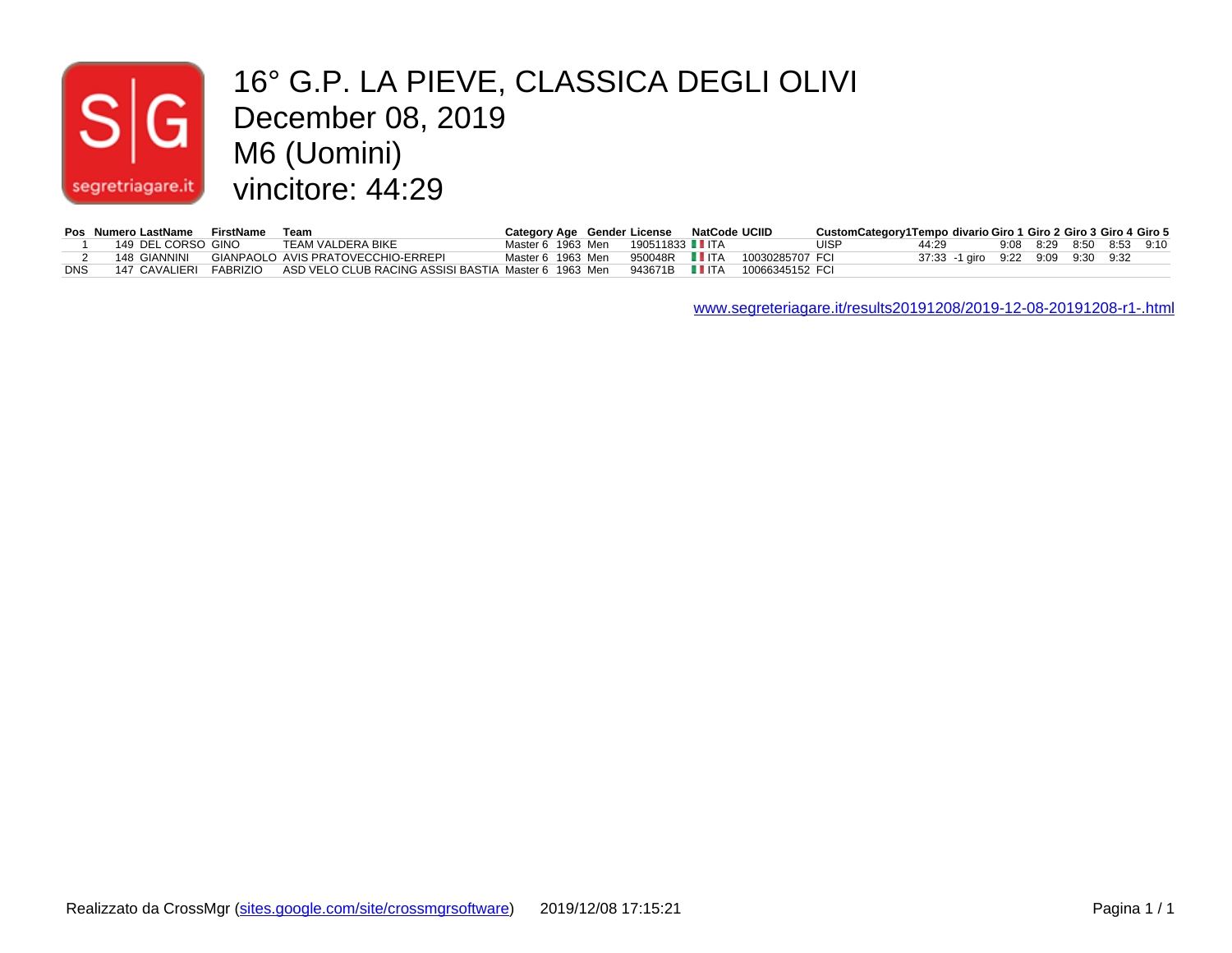# segretriagare.it

#### 16° G.P. LA PIEVE, CLASSICA DEGLI OLIVI December 08, 2019 M7 (Uomini) vincitore: 38:57

|            | Pos Numero LastName FirstName Team |        |                                                         | Category Age Gender License NatCode UCIID |  |  |                                | CustomCategory1Tempo divario Giro 1 Giro 2 Giro 3 Giro 4 Giro 5 |       |                                            |                          |  |  |
|------------|------------------------------------|--------|---------------------------------------------------------|-------------------------------------------|--|--|--------------------------------|-----------------------------------------------------------------|-------|--------------------------------------------|--------------------------|--|--|
|            | 151 VALENTINI MARCO                |        | G.S. AVIS AMELIA A.S.D.                                 | Master 7 1956 Men                         |  |  |                                |                                                                 | 38:57 |                                            | 8:12 7:38 7:44 7:45 7:38 |  |  |
|            | 150 COSENTINO CARLO                |        | ASD ACQUA & SAPONE TEAM MOCAIANA Master 7 1959 Men      |                                           |  |  | A165763 IIITA 10050467161 FCI  |                                                                 |       | 39:10  0'13"  8:08  7:43  7:50  7:49  7:40 |                          |  |  |
|            | 153 MARIOLI                        | OLANDO | RACE MOUNTAIN FOLCARELLI TEAM                           | Master 7 1958 Men                         |  |  | A159983 II ITA 10084733120 FCI |                                                                 |       | 42:38 3'40" 8:45 8:21 8:24 8:35 8:33       |                          |  |  |
|            |                                    |        | 152 CHIERUZZI SANDRO G.S. AVIS AMELIA A.S.D.            | Master 7 1957 Men                         |  |  | 818907U TTA 10029482324 FCI    |                                                                 |       | 39:13 -1 giro 9:55 9:38 9:38 10:01         |                          |  |  |
| <b>DNS</b> |                                    |        | 154 ROSSELLI RICCARDO TEAM MAMMA E PAPA' FANINI LIVORNO | Master 7 1960 Men                         |  |  |                                |                                                                 |       |                                            |                          |  |  |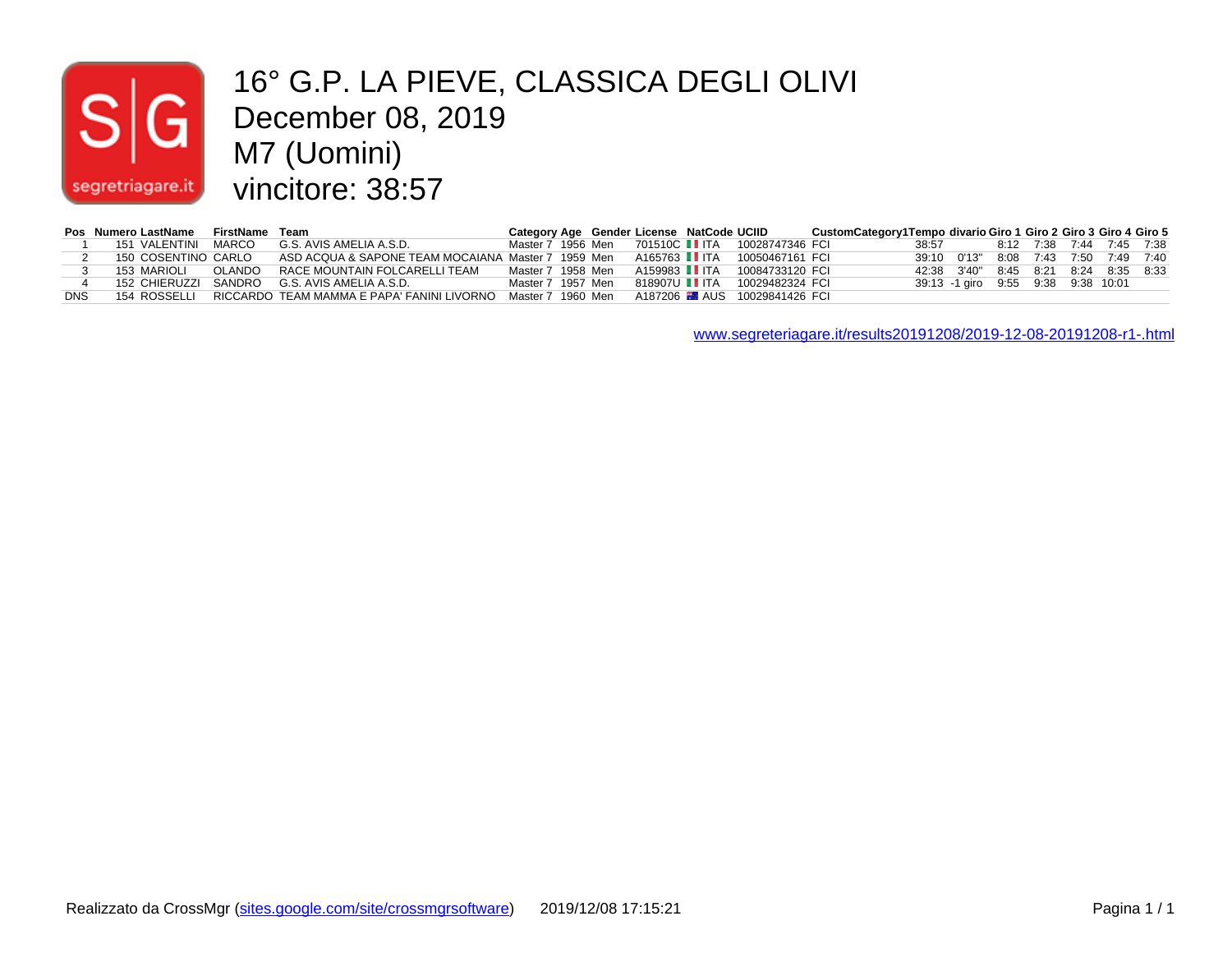#### December 08, 2019 16° G.P. LA PIEVE, CLASSICA DEGLI OLIVI M8 (Uomini) vincitore: 37:35 segretriagare.it

|           | Pos Numero LastName FirstName Team                                          | Category Age Gender License NatCode UCIID |  |  | CustomCategory1Tempo divario Giro 1 Giro 2 Giro 3 Giro 4 Giro 5 |       |  |                          |  |
|-----------|-----------------------------------------------------------------------------|-------------------------------------------|--|--|-----------------------------------------------------------------|-------|--|--------------------------|--|
| 156 BURZI | MASSIMO A.S.D. CICLI TADDEI Master 8 1955 Men 570742Q LLITA 10028608314 FCI |                                           |  |  |                                                                 | 37:35 |  | 7:58 7:11 7:19 7:33 7:35 |  |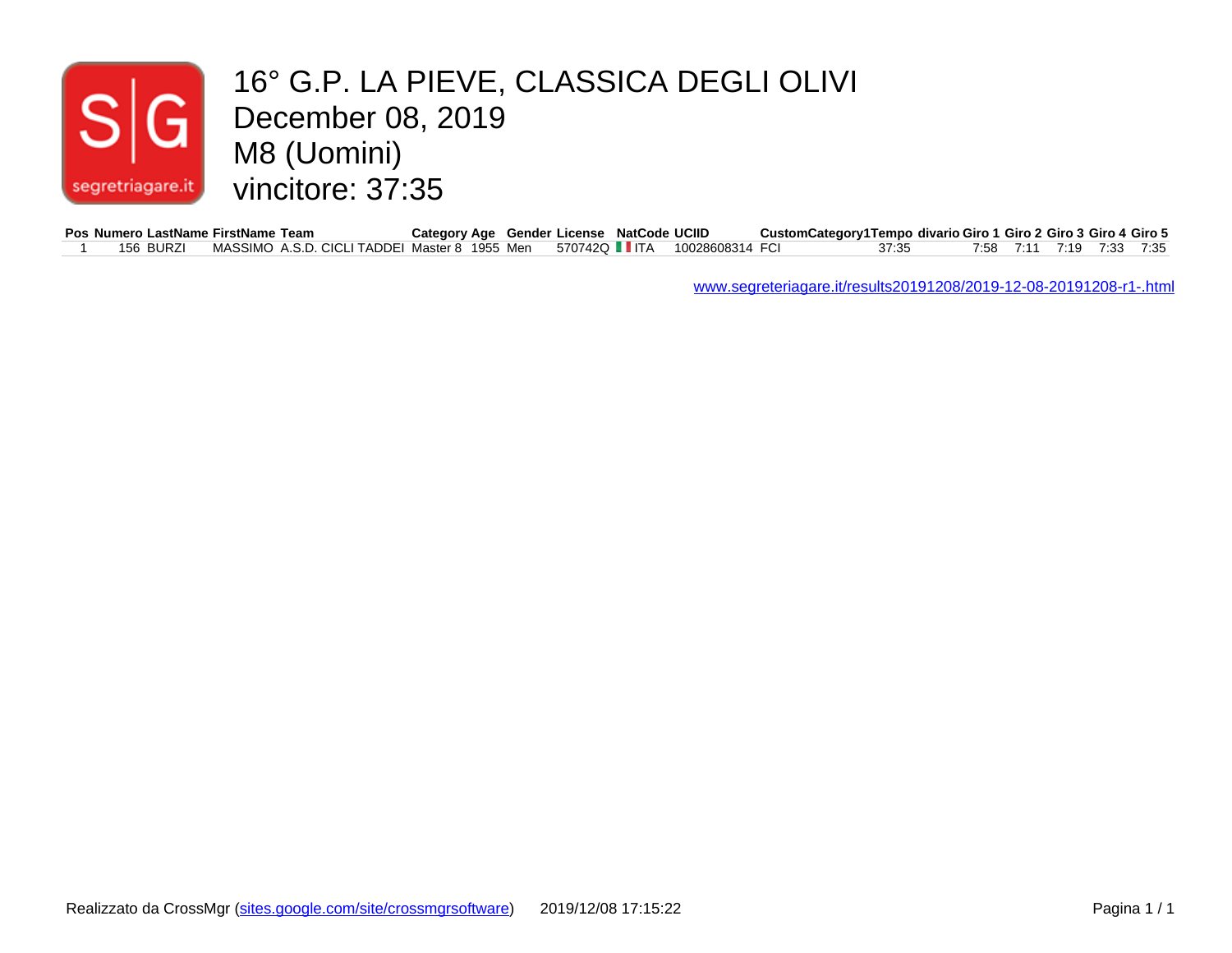#### 16° G.P. LA PIEVE, CLASSICA DEGLI OLIVI  $\mathsf{G}\vert$ December 08, 2019 EWS (Donne) vincitore: 44:49 segretriagare.it

| Pos Numero LastName | FirstName Team |                                                                                  | Category | Age Gender License NatCode UCIID |  | CustomCategory1Tempo divario Giro 1 Giro 2 Giro 3 Giro 4 Giro 5 |       |                          |  |  |
|---------------------|----------------|----------------------------------------------------------------------------------|----------|----------------------------------|--|-----------------------------------------------------------------|-------|--------------------------|--|--|
| 157 MAZZORANA SARA  |                | A.S.D. TEAM BIKE MIRANDA Elite Women S. 1995 Women A104977 IIITA 10049142911 FCI |          |                                  |  |                                                                 | 44:49 | 9:10 8:39 8:44 8:59 9:17 |  |  |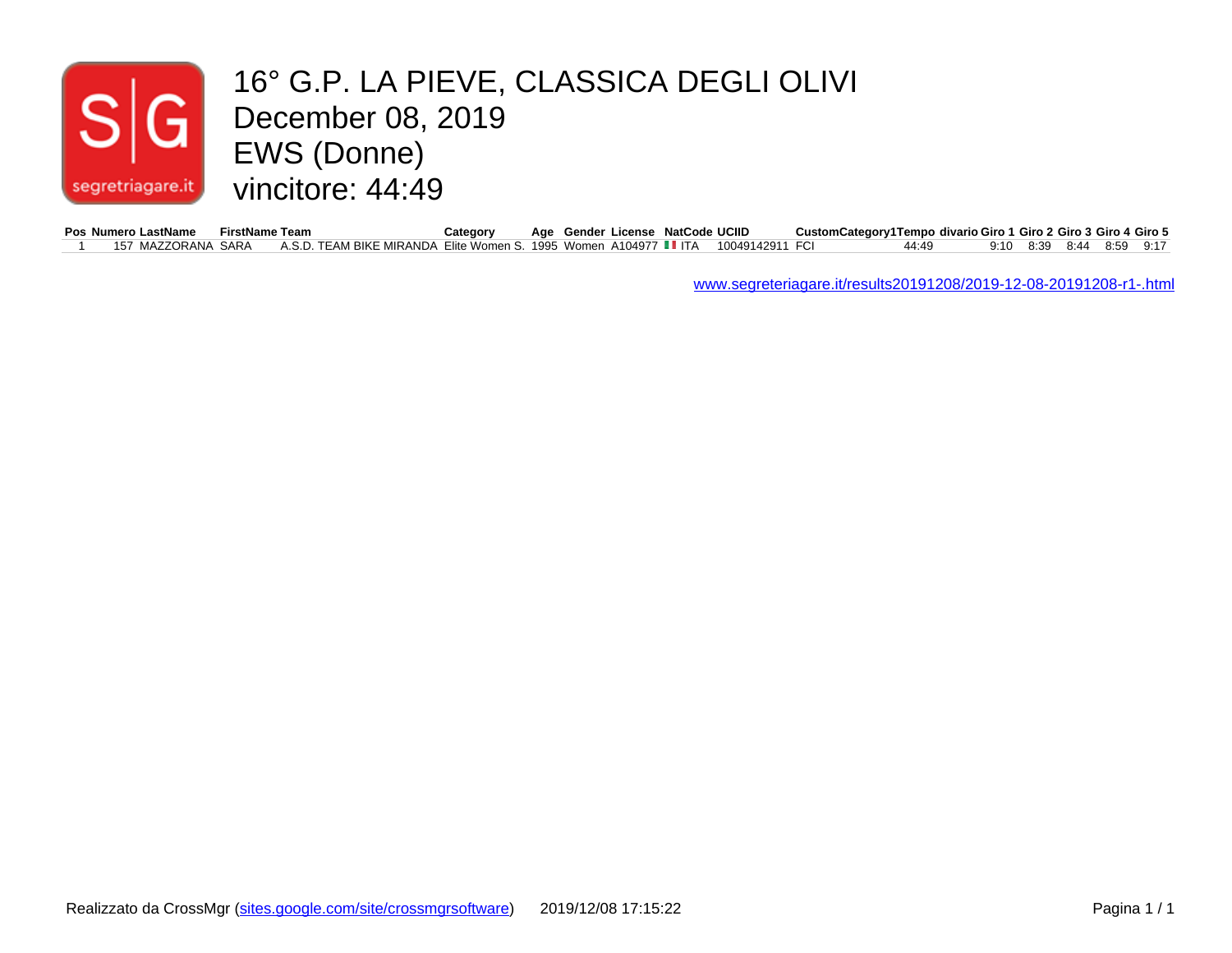## $|S|$ segretriagare.it

#### 16° G.P. LA PIEVE, CLASSICA DEGLI OLIVI December 08, 2019 W1 (Donne) vincitore: 40:42

| Pos Numero LastName     | FirstName                           | Team                                                                                 | Category                                                       |  | Age Gender License NatCode UCIID |  | CustomCategory1Tempo divario Giro 1 Giro 2 Giro 3 Giro 4 Giro 5 |                                       |  |                          |  |
|-------------------------|-------------------------------------|--------------------------------------------------------------------------------------|----------------------------------------------------------------|--|----------------------------------|--|-----------------------------------------------------------------|---------------------------------------|--|--------------------------|--|
| 159 PARSY               | ALINE FRANCOISE MARIE G.S. DACCORDI |                                                                                      | Master Women 1 1981 Women A187289 <b>IIFRA</b> 10098067485 FCI |  |                                  |  |                                                                 | 40:42                                 |  | 8:46 7:54 7:59 8:01 8:02 |  |
| 160 PERUGINI            | ROMINA                              | UMBERTIDE CYCLING TEAM                                                               | Master Women 1 1984 Women 190987446 ■ ITA                      |  |                                  |  | UISP                                                            | 38:22 -1 airo 9:47 9:09 9:44 9:42     |  |                          |  |
| 158 FONTANELLI ANNALISA |                                     | A.S.D. CICLOSPORT POGGIBONSI Master Women 1 1982 Women A107734 IIITA 10049109767 FCI |                                                                |  |                                  |  |                                                                 | 44:09 -1 giro 10:51 11:14 11:03 11:02 |  |                          |  |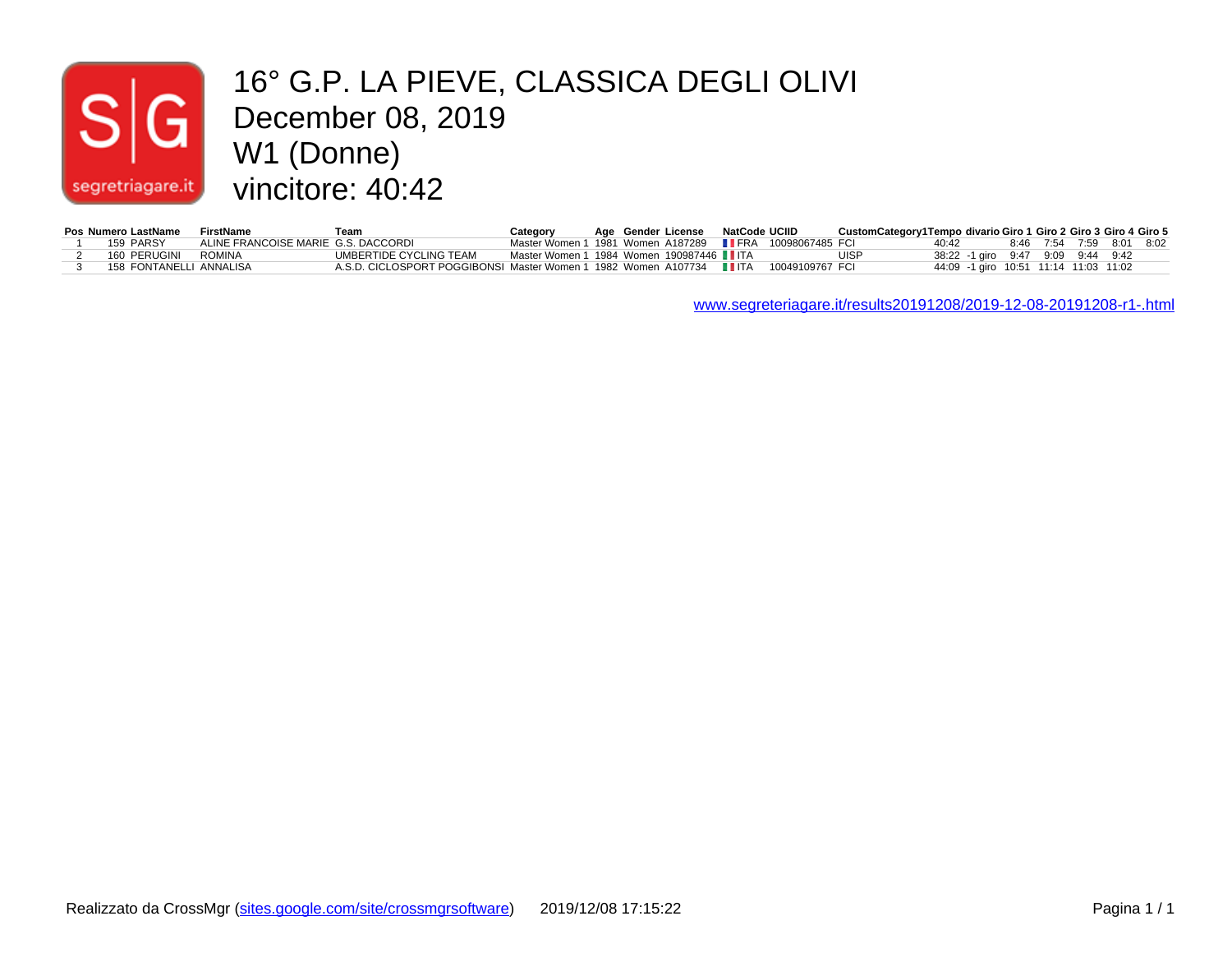

#### 16° G.P. LA PIEVE, CLASSICA DEGLI OLIVI December 08, 2019 ARRIVO PARTENZA 2 (60') (Aperto) vincitore: 54:49

|                | Pos Numero LastName    | <b>FirstName</b> | Team                                                     | Category Age Gender License |          |                          | NatCode UCIID                                |                 | CustomCategory1Tempo divario Giro 1 Giro 2 Giro 3 Giro 4 Giro 5 Giro 6 Giro 7 Giro 8 Giro 9 |                                                     |                                        |      |                |                           |      |      |                     |           |           |      |
|----------------|------------------------|------------------|----------------------------------------------------------|-----------------------------|----------|--------------------------|----------------------------------------------|-----------------|---------------------------------------------------------------------------------------------|-----------------------------------------------------|----------------------------------------|------|----------------|---------------------------|------|------|---------------------|-----------|-----------|------|
|                | 9 TRABALZA             | <b>ALESSIO</b>   | VALLERBIKE                                               | EL-UN 1997 Men              |          | A076703                  | <b>LEITA</b>                                 | 10033096582 FCI |                                                                                             | 54:49                                               |                                        |      |                | 6:25 6:00 6:01 5:54 6:00  |      |      | 6:01                | 6:01      | 6:02 6:24 |      |
| 2              | 10 DI MATTIA           |                  | MARIO GABRIELE ARAN CUCINE VEJUS                         | EL - UN                     | 1999 Men | A055407                  | <b>LI</b> ITA                                | 10015635269 FCI |                                                                                             | 55:59                                               | 1'09"                                  | 6:59 | 6:09           | 6:02                      | 6:04 | 6:05 | 6:04                | 6:11      | 6:07 6:17 |      |
| 3              | 15 CRESCA              | ALESSANDRO       | CIB MONTANINI ECO FUTURA                                 | EL - UN                     | 2000 Men | 906908E                  | $\blacksquare$ ITA                           | 10029953075 FCI |                                                                                             | 56:05                                               | 1'16"                                  |      |                | 6:44 6:03 6:05 6:17 6:04  |      |      | 6:11 6:12 6:14 6:16 |           |           |      |
| $\overline{4}$ | 119 BALDUCCI           | <b>MIRCO</b>     | A.S.D. G.C. TONDI SPORT                                  | Master 3 1978 Men           |          | 464625V                  | <b>II</b> ITA                                | 10002129637 FCI |                                                                                             | 56:07                                               | 1'17"                                  | 7:01 | 6:16           | 5:58                      | 6:04 | 6:06 | 6:20                | 6:06      | 6:11 6:04 |      |
| 5              | 19 REPETI              | <b>FILIPPO</b>   | SESTESE ETRURIA AMORE&VITA                               | EL - UN                     | 2000 Men | 961171Y                  | $\blacksquare$ ITA                           | 10023491764 FCI |                                                                                             | 56:38                                               | 1'49"                                  |      | 6:32 6:04      | 6:12 6:23                 |      | 6:14 | 6:21                | 6:04      | 6:20 6:29 |      |
| 6              | 6 PAVONI               | PIETRO           | <b>TEAM CO.BO PAVONI</b>                                 | EL - UN                     | 1974 Men | 380813S                  | $\blacksquare$ ITA                           | 10002557649 FCI |                                                                                             | 56:50                                               | 2'01'                                  |      |                | 6:46 6:09 6:14 6:10 6:07  |      |      | 6:46                | 6:13      | 6:16 6:09 |      |
| $\overline{7}$ | 13 SCACCIAFERRO PIETRO |                  | <b>ASD TEAM BRAMATI</b>                                  | EL-UN                       | 2001 Men | 926910N                  | <b>LEITA</b>                                 | 10030109184 FCI |                                                                                             | 56:53                                               | 2'03"                                  | 6:33 | 6:04           | 6:09                      | 6:22 | 6:14 | 6:22                | 6:19      | 6:29 6:21 |      |
| 8              | 7 PAVONI               | PAOLO            | <b>TEAM CO.BO PAVONI</b>                                 | EL - UN                     | 1974 Men | 380864D                  | $\blacksquare$ $\blacksquare$ $\blacksquare$ | 10003141063 FCI |                                                                                             | 56:56                                               | 2'07"                                  | 7:01 |                | 6:13 6:13 6:09            |      | 6:19 | 6:16                | 6:21      | 6:16 6:07 |      |
| 9              | 2 CAROZZO              | <b>MARCO</b>     | ASD CYCLING TEAM ZEROSEI                                 | EL - UN                     | 1996 Men | 899642B                  | $\blacksquare$ ITA                           | 10009838309 FCI |                                                                                             | 57:06                                               | 2'16"                                  | 6:23 | 6:07           | 6:30                      | 6:18 | 6:15 | 6:27                | 6:19      | 6:28 6:18 |      |
| 10             | 3 PARENTI              | <b>NICOLA</b>    | ASD CYCLING TEAM ZEROSEI                                 | EL-UN                       | 1996 Men | 937962R                  | $\blacksquare$ ITA                           | 10013694562 FCI |                                                                                             | 57:20                                               | 2'31"                                  | 6:36 |                | 6:13 6:15 6:16 6:42       |      |      | 6:23                | 6:16      | 6:22 6:18 |      |
| 11             | 208 PAPERINI           | <b>PATRIZIO</b>  | SCOTT-PASQUINI STELLA AZZURRA                            | Master 3                    | 1980 Men | A046146                  | <b>LI</b> ITA                                | 10031919852 FCI |                                                                                             | 57:39                                               | 2'50"                                  | 7:00 |                | 6:14 6:17 6:19 6:18       |      |      | 6:25                | 6:48      | 5:51 6:28 |      |
| 12             | 20 SEGATORI            | <b>TOMAS</b>     | VALLERBIKE                                               | EL - UN                     | 1998 Men | A044325                  | $\blacksquare$ ITA                           | 10014842802 FCI |                                                                                             | 58:34                                               | 3'44"                                  | 6:24 | 6:08           | 6:13 6:25                 |      | 6:14 | 6:23                | 6:56      | 6:59 6:53 |      |
| 13             | 14 CARROCCIA           | <b>ROBERTO</b>   | AURUNCI CYCLING TEAM                                     | EL - UN                     | 2000 Men | 969657P                  | $\blacksquare$ ITA                           | 10030448280 FCI |                                                                                             | 58:57                                               | 4'08"                                  | 7:02 | 6:22           | 6:36                      | 6:34 | 6:25 | 6:30                | 6:20      | 6:31      | 6:37 |
| 14             | 123 CECCARELLI         | SANDRO           | <b>GRAVITY TEAM FRANCY</b>                               | Master 3 1979 Men           |          | A155749                  | <b>LEITA</b>                                 | 10082293770 FCI |                                                                                             | 59:06                                               | 4'16"                                  | 7:11 | 6:09           | 6:13 6:17 6:36            |      |      | 6:32                | 6:37      | 6:47 6:44 |      |
| 15             | 4 GAMBUTI              | <b>MATTEO</b>    | CALZ.M.GRANARO MARINI SI.                                | EL - UN                     | 1997 Men | 971779K                  | $\blacksquare$ ITA                           | 10016265668 FCI |                                                                                             | 59:15                                               | 4'25"                                  | 6:45 | 6:20           | 6:21                      | 6:38 | 6:28 | 6:49                | 6:32      | 6:44 6:37 |      |
| 16             | 115 CHIERUZZI          | LEONARDO         | G.S. AVIS AMELIA A.S.D.                                  | Master 1                    | 1989 Men | 819544Y                  | $\blacksquare$ ITA                           | 10064814067 FCI |                                                                                             | 59:39                                               | 4'50"                                  | 7:17 | 6:34           | 6:25                      | 6:25 | 6:28 | 6:34                | 6:36      | 6:38 6:43 |      |
| 17             | 114 PROIETTI           | <b>MATTIA</b>    | ASD VELO CLUB RACING ASSISI BASTIA                       | Master 1                    | 1988 Men | 796297S                  | $\blacksquare$ ITA                           | 10029238410 FCI |                                                                                             | 1:00:53                                             | 6'04"                                  | 7:14 | 6:34           | 6:37                      | 6:39 | 6:44 | 6:45                | 6:49      | 6:46 6:45 |      |
| 18             | <b>12 VERTICCHIO</b>   | <b>SIMONE</b>    | ASD MENTANA CICLISMO                                     | EL - UN                     | 2000 Men | A058570                  | $\blacksquare$ ITA                           | 10032399802 FCI |                                                                                             | 1:01:23                                             | 6'34"                                  |      | 7:15 6:35 6:37 |                           | 6:40 | 6:38 | 6:48                | 6:48      | 6:45 7:17 |      |
| 19             | 22 FERRUZZI            | <b>GIANLUCA</b>  | <b>ZHIRAF GUERCIOTTI</b>                                 | EL-UN                       | 2001 Men | 783272B                  | $\blacksquare$ ITA                           | 10029136356 FCI |                                                                                             |                                                     | 54:58 -1 giro                          |      |                | 6:44 6:26 6:50            | 6:37 | 6:48 | 6:50 7:09           |           | 7:34      |      |
| 20             | 214 TUDICO             | <b>ANDREA</b>    | ASD GS MOSCUFO                                           | Elite Sport 1992 Men        |          | 190854158 <b>II</b> ITA  |                                              |                 | <b>UISP</b>                                                                                 |                                                     | 55:52 -1 giro 7:42 7:04 6:44 6:55 6:46 |      |                |                           |      |      | 6:57                | 6:42 7:02 |           |      |
| 21             | 126 SQUARTA            | <b>DAVID</b>     | U.C. PETRIGNANO A.S.D.                                   | Master 3 1977 Men           |          | 914095H <b>III</b> TA    |                                              | 10030008851 FCI |                                                                                             |                                                     | 56:04 -1 giro 7:27 6:33 7:00 6:57 6:52 |      |                |                           |      |      | 7:03                | 7:07 7:04 |           |      |
| 22             | 11 MASSONI             | <b>SIMONE</b>    | ASD CYCLING TEAM ZEROSEI                                 | EL - UN                     | 1999 Men | A093250                  | <b>LEITA</b>                                 | 10034139637 FCI |                                                                                             |                                                     | 56:13 -1 giro 7:29 6:53 7:01           |      |                |                           | 6:44 | 7:03 | 7:09                | 7:03      | 6:52      |      |
| 23             | 129 LAZZERONI          | <b>MICHELE</b>   | <b>FANS CLUB DANIELE BENNATI</b>                         | Master 3 1977 Men           |          | 2120342                  | $\blacksquare$ ITA                           |                 | <b>AICS</b>                                                                                 |                                                     | 57:08 -1 giro 7:56 7:04 6:49 6:54 6:56 |      |                |                           |      |      | 7:05                | 7:13 7:11 |           |      |
| 24             | 117 MARINI             | <b>MIRKO</b>     | A.S.D. CICLOSPORT POGGIBONSI                             | Master 2 1983 Men           |          | A012723                  | $\blacksquare$ ITA                           | 10031011688 FCI |                                                                                             |                                                     | 57:44 -1 giro 7:47 7:01 6:53 6:57 7:04 |      |                |                           |      |      | 7:09                | 7:11 7:43 |           |      |
| 25             | 17 GARDI               | <b>MATTIA</b>    | HICARI CABLOTECH BIOTRAINING TEAM                        | EL - UN                     | 2000 Men | 794028V                  | $\blacksquare$ ITA                           | 10029204357 FCI |                                                                                             |                                                     | 58:04 -1 giro                          |      | 7:43 6:24 6:51 |                           | 6:23 | 7:25 | 7:34                | 7:45      | 8:01      |      |
| 26             | 128 PAOLINO            | <b>GIUSEPPE</b>  | ASD IT AUCTION TEAM                                      | Master 3 1978 Men           |          | 7968338                  | <b>IITA</b>                                  |                 | <b>ACSI</b>                                                                                 |                                                     | 58:12 -1 giro 7:24 6:52 7:09 7:06 7:28 |      |                |                           |      |      | 7:11 7:33 7:29      |           |           |      |
| 27             | 125 BRUGNONI           | <b>VALERIO</b>   | <b>SC PARLESCA</b>                                       | Master 3 1977 Men           |          | 707944H                  | $\blacksquare$ ITA                           | 10028823431 FCI |                                                                                             |                                                     | 58:51 -1 giro 7:51 7:00 7:10 7:07      |      |                |                           |      | 7:09 | 7:17                | 7:26      | 7:51      |      |
| 28             | 118 CEPPITELLI         | <b>BENEDETTO</b> | U.C. PETRIGNANO A.S.D.                                   | Master 2 1981 Men           |          | 943684Z                  | $\blacksquare$ ITA                           | 10030229123 FCI |                                                                                             | 1:01:51 -1 giro 7:50 7:18 7:34 7:43 7:54            |                                        |      |                |                           |      |      | 8:02                | 7:47 7:43 |           |      |
| 29             | 111 QUINTERO           | LUIGI            | TEAMBIKE RACEMOUNTAIN CIVITAVECCHIA Elite Sport 1991 Men |                             |          | A109299                  | <b>LEITA</b>                                 | 10050684504 FCI |                                                                                             | 1:02:07 -1 giro 7:52 7:12 7:27 7:35 7:59            |                                        |      |                |                           |      |      | 7:48                | 8:07 8:06 |           |      |
| 30             | 120 GONFIA             | <b>MICHELE</b>   | ASD BIKELAND TEAM BIKE 2003                              | Master 3 1976 Men           |          | 996879S                  | $\blacksquare$ ITA                           | 10058264143 FCI |                                                                                             |                                                     | 57:32 -2 giri 8:38 8:04                |      |                | 7:57 8:11 8:10            |      |      | 8:15 8:18           |           |           |      |
| 31             | 124 NANNI              | <b>STEFANO</b>   | <b>GS BORGONUOVO</b>                                     | Master 3 1979 Men           |          | A171572                  | $\blacksquare$ ITA                           | 10091918089 FCI |                                                                                             | 1:02:16 -3 giri 10:08 10:13 10:39 10:30 10:41 10:05 |                                        |      |                |                           |      |      |                     |           |           |      |
| 32             | 1 GOTTARDI             | <b>CIPRIANO</b>  | TEAM FEMMINILE TRENTINO                                  | EL - UN                     | 1951 Men | 025280T                  | <b>LI</b> ITA                                | 10005671349 FCI |                                                                                             | 1:03:03 -3 giri 10:59 11:08 10:46 9:44 10:05 10:20  |                                        |      |                |                           |      |      |                     |           |           |      |
| <b>DNF</b>     | <b>18 MENICACCI</b>    | <b>MICHAEL</b>   | RACE MOUNTAIN FOLCARELLI TEAM                            | EL-UN                       | 2000 Men | 898274H                  | $\blacksquare$ ITA                           | 10029905383 FCI |                                                                                             |                                                     |                                        |      |                | 6:58 6:24 6:55 7:05 32:04 |      |      |                     |           |           |      |
| <b>DNF</b>     | 116 ROSSI              | <b>DAMIANO</b>   | <b>INDIVIDUALE</b>                                       | Master 1                    | 1987 Men | 200078765 II ITA         |                                              |                 | <b>UISP</b>                                                                                 |                                                     |                                        |      |                | 7:53 7:54 7:44 7:41 8:08  |      |      |                     |           |           |      |
| <b>DNF</b>     | 8 MOGAVERO             | <b>FLAVIANO</b>  | VALLERBIKE                                               | EL - UN                     | 1975 Men | 702280P <b>III</b> TA    |                                              | 10014245038 FCI |                                                                                             |                                                     |                                        |      |                | 7:12 6:49 6:58 7:06       |      |      |                     |           |           |      |
| <b>DNF</b>     | 212 BUSOLIN            | <b>FEDERICO</b>  | <b>BICI TEAM FRANCY CA</b>                               | Master 3 1980 Men           |          | 200144157 <b>III</b> ITA |                                              |                 | <b>UISP</b>                                                                                 |                                                     |                                        |      |                | 7:48 7:04 7:22 7:42       |      |      |                     |           |           |      |
| <b>DNS</b>     | 5 RIDOLFI              | <b>RICCARDO</b>  | CIB MONTANINI ECO FUTURA                                 | EL - UN                     | 1992 Men | 936956J                  | $\blacksquare$ ITA                           | 10008924586 FCI |                                                                                             |                                                     |                                        |      |                |                           |      |      |                     |           |           |      |
| <b>DNS</b>     | 16 SCARANELLO          | <b>ENRICO</b>    | DRAKE TEAM CISTERNA ASD                                  | EL-UN                       | 2001 Men | 975024N                  | $\blacksquare$ ITA                           | 10030494659 FCI |                                                                                             |                                                     |                                        |      |                |                           |      |      |                     |           |           |      |
| <b>DNS</b>     | 21 PACIFICI            | <b>ALESSIO</b>   | <b>ZHIRAF GUERCIOTTI</b>                                 | EL - UN                     | 2001 Men | 725540H                  | <b>II</b> ITA                                | 10029018138 FCI |                                                                                             |                                                     |                                        |      |                |                           |      |      |                     |           |           |      |
| <b>DNS</b>     | 112 DE SIMONE          | <b>FEDERICO</b>  | A.S.D. G.C. TONDI SPORT                                  | Master 1                    | 1987 Men | A118829                  | $\blacksquare$ ITA                           | 10058714585 FCI |                                                                                             |                                                     |                                        |      |                |                           |      |      |                     |           |           |      |
| <b>DNS</b>     | 113 GUIDOTTI           | ALESSANDRO       | A.S.D. TEAM BIKE BALLERO                                 | Master 1                    | 1987 Men | A185791                  | $\blacksquare$ ITA                           | 10049106838 FCI |                                                                                             |                                                     |                                        |      |                |                           |      |      |                     |           |           |      |
| <b>DNS</b>     | 121 CAMELI             | EZIO             | BICI ADVENTURE TEAM A.S.D.                               | Master 3 1976 Men           |          | A185932                  | $\blacksquare$ ITA                           | 10097506808 FCI |                                                                                             |                                                     |                                        |      |                |                           |      |      |                     |           |           |      |
| <b>DNS</b>     | 122 BOGGIA             | <b>STEFANO</b>   | <b>G.S. DACCORDI</b>                                     | Master 3                    | 1980 Men | A143391                  | <b>LEITA</b>                                 | 10001426789 FCI |                                                                                             |                                                     |                                        |      |                |                           |      |      |                     |           |           |      |
| <b>DNS</b>     | 127 MANCINELLI         | <b>FEDERICO</b>  | U.C. PETRIGNANO A.S.D.                                   | Master 3 1977 Men           |          | A169729                  | $\blacksquare$ $\blacksquare$ $\blacksquare$ | 10089689820 FCI |                                                                                             |                                                     |                                        |      |                |                           |      |      |                     |           |           |      |
| <b>DNS</b>     | 130 IACONI             | <b>FABRIZIO</b>  | BIKE RACING TEAM A. S. D.                                | Master 3 1980 Men           |          | 200137834 <b>II ITA</b>  |                                              |                 | UISP                                                                                        |                                                     |                                        |      |                |                           |      |      |                     |           |           |      |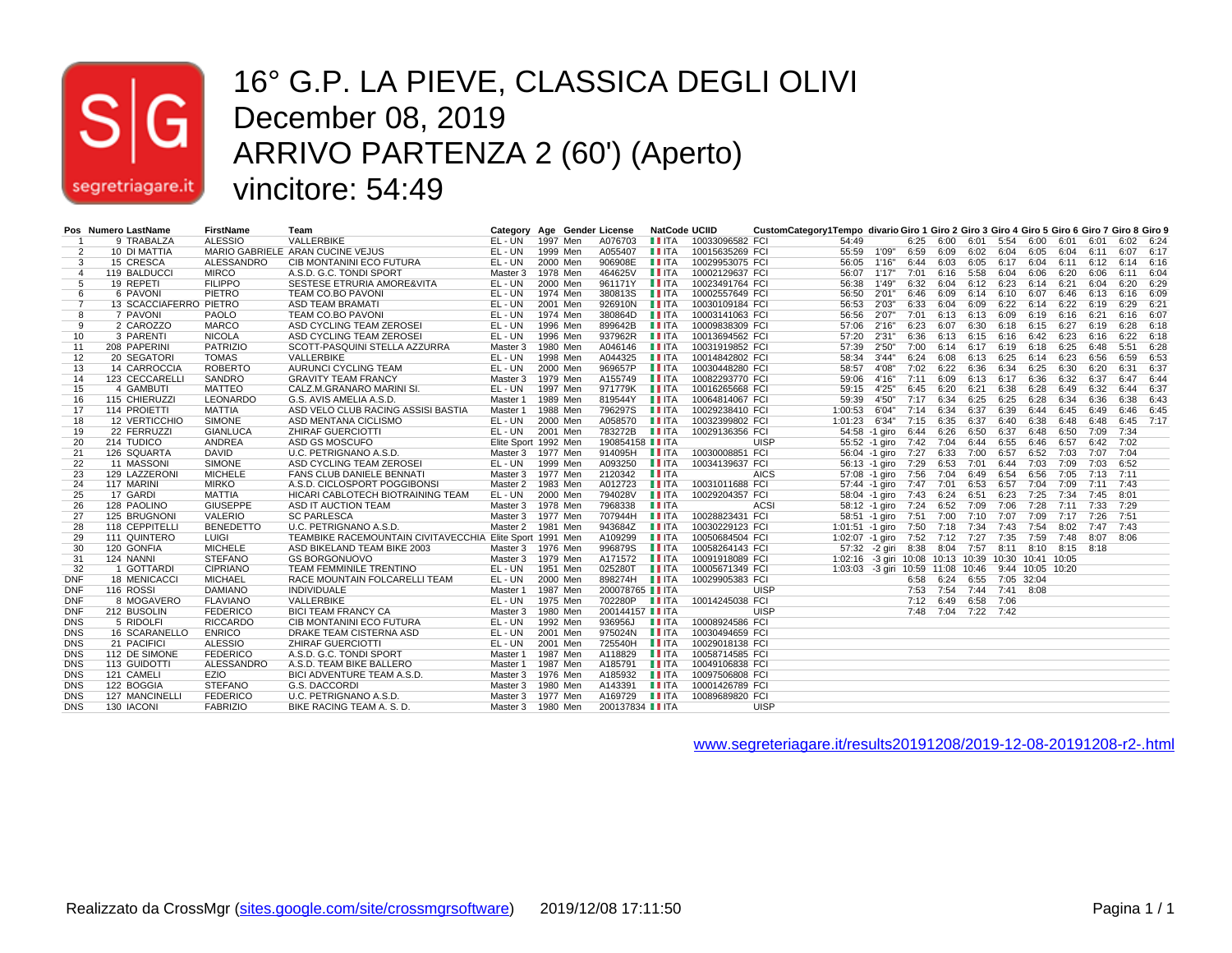

#### 16° G.P. LA PIEVE, CLASSICA DEGLI OLIVI December 08, 2019 OPEN MASCHILI (EL/U23) (Uomini) vincitore: 54:49

|            | Pos Numero LastName    | <b>FirstName</b> | Team                                      |                       |          | Category Age Gender License NatCode UCIID |                        | CustomCategory1Tempo divario Giro 1 Giro 2 Giro 3 Giro 4 Giro 5 Giro 6 Giro 7 Giro 8 Giro 9 |                    |                 |      |             |       |      |                                                                                        |       |      |               |      |
|------------|------------------------|------------------|-------------------------------------------|-----------------------|----------|-------------------------------------------|------------------------|---------------------------------------------------------------------------------------------|--------------------|-----------------|------|-------------|-------|------|----------------------------------------------------------------------------------------|-------|------|---------------|------|
|            | 9 TRABALZA             | <b>ALESSIO</b>   | <b>VALLERBIKE</b>                         | <b>EL-UN 1997 Men</b> |          | A076703 LLITA                             | 10033096582 FCI CR EL  |                                                                                             | 54:49              |                 |      | $6:25$ 6:00 | 6:01  |      | $\begin{array}{ c c c c c c c c } \hline 6:54 & 6:00 & 6:01 & 6:01 \hline \end{array}$ |       |      | $6:02$ $6:24$ |      |
|            | 10 DI MATTIA           |                  | MARIO GABRIELE ARAN CUCINE VEJUS          | EL-UN                 | 1999 Men | A055407 <b>■ ITA</b>                      | 10015635269 FCI        |                                                                                             | 55:59              | 1'09"           | 6:59 | 6:09        | 6:02  | 6:04 | 6:05                                                                                   | 6:04  | 6.11 | 6:07          | 6:17 |
|            | 15 CRESCA              | ALESSANDRO       | CIB MONTANINI ECO FUTURA                  | EL - UN               | 2000 Men | 906908E IITA                              | 10029953075 FCI        |                                                                                             | 56:05              | 1'16"           | 6:44 | 6:03        | 6:05  | 6:17 | 6:04                                                                                   | 6:11  | 6:12 | 6:14          | 6:16 |
|            | 19 REPETI              | <b>FILIPPO</b>   | <b>SESTESE ETRURIA AMORE&amp;VITA</b>     | <b>EL-UN 2000 Men</b> |          | $961171Y$ IIITA                           | 10023491764 FCI CR U23 |                                                                                             |                    | $56:38$ $1'49"$ | 6:32 | 6:04        | 6:12  | 6:23 | 6:14                                                                                   | 6:21  | 6:04 | $6:20$ $6:29$ |      |
| 5          | 6 PAVONI               | <b>PIETRO</b>    | <b>TEAM CO.BO PAVONI</b>                  | EL - UN               | 1974 Men | 380813S IITA                              | 10002557649 FCI        |                                                                                             | 56:50              | 2'01"           | 6:46 | 6:09        | 6:14  | 6:10 | 6:07                                                                                   | 6:46  | 6:13 | 6:16          | 6:09 |
|            | 13 SCACCIAFERRO PIETRO |                  | ASD TEAM BRAMATI                          | EL - UN               | 2001 Men | 926910N II ITA                            | 10030109184 FCI        |                                                                                             | 56:53              | 2'03"           | 6:33 | 6:04        | 6:09  | 6:22 | 6:14                                                                                   | 6:22  | 6:19 | 6:29          | 6:21 |
|            | 7 PAVONI               | PAOLO            | <b>TEAM CO.BO PAVONI</b>                  | EL - UN               | 1974 Men | 380864D <b>I</b> ITA                      | 10003141063 FCI        |                                                                                             | 56:56              | 2'07"           | 7:01 | 6:13        | 6:13  | 6:09 | 6:19                                                                                   | 6:16  | 6:21 | 6:16          | 6:07 |
| 8          | 2 CAROZZO              | <b>MARCO</b>     | ASD CYCLING TEAM ZEROSEI                  | EL-UN                 | 1996 Men | 899642B IITA                              | 10009838309 FCI        |                                                                                             | 57:06              | 2'16"           | 6:23 | 6:07        | 6:30  | 6:18 | 6:15                                                                                   | 6:27  | 6:19 | 6:28          | 6:18 |
|            | 3 PARENTI              | <b>NICOLA</b>    | ASD CYCLING TEAM ZEROSEI                  | EL - UN               | 1996 Men | 937962R IITA                              | 10013694562 FCI        |                                                                                             | 57:20              | 2'31"           | 6:36 | 6:13        | 6:15  | 6:16 | 6:42                                                                                   | 6:23  | 6:16 | 6:22          | 6:18 |
| 10         | 20 SEGATORI            | <b>TOMAS</b>     | VALLERBIKE                                | EL-UN                 | 1998 Men | A044325 <b>II</b> ITA                     | 10014842802 FCI        |                                                                                             | 58:34              | 3'44"           | 6:24 | 6:08        | 6:13  | 6:25 | 6:14                                                                                   | 6:23  | 6:56 | 6:59          | 6:53 |
| 11         | 14 CARROCCIA           | <b>ROBERTO</b>   | AURUNCI CYCLING TEAM                      | EL-UN                 | 2000 Men | 969657P IITA                              | 10030448280 FCI        |                                                                                             | 58:57              | 4'08"           | 7:02 | 6:22        | 6:36  | 6:34 | 6:25                                                                                   | 6:30  | 6:20 | 6:31          | 6:37 |
| 12         | 4 GAMBUTI              | <b>MATTEO</b>    | CALZ.M.GRANARO MARINI SI.                 | EL - UN               | 1997 Men | 971779K II ITA                            | 10016265668 FCI        |                                                                                             | 59:15              | 4'25"           | 6:45 | 6:20        | 6:21  | 6:38 | 6:28                                                                                   | 6:49  | 6:32 | 6:44          | 6:37 |
| 13         | 12 VERTICCHIO          | <b>SIMONE</b>    | ASD MENTANA CICLISMO                      | EL-UN 2000 Men        |          | A058570 <b>II</b> ITA                     | 10032399802 FCI        |                                                                                             | 1:01:23            | 6'34"           | 7:15 | 6:35        | 6:37  | 6:40 | 6:38                                                                                   | 6:48  | 6:48 | 6:45          | 7:17 |
| 14         | 22 FERRUZZI            | <b>GIANLUCA</b>  | <b>ZHIRAF GUERCIOTTI</b>                  | EL-UN 2001 Men        |          | 783272B IITA                              | 10029136356 FCI        |                                                                                             |                    | 54:58 -1 giro   | 6:44 | 6:26        | 6:50  | 6:37 | 6:48                                                                                   | 6:50  | 7:09 | 7:34          |      |
| 15         | 11 MASSONI             | <b>SIMONE</b>    | ASD CYCLING TEAM ZEROSEI                  | EL-UN                 | 1999 Men | A093250 <b>II</b> ITA                     | 10034139637 FCI        |                                                                                             |                    | 56:13 -1 giro   | 7:29 | 6:53        | 7:01  | 6:44 | 7:03                                                                                   | 7:09  | 7:03 | 6:52          |      |
| 16         | 17 GARDI               | <b>MATTIA</b>    | HICARI CABLOTECH BIOTRAINING TEAM EL - UN |                       | 2000 Men | 794028V IITA                              | 10029204357 FCI        |                                                                                             |                    | 58:04 -1 giro   | 7:43 | 6:24        | 6:51  | 6:23 | 7:25                                                                                   | 7:34  | 7:45 | 8:01          |      |
| 17         | 1 GOTTARDI             | <b>CIPRIANO</b>  | TEAM FEMMINILE TRENTINO                   | EL - UN               | 1951 Men | 025280T IITA                              | 10005671349 FCI        |                                                                                             | $1:03:03 - 3$ qiri |                 |      | 10:59 11:08 | 10:46 | 9:44 | 10:05                                                                                  | 10:20 |      |               |      |
| <b>DNF</b> | <b>18 MENICACCI</b>    | <b>MICHAEL</b>   | RACE MOUNTAIN FOLCARELLI TEAM             | EL-UN                 | 2000 Men | 898274H IITA                              | 10029905383 FCI        |                                                                                             |                    |                 | 6:58 | 6:24        | 6:55  |      | 7:05 32:04                                                                             |       |      |               |      |
| <b>DNF</b> | 8 MOGAVERO             | <b>FLAVIANO</b>  | VALLERBIKE                                | EL-UN                 | 1975 Men | 702280P IITA                              | 10014245038 FCI        |                                                                                             |                    |                 | 7:12 | 6:49        | 6:58  | 7:06 |                                                                                        |       |      |               |      |
| <b>DNS</b> | 5 RIDOLFI              | <b>RICCARDO</b>  | CIB MONTANINI ECO FUTURA                  | EL - UN               | 1992 Men | 936956J II ITA                            | 10008924586 FCI        |                                                                                             |                    |                 |      |             |       |      |                                                                                        |       |      |               |      |
| <b>DNS</b> | 16 SCARANELLO          | <b>ENRICO</b>    | DRAKE TEAM CISTERNA ASD                   | EL-UN                 | 2001 Men | 975024N IITA                              | 10030494659 FCI        |                                                                                             |                    |                 |      |             |       |      |                                                                                        |       |      |               |      |
| <b>DNS</b> | 21 PACIFICI            | <b>ALESSIO</b>   | <b>ZHIRAF GUERCIOTTI</b>                  | EL-UN 2001 Men        |          | 725540H IITA                              | 10029018138 FCI        |                                                                                             |                    |                 |      |             |       |      |                                                                                        |       |      |               |      |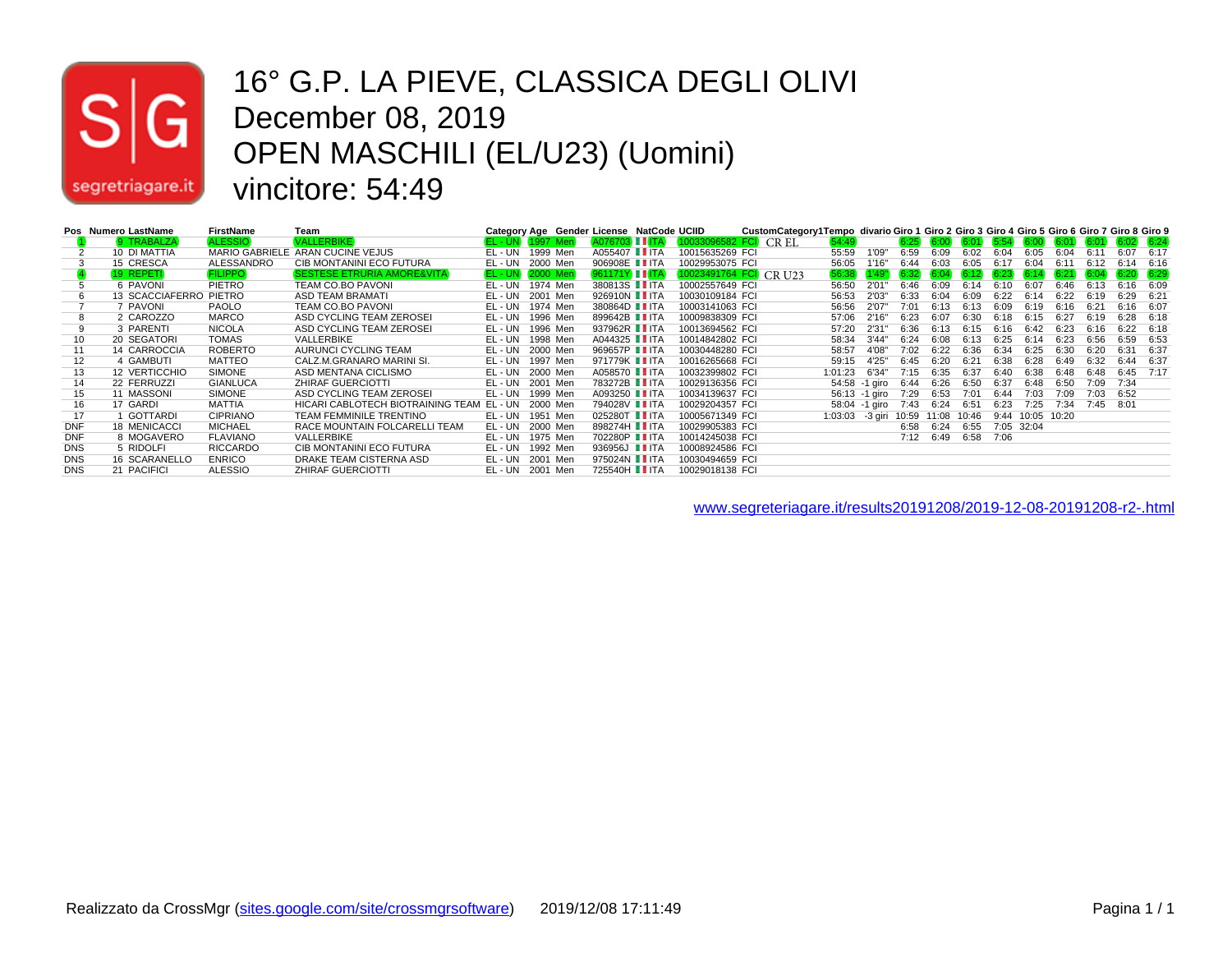## $|S|$ segretriagare.it

#### 16° G.P. LA PIEVE, CLASSICA DEGLI OLIVI<br>December 08, 2019<br>Flite Master (Uomini) December 08, 2019 Elite Master (Uomini) vincitore: 55:52

| Pos Numero LastName FirstName Team |                                                                                           | Category Age Gender License NatCode UCIID |  | CustomCategory1Tempo divario Giro 1 Giro 2 Giro 3 Giro 4 Giro 5 Giro 6 Giro 7 Giro 8 |                                                       |  |  |  |  |                                         |
|------------------------------------|-------------------------------------------------------------------------------------------|-------------------------------------------|--|--------------------------------------------------------------------------------------|-------------------------------------------------------|--|--|--|--|-----------------------------------------|
| 214 TUDICO                         | ANDREA ASD GS MOSCUFO                                                                     | Elite Sport 1992 Men 190854158 ■ ITA      |  | UISP                                                                                 | 55:52                                                 |  |  |  |  | 7:42 7:04 6:44 6:55 6:46 6:57 6:42 7:02 |
| 111 QUINTERO LUIGI                 | TEAMBIKE RACEMOUNTAIN CIVITAVECCHIA Elite Sport 1991 Men   A109299 IIITA  10050684504 FCI |                                           |  |                                                                                      | 1:02:07 6'16" 7:52 7:12 7:27 7:35 7:59 7:48 8:07 8:06 |  |  |  |  |                                         |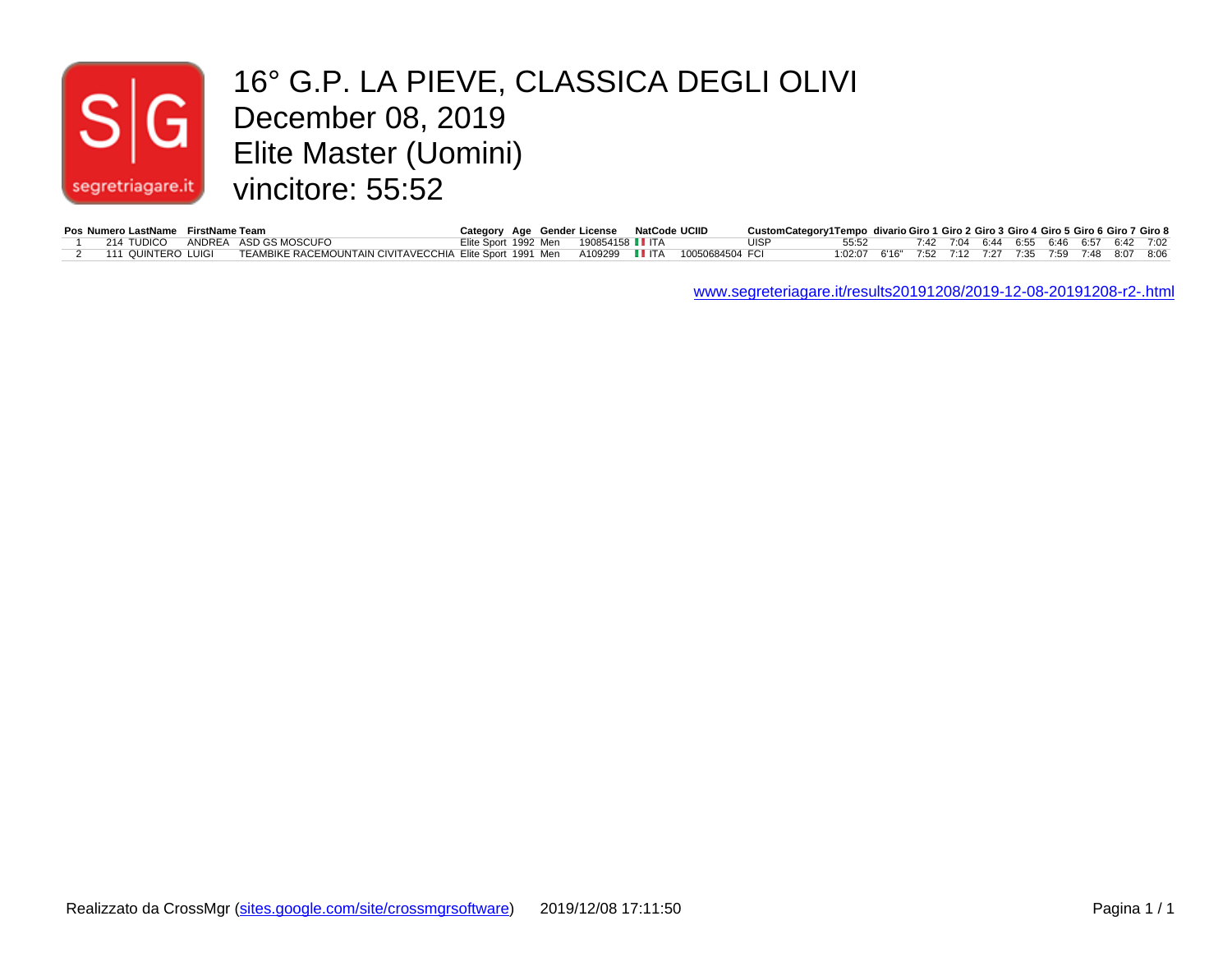# $s<sub>1</sub>$ segretriagare.it

#### 16° G.P. LA PIEVE, CLASSICA DEGLI OLIVI December 08, 2019 M1 (Uomini) vincitore: 59:39

|     | Pos Numero LastName FirstName |         | <b>Team</b>                                                                           |  | Category Age Gender License NatCode UCIID |                                                 | CustomCategory1Tempo divario Giro 1 Giro 2 Giro 3 Giro 4 Giro 5 Giro 6 Giro 7 Giro 8 Giro 9 |                                                            |                                                    |                          |  |  |  |  |
|-----|-------------------------------|---------|---------------------------------------------------------------------------------------|--|-------------------------------------------|-------------------------------------------------|---------------------------------------------------------------------------------------------|------------------------------------------------------------|----------------------------------------------------|--------------------------|--|--|--|--|
|     |                               |         | 115 CHIERUZZI LEONARDO G.S. AVIS AMELIA A.S.D.                                        |  |                                           | Master 1 1989 Men 819544Y IIITA 10064814067 FCL |                                                                                             |                                                            | 59:39 7:17 6:34 6:25 6:25 6:28 6:34 6:36 6:38 6:43 |                          |  |  |  |  |
|     | 114 PROJETTI MATTIA           |         | ASD VELO CLUB RACING ASSISI BASTIA_Master 1_1988_Men  796297S  ■ ITA  10029238410_FCI |  |                                           |                                                 |                                                                                             | 1:00:53 1'14" 7:14 6:34 6:37 6:39 6:44 6:45 6:49 6:46 6:45 |                                                    |                          |  |  |  |  |
| DNF | 116 ROSSI                     | DAMIANO | INDIVIDUALE                                                                           |  | Master 1 1987 Men 200078765 IIITA         |                                                 | <b>UISP</b>                                                                                 |                                                            |                                                    | 7:53 7:54 7:44 7:41 8:08 |  |  |  |  |
|     |                               |         | DNS 112 DE SIMONE FEDERICO A.S.D. G.C. TONDI SPORT                                    |  |                                           | Master 1 1987 Men A118829 ■ ITA 10058714585 FCI |                                                                                             |                                                            |                                                    |                          |  |  |  |  |
|     |                               |         | DNS 113 GUIDOTTI ALESSANDRO A.S.D. TEAM BIKE BALLERO                                  |  |                                           |                                                 |                                                                                             |                                                            |                                                    |                          |  |  |  |  |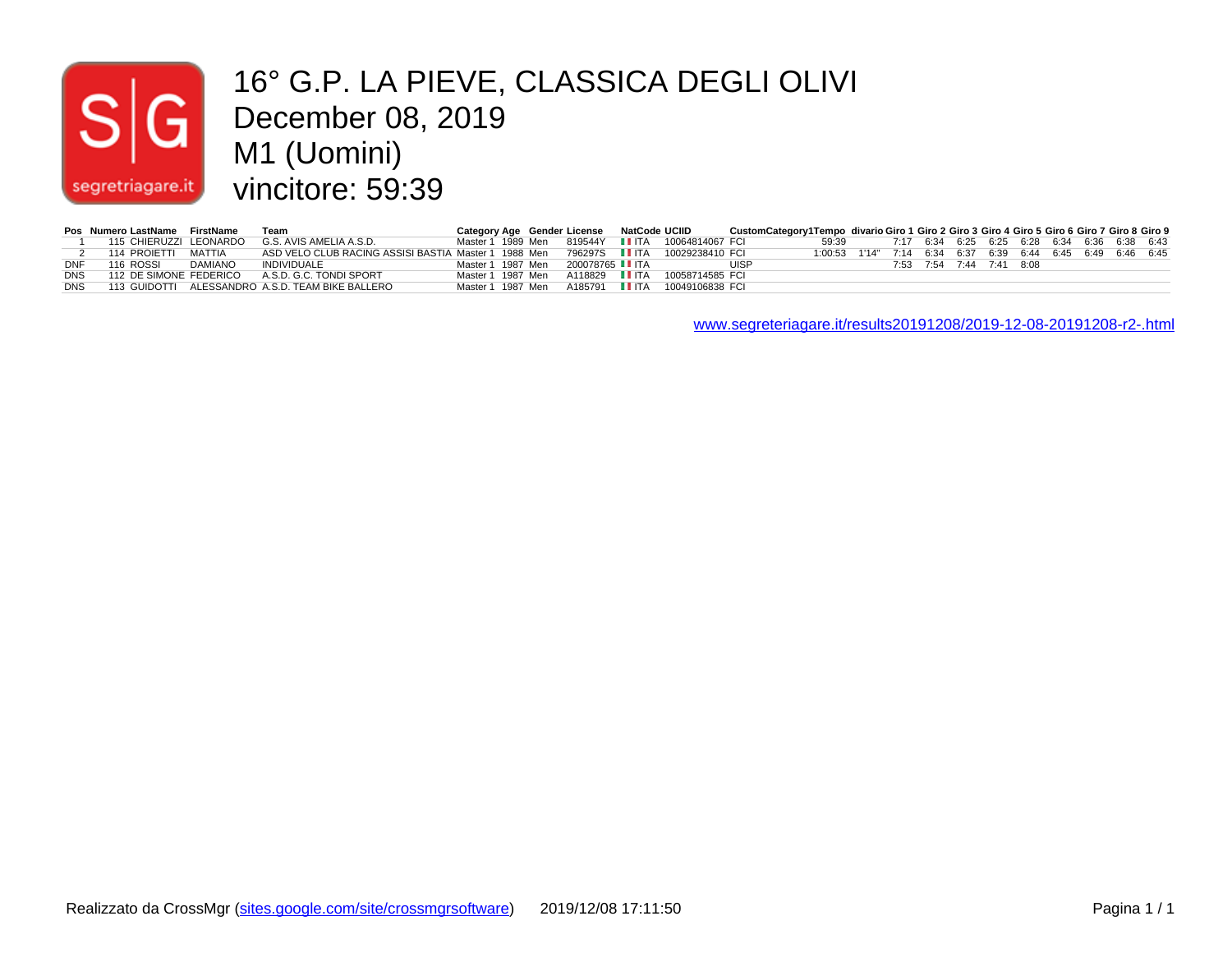#### December 08, 2019 16° G.P. LA PIEVE, CLASSICA DEGLI OLIVI  $|\mathsf{s}|$ M2 (Uomini) vincitore: 57:44 segretriagare.it

|  | Pos Numero LastName FirstName Team |                                                                                   | Category Age Gender License NatCode UCIID        |  |  | CustomCategory1Tempo divario Giro 1 Giro 2 Giro 3 Giro 4 Giro 5 Giro 6 Giro 7 Giro 8 |       |                                                       |  |                                         |  |  |  |
|--|------------------------------------|-----------------------------------------------------------------------------------|--------------------------------------------------|--|--|--------------------------------------------------------------------------------------|-------|-------------------------------------------------------|--|-----------------------------------------|--|--|--|
|  | 117 MARINI                         | MIRKO A.S.D. CICLOSPORT POGGIBONSI Master 2 1983 Men A012723 ∎ITA 10031011688 FCI |                                                  |  |  |                                                                                      | 57.44 |                                                       |  | 7:47 7:01 6:53 6:57 7:04 7:09 7:11 7:43 |  |  |  |
|  |                                    | 118 CEPPITELLI BENEDETTO U.C. PETRIGNANO A.S.D.                                   | Master 2 1981 Men  943684Z LITA  10030229123 FCI |  |  |                                                                                      |       | 1:01:51 4'06" 7:50 7:18 7:34 7:43 7:54 8:02 7:47 7:43 |  |                                         |  |  |  |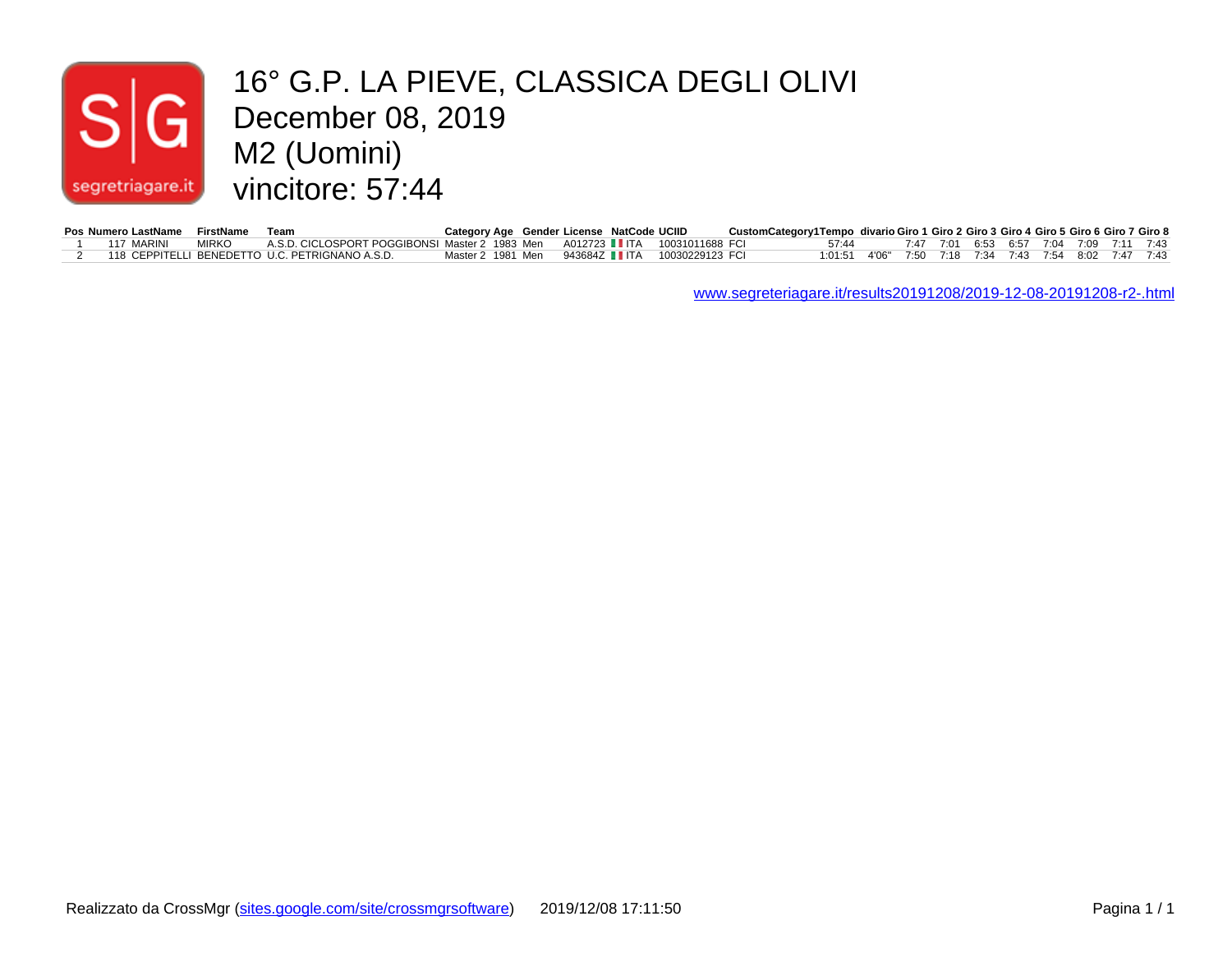# $|\mathsf{s}|$ segretriagare.it

#### 16° G.P. LA PIEVE, CLASSICA DEGLI OLIVI December 08, 2019 M3 (Uomini) vincitore: 56:07

|            | Pos Numero LastName | FirstName Team |                                                          |                   |  | Category Age Gender License | NatCode UCIID                     |                 | CustomCategory1Tempo divario Giro 1 Giro 2 Giro 3 Giro 4 Giro 5 Giro 6 Giro 7 Giro 8 Giro 9 |                                                     |                                                       |      |                               |           |                          |                |           |                |  |
|------------|---------------------|----------------|----------------------------------------------------------|-------------------|--|-----------------------------|-----------------------------------|-----------------|---------------------------------------------------------------------------------------------|-----------------------------------------------------|-------------------------------------------------------|------|-------------------------------|-----------|--------------------------|----------------|-----------|----------------|--|
|            | 119 BALDUCCI        | <b>MIRCO</b>   | A.S.D. G.C. TONDI SPORT                                  | Master 3 1978 Men |  | 464625V                     | II ITA                            | 10002129637 FCI |                                                                                             | 56:07                                               |                                                       |      | 7:01 6:16 5:58 6:04 6:06 6:20 |           |                          |                |           | 6:06 6:11 6:04 |  |
|            | 208 PAPERINI        |                | PATRIZIO SCOTT-PASQUINI STELLA AZZURRA Master 3 1980 Men |                   |  | A046146                     | <b>LLITA</b>                      | 10031919852 FCI |                                                                                             | 57:39                                               | 1'33"                                                 | 7:00 |                               |           | 6:14 6:17 6:19 6:18 6:25 |                | 6:48      | 5:51 6:28      |  |
|            |                     |                | 123 CECCARELLI SANDRO GRAVITY TEAM FRANCY                | Master 3 1979 Men |  | A155749                     | <b>LEITA</b>                      | 10082293770 FCI |                                                                                             |                                                     | 59:06 2'59"                                           | 7:11 | 6:09                          | 6:13 6:17 | 6:36                     | 6:32           | 6:37      | 6:47 6:44      |  |
|            | 126 SQUARTA DAVID   |                | U.C. PETRIGNANO A.S.D.                                   | Master 3 1977 Men |  | 914095H <b>II</b> ITA       |                                   | 10030008851 FCI |                                                                                             |                                                     | 56:04 -1 giro 7:27 6:33 7:00 6:57 6:52                |      |                               |           |                          | 7:03           | 7:07 7:04 |                |  |
|            | 129 LAZZERONI       |                | MICHELE FANS CLUB DANIELE BENNATI                        | Master 3 1977 Men |  | 2120342                     | $\blacksquare$ $\blacksquare$ ITA |                 | <b>AICS</b>                                                                                 |                                                     | 57:08 -1 giro 7:56 7:04 6:49 6:54 6:56                |      |                               |           |                          | 7:05 7:13 7:11 |           |                |  |
|            | 128 PAOLINO         |                | GIUSEPPE ASD IT AUCTION TEAM                             | Master 3 1978 Men |  | 7968338                     | <b>LI</b> ITA                     |                 | ACSI                                                                                        |                                                     | 58:12 -1 giro 7:24 6:52 7:09 7:06 7:28 7:11 7:33 7:29 |      |                               |           |                          |                |           |                |  |
|            | 125 BRUGNONI        |                | VALERIO SC PARLESCA                                      | Master 3 1977 Men |  | 707944H                     | II ITA                            | 10028823431 FCI |                                                                                             |                                                     | 58:51 -1 airo 7:51 7:00 7:10 7:07 7:09 7:17 7:26 7:51 |      |                               |           |                          |                |           |                |  |
|            | 120 GONFIA          |                | MICHELE ASD BIKELAND TEAM BIKE 2003                      | Master 3 1976 Men |  | 996879S IITA                |                                   | 10058264143 FCI |                                                                                             |                                                     | 57:32 -2 giri 8:38 8:04 7:57 8:11 8:10 8:15 8:18      |      |                               |           |                          |                |           |                |  |
|            | 124 NANNI           |                | STEFANO GS BORGONUOVO                                    | Master 3 1979 Men |  | A171572 <b>II</b> ITA       |                                   | 10091918089 FCI |                                                                                             | 1:02:16 -3 airi 10:08 10:13 10:39 10:30 10:41 10:05 |                                                       |      |                               |           |                          |                |           |                |  |
| <b>DNF</b> | 212 BUSOLIN         |                | FEDERICO BICI TEAM FRANCY CA                             | Master 3 1980 Men |  | 200144157 <b>II</b> ITA     |                                   |                 | <b>UISP</b>                                                                                 |                                                     |                                                       |      | 7:48 7:04 7:22 7:42           |           |                          |                |           |                |  |
| <b>DNS</b> | 121 CAMELI          | EZIO           | BICI ADVENTURE TEAM A.S.D.                               | Master 3 1976 Men |  | A185932                     | II ITA                            | 10097506808 FCI |                                                                                             |                                                     |                                                       |      |                               |           |                          |                |           |                |  |
| <b>DNS</b> | 122 BOGGIA          |                | STEFANO G.S. DACCORDI                                    | Master 3 1980 Men |  | A143391                     | <b>TEITA</b>                      | 10001426789 FCI |                                                                                             |                                                     |                                                       |      |                               |           |                          |                |           |                |  |
| <b>DNS</b> | 127 MANCINELLI      |                | FEDERICO U.C. PETRIGNANO A.S.D.                          | Master 3 1977 Men |  | A169729 II ITA              |                                   | 10089689820 FCI |                                                                                             |                                                     |                                                       |      |                               |           |                          |                |           |                |  |
| <b>DNS</b> | 130 IACONI          |                | FABRIZIO BIKE RACING TEAM A. S. D.                       | Master 3 1980 Men |  | 200137834 <b>■ I</b> ITA    |                                   |                 | <b>UISP</b>                                                                                 |                                                     |                                                       |      |                               |           |                          |                |           |                |  |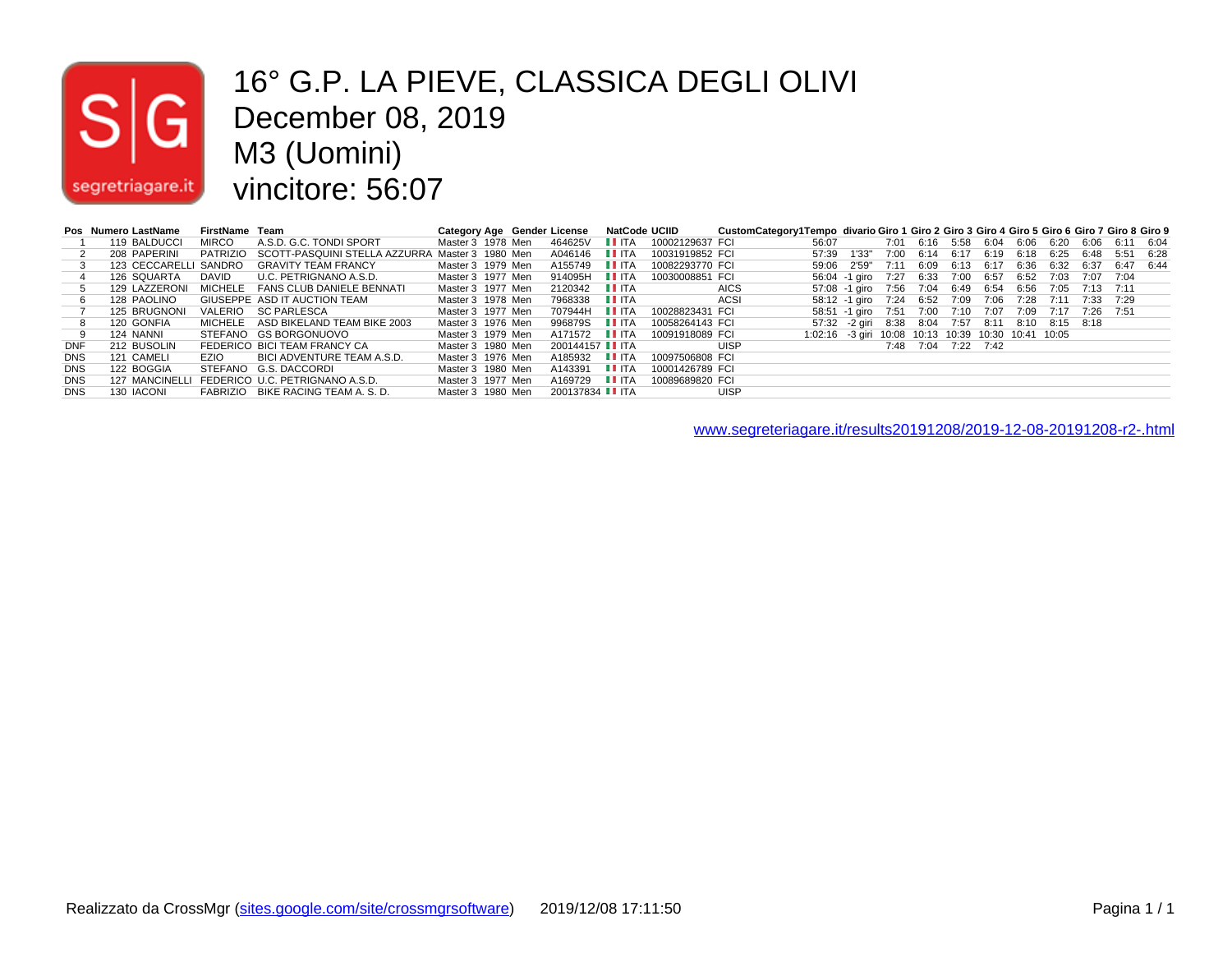

#### 16° G.P. LA PIEVE, CLASSICA DEGLI OLIVI December 08, 2019 ARRIVO PARTENZA 3 (30') (Aperto) vincitore: 25:17

|                | Pos Numero LastName        | <b>FirstName</b>              | Team                                                 | Category                                        |          | Age Gender License NatCode UCIID |                 | CustomCategory1Tempo divario Giro 1 Giro 2 Giro 3 Giro 4 |                                 |              |      |               |              |
|----------------|----------------------------|-------------------------------|------------------------------------------------------|-------------------------------------------------|----------|----------------------------------|-----------------|----------------------------------------------------------|---------------------------------|--------------|------|---------------|--------------|
|                | 59 FERRI                   | <b>TOMMASO</b>                | <b>GS OLIMPIA VALDARNESE</b>                         | Allievi 2° Anno                                 | 2004 Men | 996984C IIITA                    | 10030718971 FCI | 25:17                                                    |                                 | 6:39         | 6:02 | 6:31 6:06     |              |
| $\overline{2}$ | 64 SCAPPINI                | SAMUELE                       | A.S.D. NESTOR MARSCIANO                              | Allievi 1° Anno                                 | 2005 Men | A005336 IITA                     | 10030866895 FCI |                                                          | 25:31 0'14"                     | 6:33         | 6:07 | 6:34 6:17     |              |
| 3              | 67 PELUCCHINI              | <b>ALEX</b>                   | ASD GS AVIS GUALDO TADINO                            | Allievi 1° Anno                                 | 2005 Men | A129490 II ITA                   | 10063135159 FCI | 26:32                                                    | 1'15"                           | 6:53         | 6:34 | 6:33 6:31     |              |
| 4              | 60 MENICACCI               | <b>THOMAS</b>                 | RACE MOUNTAIN FOLCARELLI TEAM                        | Allievi 2° Anno                                 | 2004 Men | 704581T <b>II</b> ITA            | 10028781193 FCI | 26:57                                                    | 1'40"                           | 6:52         | 6:34 | 6:45 6:46     |              |
| 5              | 72 PIERI                   | NICCOLO'                      | <b>GS OLIMPIA VALDARNESE</b>                         | Allievi 1° Anno                                 | 2005 Men | 812503R II ITA                   | 10029467974 FCI | 27:27                                                    | 2'10"                           | 7:13         | 6:52 | 6:45          | 6:38         |
| 6              | 91 DEL MEDICO              | <b>FABIO</b>                  | <b>GS BORGONUOVO</b>                                 | Esordienti                                      | 2006 Men | 788593T IITA                     | 10029160406 FCI | 27:35                                                    | 2'17"                           | 7:17         | 6:47 | 6:43          | 6:48         |
| $\overline{7}$ | 95 BERTINI                 | <b>FRANCESCO</b>              | <b>GS OLIMPIA VALDARNESE</b>                         | Esordienti                                      | 2006 Men | A033289 IITA                     | 10031577726 FCI | 27:37                                                    | 2'20"                           | 7:27         | 6:43 | 6:47 6:40     |              |
| 8              | 54 CHIANDUSSI              | <b>SAMUEL</b>                 | A.S.D. G.S. DONI 2004                                | Allievi 2° Anno                                 | 2004 Men | 704305N IITA                     | 10028777557 FCI | 27:50                                                    | 2'33"                           | 7:34         | 6:48 | 6:42          | 6:48         |
| 9              | 73 FAILLI                  | ALESSANDRO                    | <b>GS OLIMPIA VALDARNESE</b>                         | Allievi 1° Anno                                 | 2005 Men | A095779 IITA                     | 10034314742 FCI | 28:13                                                    | 2'56"                           | 7:18         | 6:54 | 6:54          | 7:07         |
| 10             | 56 POLI                    | <b>TOMMASO</b>                |                                                      |                                                 | 2004 Men | 995534F <b>II</b> ITA            |                 |                                                          | 3'02"                           | 7:21         | 6:53 | 7:01          | 7:05         |
|                |                            |                               | A.S.D. TEAM STRADELLA                                | Allievi 2° Anno                                 |          | 980079F <b>IIITA</b>             | 10030700581 FCI | 28:20                                                    |                                 | 7:52         |      | 7:11          |              |
| 11             | 63 SERNI                   | <b>MARCO</b>                  | UC DONORATICO - GS CARLI SALVIANO Allievi 2º Anno    |                                                 | 2004 Men |                                  | 10030545583 FCI | 29:17                                                    | 3'59"                           |              | 7:00 |               | 7:14         |
| 12             | 61 CATARZI                 | <b>TOMMASO</b>                | <b>SS AQUILA</b>                                     | Allievi 2° Anno                                 | 2004 Men | 708160U <b>II</b> ITA            | 10028825956 FCI | 29:18                                                    | 4'00"<br>4'26"                  | 7:19<br>7:30 | 6:56 | 7:09          | 7:53<br>8:23 |
| 13             | 71 GIANNELLI               | <b>ALESSIO</b>                | <b>GS OLIMPIA VALDARNESE</b>                         | Allievi 1° Anno                                 | 2005 Men | 802813N II ITA                   | 10029344096 FCI | 29:44                                                    |                                 |              | 6:53 | 6:58          |              |
| 14             | 74 RESCIA                  | <b>MANUEL</b>                 | TRZ CYCLING TEAM                                     | Allievi 1° Anno                                 | 2005 Men | 844872S IITA                     | 10029595286 FCI | 29:55                                                    | 4'38"                           | 7:28         | 7:23 | 7:27          | 7:38         |
| 15             | 66 GAGGIOLI                | <b>JACOPO</b>                 | ASD GS AVIS GUALDO TADINO                            | Allievi 1° Anno                                 | 2005 Men | A083932 II ITA                   | 10033523180 FCI | 29:59                                                    | 4'42"                           | 7:46         | 7:18 | 7:31          | 7:25         |
| 16             | 103 FRANCESCANGELI TOMMASO |                               | U.C. PETRIGNANO A.S.D.                               | Esordienti                                      | 2006 Men | 889152W II ITA                   | 10029842840 FCI | 30:15                                                    | 4'58"                           | 7:49         | 7:16 | 7:24          | 7:47         |
| 17             | 108 KABETAJ                | <b>NELIA</b>                  | <b>GS BORGONUOVO</b>                                 | Donne Esordienti                                |          | 2006 Women A057546 IITA          | 10032362820 FCI | 30:53                                                    | 5'35"                           | 8:18         | 7:30 | 7:31          | 7:34         |
| 18             | 55 ROSSI                   | DANIELE                       | A.S.D. TEAM BIKE MIRANDA                             | Allievi 2° Anno                                 | 2004 Men | 820661A <b>II</b> ITA            | 10029487576 FCI | 31:01                                                    | 5'44"                           | 8:16         | 7:25 | 7:39          | 7:40         |
| 19             | 87 BRUNELLI                | SAMUELE                       | A.S.D. NESTOR MARSCIANO                              | Esordienti                                      | 2006 Men | A060741 <b>III</b> ITA           | 10032492657 FCI | 31:18                                                    | 6'00"                           | 7:54         | 7:43 | 7:42          | 7:58         |
| 20             | 102 GIGLI                  | <b>GIORDANO</b>               | TRZ CYCLING TEAM                                     | Esordienti                                      | 2006 Men | A004283 IITA                     | 10030849519 FCI | 31:23                                                    | 6'06"                           | 8:25         | 7:43 | 7:33          | 7:42         |
| 21             | 86 MUSILLI                 | <b>FRANCESCO</b>              | A.S.D PEDALE ROSSOBLU TRUENTUM                       | Esordienti                                      | 2006 Men | A100945 IITA                     | 10034652020 FCI | 31:46                                                    | 6'28"                           | 8:30         | 7:30 | 7:52          | 7:54         |
| 22             | 77 OGGERO                  | MARGHERITA BEATRICE ELBA BIKE |                                                      | Donne Allieve 2° Anno 2004 Women 903434P IITA   |          |                                  | 10029936406 FCI | 31:59                                                    | 6'41"                           | 8:17         | 7:54 | 7:49          | 7:59         |
| 23             | 58 BENEDETTI               | LORENZO                       | <b>GS OLIMPIA VALDARNESE</b>                         | Allievi 2° Anno                                 | 2004 Men | 711218C <b>II</b> ITA            | 10028860312 FCI | 32:33                                                    | 7'15"                           | 8:37         | 7:52 | 8:06          | 7:58         |
| 24             | 96 D'ULIZIA                | <b>MATTEO</b>                 | S.S. LAZIO CICLISMO                                  | Esordienti                                      | 2006 Men | A160976 IIITA                    | 10085310167 FCI | 33:09                                                    | 7'51"                           | 9:24         | 7:48 | 7:56          | 8:01         |
| 25             | 69 DI GIROLAMO             | <b>MICHAEL</b>                | <b>CICLISTICA CECINA</b>                             | Allievi 1° Anno                                 | 2005 Men | 798155D <b>II</b> ITA            | 10029272560 FCI | 33:12                                                    | 7'54"                           | 8:26         | 8:08 | $8:25$ $8:12$ |              |
| 26             | 104 PIACENZA               | <b>FILIPPO</b>                | UC ROSIGNANO - DONORATICO                            | Esordienti                                      | 2006 Men | A032605 II ITA                   | 10031563679 FCI | 33:18                                                    | 8'01"                           | 8:49         | 7:48 | 8:15 8:27     |              |
| 27             | 70 GIGLIOTTI               | <b>RICCARDO</b>               | <b>GS OLIMPIA VALDARNESE</b>                         | Allievi 1° Anno                                 | 2005 Men | 800113S <b>II ITA</b>            | 10029301458 FCI |                                                          | 25:20 -1 giro                   | 8:51         | 8:13 | 8:16          |              |
| 28             | 80 LAURETTI                | <b>MELISSA</b>                | TEAM DI FEDERICO BLUE                                | Donne Allieve 2° Anno 2004 Women 726590V IIITA  |          |                                  | 10029032383 FCI |                                                          | 25:26 -1 giro                   | 8:45         | 8:12 | 8:29          |              |
| 29             | 83 MODESTI                 | <b>BARBARA</b>                | BICI ADVENTURE TEAM A.S.D.                           | Donne Allieve 1° Anno 2005 Women A068137 II ITA |          |                                  | 10032768907 FCI |                                                          | 25:44 -1 giro                   | 8:42         | 8:27 | 8:34          |              |
| 30             | 89 GUGLIELMI               | <b>DARIO</b>                  | <b>ELBA BIKE</b>                                     | Esordienti                                      | 2006 Men | A143979 IITA                     | 10076398901 FCI |                                                          | 25:47 -1 giro                   | 8:59         | 8:15 | 8:33          |              |
| 31             | 97 FALSINI                 | <b>FILIPPO</b>                | SC PEDALE TOSCANO PONTICINO                          | Esordienti                                      | 2006 Men | 783254H IITA                     | 10029136255 FCI |                                                          | 25:48 -1 giro                   | 9:04         | 8:18 | 8:26          |              |
| 32             | 100 AGOSTINELLI            | <b>FILIPPO</b>                | SC PEDALE TOSCANO PONTICINO                          | Esordienti                                      | 2006 Men | A032449 II ITA                   | 10031559033 FCI |                                                          | 25:50 -1 giro                   | 9:02         | 8:16 | 8:31          |              |
| 33             | 65 VINCIOTTI               | <b>DANILO</b>                 | ASD GS AVIS GUALDO TADINO                            | Allievi 1° Anno                                 | 2005 Men | A071020 <b>II</b> ITA            | 10032878031 FCI |                                                          | 25:55 -1 giro                   | 8:41         | 8:22 | 8:52          |              |
| 34             | 57 MOLESTI                 | SAMUELE                       | CICLISTICA MOBILIERI PONSACCO                        | Allievi 2° Anno                                 | 2004 Men | 704250S IITA                     | 10028776951 FCI |                                                          | 25:58 -1 giro                   | 8:19         | 9:08 | 8:31          |              |
| 35             | 88 GARRAMONE               | <b>STEFANO</b>                | CICLISTICA S.MINIATO-S.CROCE A.S.D.                  | Esordienti                                      | 2006 Men | A122243 IITA                     | 10058507148 FCI |                                                          | 26:24 -1 giro                   | 8:44         | 8:04 | 9:36          |              |
| 36             | 68 COSENTINO               | <b>RAFFAELE</b>               | ASD GUBBIO CICLISMO MOCAIANA                         | Allievi 1° Anno                                 | 2005 Men | 806656C <b>II</b> ITA            | 10029411289 FCI |                                                          | 26:55 -1 giro                   | 9:16         | 8:38 | 9:00          |              |
| 37             | 78 SEMOLI                  | <b>SERENA</b>                 | <b>GS OLIMPIA VALDARNESE</b>                         | Donne Allieve 2° Anno 2004 Women 706387A II ITA |          |                                  | 10028802314 FCI |                                                          | 27:10 -1 giro                   | 9:11         | 9:03 | 8:56          |              |
| 38             | 109 COZZARI                | <b>GIULIA</b>                 | U.C. PETRIGNANO A.S.D.                               | Donne Esordienti                                |          | 2006 Women 889202H IITA          | 10029843143 FCI |                                                          | 27:12 -1 giro                   | 9:44         | 8:42 | 8:46          |              |
| 39             | 94 ABBATE                  | <b>MATTEO</b>                 | <b>GS BORGONUOVO</b>                                 | Esordienti                                      | 2006 Men | A059024   ITA                    | 10032419606 FCI |                                                          | 28:07 -1 giro                   | 9:31         | 8:52 | 9:44          |              |
| 40             | <b>101 FERI</b>            | <b>DIEGO</b>                  | SC PEDALE TOSCANO PONTICINO                          | Esordienti                                      | 2006 Men | A038331 II ITA                   | 10031712314 FCI |                                                          | 28:56 -1 giro 10:24             |              | 8:57 | 9:35          |              |
| 41             | 93 SORRENTINO              | <b>GIULIA</b>                 | U.C. PETRIGNANO A.S.D.                               | Donne Allieve 1° Anno 2005 Women A070062 II ITA |          |                                  | 10032838827 FCI |                                                          | 29:08 -1 giro 10:05             |              | 9:23 | 9:39          |              |
| 42             | 90 CHIARUGI                | <b>GIACOMO</b>                | G.S. DACCORDI                                        | Esordienti                                      | 2006 Men | A027058 IITA                     | 10031412927 FCI |                                                          | 29:54 -1 giro 10:22             |              | 9:40 | 9:52          |              |
| 43             | 82 SENESI                  | <b>CATERINA</b>               | AC F. BESSI CALENZANO                                | Donne Allieve 1° Anno 2005 Women 800533X IITA   |          |                                  | 10029307118 FCI |                                                          | 31:28 -1 giro 10:30 10:37 10:21 |              |      |               |              |
| 44             | 98 ROSADI                  | <b>DANIELE</b>                | SC PEDALE TOSCANO PONTICINO                          | Esordienti                                      | 2006 Men | A000539 II ITA                   | 10030778888 FCI |                                                          | 31:54 -1 giro 10:46 10:53 10:15 |              |      |               |              |
| 45             | 76 ZINGONI                 | <b>GRETA</b>                  | CICLISTICA S.MINIATO-S.CROCE A.S.D.                  | Donne Allieve 2° Anno 2004 Women 997501R IITA   |          |                                  | 10030725641 FCI |                                                          | 32:41 -1 giro 9:56 11:32 11:14  |              |      |               |              |
| 46             | 81 FRUGOLI                 | <b>NICOLE</b>                 | AC F. BESSI CALENZANO                                | Donne Allieve 1° Anno 2005 Women 794919X IIITA  |          |                                  | 10029214663 FCI |                                                          | 33:14 -1 giro 11:55 10:51 10:28 |              |      |               |              |
| 47             | 105 BROZZI                 | <b>ELISA</b>                  | A.S.D. NESTOR MARSCIANO                              | Donne Esordienti                                |          | 2006 Women A132857 IITA          | 10070647306 FCI |                                                          | 33:17 -1 giro 10:50 10:36 11:51 |              |      |               |              |
| 48             | 99 FARSETTI                | LORENZO                       | SC PEDALE TOSCANO PONTICINO                          | Esordienti                                      | 2006 Men | A000540 <b>II ITA</b>            | 10030778989 FCI |                                                          | 35:13 -1 giro 10:57 12:45 11:31 |              |      |               |              |
| <b>DNF</b>     | 92 DROVANDI                | <b>KEVIN</b>                  | <b>GS BORGONUOVO</b>                                 | Esordienti                                      | 2006 Men | 807417N IITA                     | 10029422508 FCI |                                                          |                                 | 8:50         |      |               |              |
| <b>DNS</b>     | 62 NICOLUCCI               | <b>IACOPO</b>                 | TEAM MAMMA E PAPA' FANINI LIVORNO Allievi 2° Anno    |                                                 | 2004 Men | 791275E <b>II</b> ITA            | 10029176873 FCI |                                                          |                                 |              |      |               |              |
| <b>DNS</b>     | 75 BELLUCCI                | <b>VITTORIO</b>               | U.C. PETRIGNANO A.S.D.                               | Allievi 1° Anno                                 | 2005 Men | A033267 II ITA                   | 10031576918 FCI |                                                          |                                 |              |      |               |              |
| <b>DNS</b>     | 79 MATTOLINI               | <b>CAMILLA</b>                | RACING TEAM FANELLI                                  | Donne Allieve 2° Anno 2004 Women A148353 IIITA  |          |                                  | 10030611766 FCI |                                                          |                                 |              |      |               |              |
| <b>DNS</b>     | 84 GENTILI                 | VALENTINA                     | RACE MOUNTAIN FOLCARELLI TEAM                        | Donne Allieve 1° Anno 2005 Women A073600 II ITA |          |                                  | 10032973213 FCI |                                                          |                                 |              |      |               |              |
| <b>DNS</b>     | 85 SPANIO                  | <b>MATTEO</b>                 | <b>GS BORGONUOVO</b>                                 | Esordienti                                      | 2006 Men | A000642 II ITA                   | 10030781316 FCI |                                                          |                                 |              |      |               |              |
| <b>DNS</b>     | 106 BELARDI                | ANGELICA                      | ASD GS AVIS GUALDO TADINO                            | Donne Esordienti                                |          | 2006 Women A159235 IITA          | 10084067254 FCI |                                                          |                                 |              |      |               |              |
| <b>DNS</b>     | 107 TASCIOTTI              | LETIZIA                       | CICLISTICA S.MINIATO-S.CROCE A.S.D. Donne Esordienti |                                                 |          | 2006 Women 812523C IITA          | 10029468378 FCI |                                                          |                                 |              |      |               |              |
|                |                            |                               |                                                      |                                                 |          |                                  |                 |                                                          |                                 |              |      |               |              |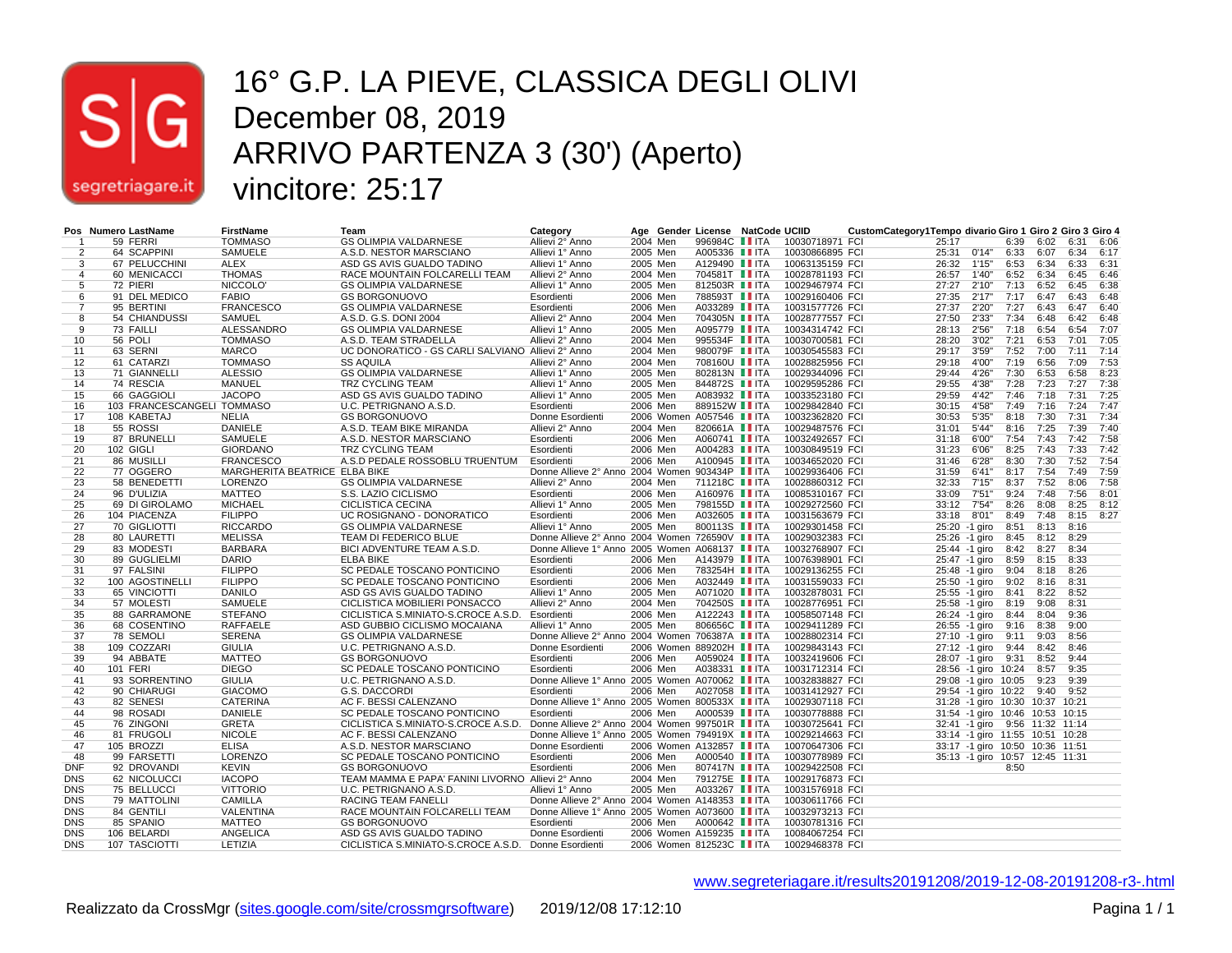

#### 16° G.P. LA PIEVE, CLASSICA DEGLI OLIVI December 08, 2019 ES2 (Uomini) vincitore: 27:35

|            | Pos Numero LastName | FirstName       | Team                                | Category Age Gender License |  |                       | <b>NatCode UCIID</b> |                 | CustomCategory1Tempo divario Giro 1 Giro 2 Giro 3 Giro 4 |       |               |       |             |       |      |
|------------|---------------------|-----------------|-------------------------------------|-----------------------------|--|-----------------------|----------------------|-----------------|----------------------------------------------------------|-------|---------------|-------|-------------|-------|------|
|            | 91 DEL MEDICO       | <b>FABIO</b>    | GS BORGONUOVO                       | Esordienti 2006 Men         |  | 788593T IITA          |                      | 10029160406 FCI |                                                          | 27:35 |               | 7:17  | 6:47        | 6:43  | 6:48 |
|            | 95 BERTINI          |                 | FRANCESCO GS OLIMPIA VALDARNESE     | Esordienti 2006 Men         |  | A033289 II ITA        |                      | 10031577726 FCI |                                                          | 27:37 | 0'03"         | 7:27  | 6:43        | 6:47  | 6:40 |
|            | 103 FRANCESCANGELI  | TOMMASO         | U.C. PETRIGNANO A.S.D.              | Esordienti 2006 Men         |  | 889152W I ITA         |                      | 10029842840 FCI |                                                          | 30:15 | 2'41          | 7:49  | 7:16        | 7:24  | 7:47 |
| 4          | 87 BRUNELLI         | SAMUELE         | A.S.D. NESTOR MARSCIANO             | Esordienti 2006 Men         |  | A060741 IIITA         |                      | 10032492657 FCI |                                                          | 31:18 | 3'43''        | 7:54  | 7:43        | 7:42  | 7:58 |
| 5          | 102 GIGLI           | <b>GIORDANO</b> | <b>TRZ CYCLING TEAM</b>             | Esordienti 2006 Men         |  | A004283 IIITA         |                      | 10030849519 FCI |                                                          | 31:23 | 3'49''        | 8:25  | 7:43        | 7:33  | 7:42 |
| 6          | 86 MUSILLI          | FRANCESCO       | A.S.D PEDALE ROSSOBLU TRUENTUM      | Esordienti 2006 Men         |  | A100945 IITA          |                      | 10034652020 FCI |                                                          | 31:46 | 4'11          | 8:30  | 7:30        | 7:52  | 7:54 |
|            | 96 D'ULIZIA         | MATTEO          | S.S. LAZIO CICLISMO                 | Esordienti 2006 Men         |  | A160976 I ITA         |                      | 10085310167 FCI |                                                          | 33:09 | 5'34"         | 9:24  | 7:48        | 7:56  | 8:01 |
| 8          | 104 PIACENZA        | <b>FILIPPO</b>  | UC ROSIGNANO - DONORATICO           | Esordienti 2006 Men         |  | A032605 II ITA        |                      | 10031563679 FCI |                                                          | 33:18 | 5'44"         | 8:49  | 7:48        | 8:15  | 8:27 |
| 9          | 89 GUGLIELMI        | <b>DARIO</b>    | ELBA BIKE                           | Esordienti 2006 Men         |  | A143979 <b>II</b> ITA |                      | 10076398901 FCI |                                                          |       | 25:47 -1 airo | 8:59  | 8:15        | 8:33  |      |
| 10         | 97 FALSINI          | <b>FILIPPO</b>  | SC PEDALE TOSCANO PONTICINO         | Esordienti 2006 Men         |  | 783254H IITA          |                      | 10029136255 FCI |                                                          |       | 25:48 -1 giro | 9:04  | 8:18        | 8:26  |      |
| 11         | 100 AGOSTINELLI     | <b>FILIPPO</b>  | SC PEDALE TOSCANO PONTICINO         | Esordienti 2006 Men         |  | A032449 IITA          |                      | 10031559033 FCI |                                                          |       | 25:50 -1 giro | 9:02  | 8:16        | 8:31  |      |
| 12         | 88 GARRAMONE        | <b>STEFANO</b>  | CICLISTICA S.MINIATO-S.CROCE A.S.D. | Esordienti 2006 Men         |  | A122243 IIITA         |                      | 10058507148 FCI |                                                          |       | 26:24 -1 airo | 8:44  | 8:04        | 9:36  |      |
| 13         | 94 ABBATE           | <b>MATTEO</b>   | <b>GS BORGONUOVO</b>                | Esordienti 2006 Men         |  | A059024 IIITA         |                      | 10032419606 FCI |                                                          |       | 28:07 -1 airo | 9:31  | 8:52        | 9:44  |      |
| 14         | 101 FERI            | <b>DIEGO</b>    | SC PEDALE TOSCANO PONTICINO         | Esordienti 2006 Men         |  | A038331 II ITA        |                      | 10031712314 FCI |                                                          |       | 28:56 -1 airo | 10:24 | 8:57        | 9:35  |      |
| 15         | 90 CHIARUGI         | <b>GIACOMO</b>  | G.S. DACCORDI                       | Esordienti 2006 Men         |  | A027058 I ITA         |                      | 10031412927 FCI |                                                          |       | 29:54 -1 giro | 10:22 | 9:40        | 9:52  |      |
| 16         | 98 ROSADI           | <b>DANIELE</b>  | SC PEDALE TOSCANO PONTICINO         | Esordienti 2006 Men         |  | A000539 IITA          |                      | 10030778888 FCI |                                                          |       | 31:54 -1 giro | 10:46 | 10:53       | 10:15 |      |
| 17         | 99 FARSETTI         | <b>LORENZO</b>  | SC PEDALE TOSCANO PONTICINO         | Esordienti 2006 Men         |  | A000540 <b>I</b> ITA  |                      | 10030778989 FCI |                                                          |       | 35:13 -1 giro | 10:57 | 12:45 11:31 |       |      |
| <b>DNF</b> | 92 DROVANDI         | KEVIN           | <b>GS BORGONUOVO</b>                | Esordienti 2006 Men         |  | 807417N <b>I</b> ITA  |                      | 10029422508 FCI |                                                          |       |               | 8:50  |             |       |      |
| <b>DNS</b> | 85 SPANIO           | <b>MATTEO</b>   | <b>GS BORGONUOVO</b>                | Esordienti 2006 Men         |  | A000642 <b>I</b> ITA  |                      | 10030781316 FCI |                                                          |       |               |       |             |       |      |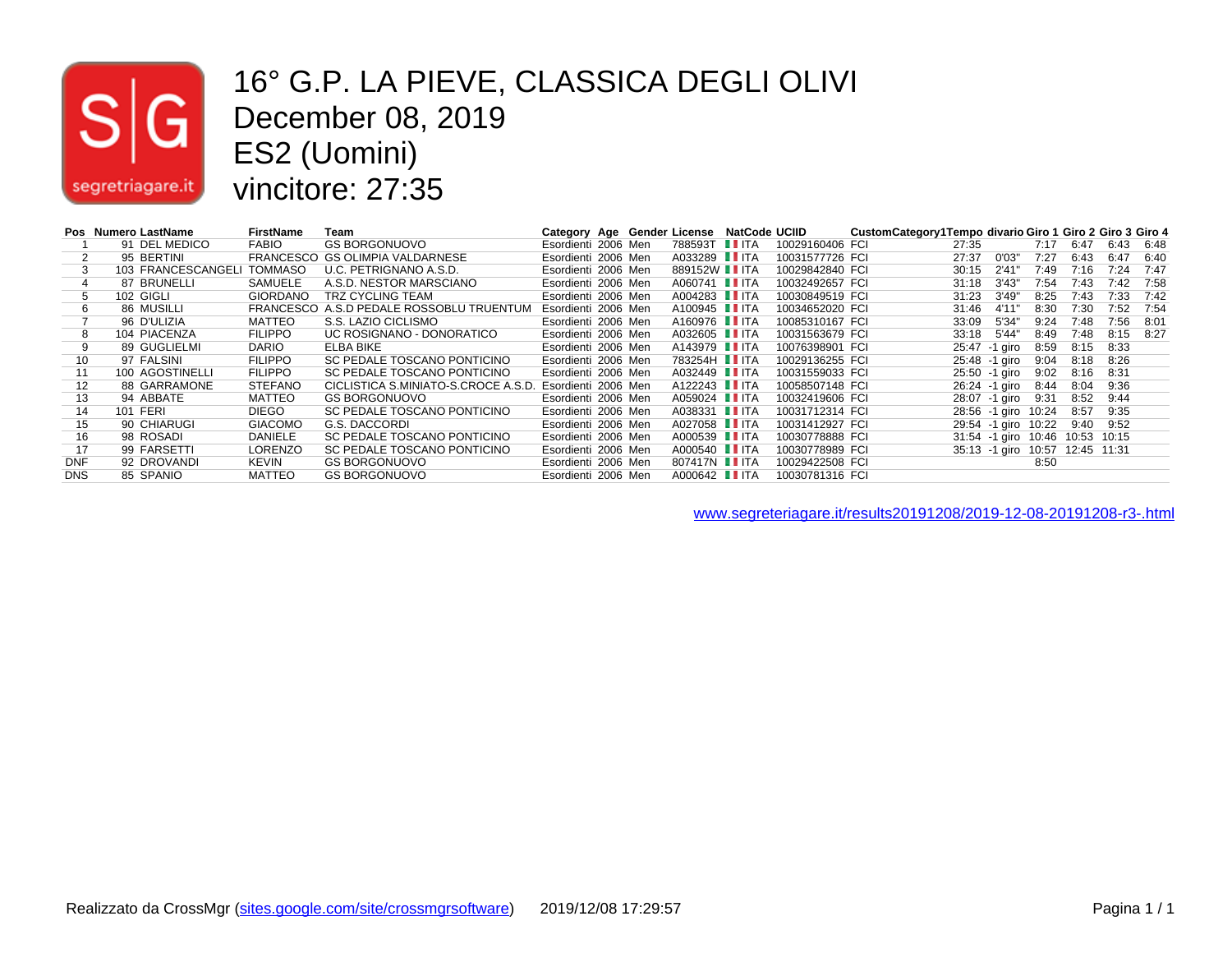# $|\mathsf{s}|$ segretriagare.it

### 16° G.P. LA PIEVE, CLASSICA DEGLI OLIVI December 08, 2019 ED2 (Donne) vincitore: 30:53

|            | Pos Numero LastName FirstName Team |                                                                                                                                | Category                                                  |  | Age Gender License NatCode UCIID |                 | CustomCategory1Tempo divario Giro 1 Giro 2 Giro 3 Giro 4 |                                 |  |  |
|------------|------------------------------------|--------------------------------------------------------------------------------------------------------------------------------|-----------------------------------------------------------|--|----------------------------------|-----------------|----------------------------------------------------------|---------------------------------|--|--|
|            | 108 KABETAJ NELIA                  | GS BORGONUOVO                                                                                                                  | Donne Esordienti 2006 Women A057546 IIITA 10032362820 FCI |  |                                  |                 |                                                          | 30:53 8:18 7:30 7:31 7:34       |  |  |
|            | 109 COZZARI GIULIA                 | U.C. PETRIGNANO A.S.D.                                                                                                         | Donne Esordienti 2006 Women 889202H IIITA 10029843143 FCI |  |                                  |                 |                                                          | 27:12 -1 giro 9:44 8:42 8:46    |  |  |
|            | 105 BROZZI                         | ELISA A.S.D. NESTOR MARSCIANO                                                                                                  | Donne Esordienti 2006 Women A132857 IIITA 10070647306 FCI |  |                                  |                 |                                                          | 33:17 -1 giro 10:50 10:36 11:51 |  |  |
| <b>DNS</b> |                                    | 106 BELARDI ANGELICA ASD GS AVIS GUALDO TADINO                                                                                 | Donne Esordienti 2006 Women A159235 III ITA               |  |                                  | 10084067254 FCI |                                                          |                                 |  |  |
| DNS        |                                    | 107 TASCIOTTI LETIZIA CICLISTICA S.MINIATO-S.CROCE A.S.D. Donne Esordienti 2006 Women 812523C <sup>∎</sup> ITA 10029468378 FCI |                                                           |  |                                  |                 |                                                          |                                 |  |  |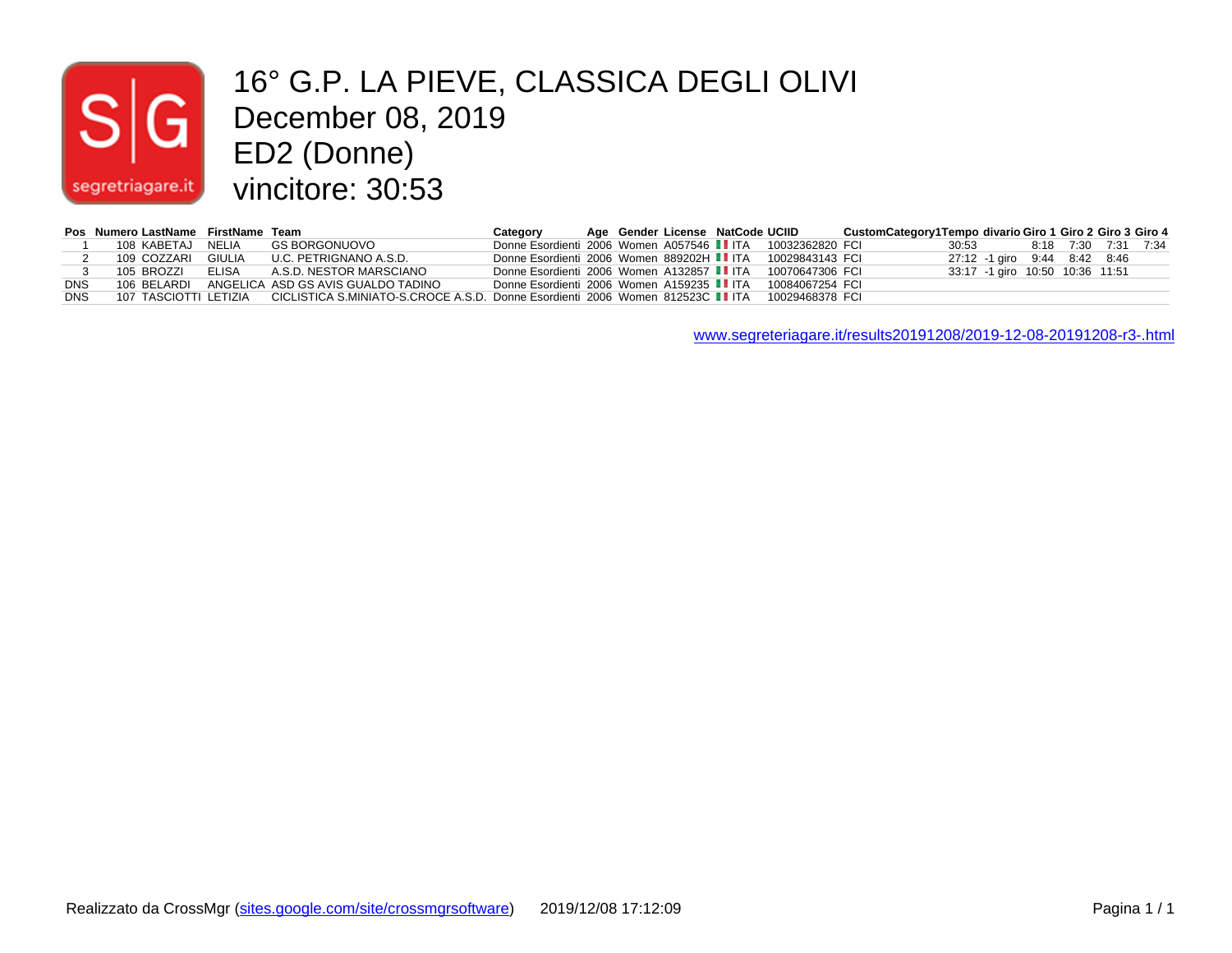

#### 16° G.P. LA PIEVE, CLASSICA DEGLI OLIVI December 08, 2019 AL1 (Uomini) vincitore: 25:31

|            | Pos Numero LastName    | <b>FirstName</b> | Team                                                  | Category                 |  | Age Gender License NatCode UCIID |                 | CustomCategory1Tempo divario Giro 1 Giro 2 Giro 3 Giro 4 |       |               |      |      |      |      |
|------------|------------------------|------------------|-------------------------------------------------------|--------------------------|--|----------------------------------|-----------------|----------------------------------------------------------|-------|---------------|------|------|------|------|
|            | 64 SCAPPINI            | SAMUELE          | A.S.D. NESTOR MARSCIANO                               | Allievi 1° Anno 2005 Men |  | A005336 <b>I</b> ITA             | 10030866895 FCI |                                                          | 25:31 |               | 6:33 | 6:07 | 6:34 | 6:17 |
|            | 67 PELUCCHINI          | ALEX             | ASD GS AVIS GUALDO TADINO                             | Allievi 1° Anno 2005 Men |  | A129490 <b>II</b> ITA            | 10063135159 FCI |                                                          | 26:32 | 1'01          | 6:53 | 6:34 | 6:33 | 6:31 |
|            | 72 PIERI               | NICCOLO'         | <b>GS OLIMPIA VALDARNESE</b>                          | Allievi 1° Anno 2005 Men |  | 812503R I ITA                    | 10029467974 FCI |                                                          | 27:27 | 1'56"         | 7:13 | 6:52 | 6:45 | 6:38 |
|            | 73 FAILLI              |                  | ALESSANDRO GS OLIMPIA VALDARNESE                      | Allievi 1° Anno 2005 Men |  | A095779 I ITA                    | 10034314742 FCI |                                                          | 28:13 | 2'42"         | 7:18 | 6:54 | 6:54 | 7:07 |
|            | 71 GIANNELLI           | ALESSIO          | GS OLIMPIA VALDARNESE                                 | Allievi 1° Anno 2005 Men |  | 802813N L ITA                    | 10029344096 FCI |                                                          | 29:44 | 4'12"         | 7:30 | 6:53 | 6:58 | 8:23 |
|            | 74 RESCIA              | MANUEL           | TRZ CYCLING TEAM                                      | Allievi 1° Anno 2005 Men |  | 844872S IITA                     | 10029595286 FCI |                                                          | 29:55 | 4'24"         | 7:28 | 7:23 | 7:27 | 7:38 |
|            | 66 GAGGIOLI            | JACOPO           | ASD GS AVIS GUALDO TADINO                             | Allievi 1° Anno 2005 Men |  | A083932 TTA                      | 10033523180 FCI |                                                          | 29:59 | 4'28'         | 7:46 | 7:18 | 7:31 | 7:25 |
|            | 69 DI GIROLAMO MICHAEL |                  | CICLISTICA CECINA                                     | Allievi 1° Anno 2005 Men |  | 798155D <b>I</b> ITA             | 10029272560 FCI |                                                          | 33:12 | 7'40"         | 8:26 | 8:08 | 8:25 | 8:12 |
|            | 70 GIGLIOTTI           | <b>RICCARDO</b>  | <b>GS OLIMPIA VALDARNESE</b>                          | Allievi 1° Anno 2005 Men |  | 800113S <b>I</b> ITA             | 10029301458 FCI |                                                          |       | 25:20 -1 airo | 8:51 | 8:13 | 8:16 |      |
| 10         | 65 VINCIOTTI           | <b>DANILO</b>    | ASD GS AVIS GUALDO TADINO                             | Allievi 1° Anno 2005 Men |  | A071020 <b>II</b> ITA            | 10032878031 FCI |                                                          |       | 25:55 -1 giro | 8:41 | 8:22 | 8:52 |      |
|            | 68 COSENTINO           | RAFFAELE         | ASD GUBBIO CICLISMO MOCAIANA Allievi 1° Anno 2005 Men |                          |  | 806656C <b>I</b> ITA             | 10029411289 FCI |                                                          |       | 26:55 -1 giro | 9:16 | 8:38 | 9:00 |      |
| <b>DNS</b> | 75 BELLUCCI            | <b>VITTORIO</b>  | U.C. PETRIGNANO A.S.D.                                | Allievi 1° Anno 2005 Men |  | A033267 I ITA                    | 10031576918 FCI |                                                          |       |               |      |      |      |      |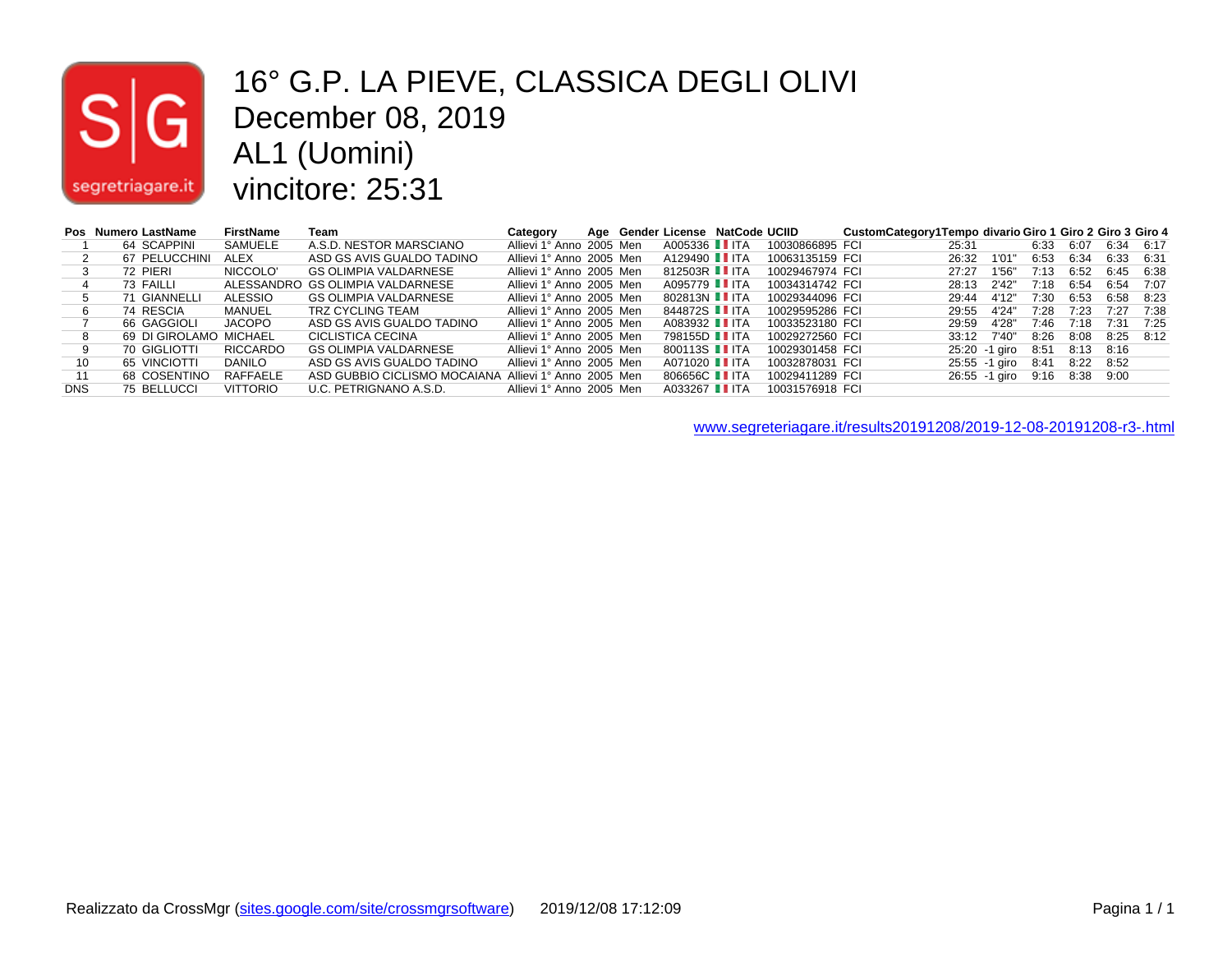# $|S|$ segretriagare.it

#### 16° G.P. LA PIEVE, CLASSICA DEGLI OLIVI December 08, 2019 AL2 (Uomini) vincitore: 25:17

|            | Pos Numero LastName | FirstName Team |                                                            | Category                 |  | Age Gender License NatCode UCIID |                 | CustomCategory1Tempo divario Giro 1 Giro 2 Giro 3 Giro 4 |       |                    |      |      |           |      |
|------------|---------------------|----------------|------------------------------------------------------------|--------------------------|--|----------------------------------|-----------------|----------------------------------------------------------|-------|--------------------|------|------|-----------|------|
|            | 59 FERRI            |                | TOMMASO GS OLIMPIA VALDARNESE                              | Allievi 2° Anno 2004 Men |  | 996984C <b>II</b> ITA            | 10030718971 FCI |                                                          | 25:17 |                    | 6:39 | 6:02 | 6:31      | 6:06 |
|            | 60 MENICACCI        |                | THOMAS RACE MOUNTAIN FOLCARELLI TEAM                       | Allievi 2° Anno 2004 Men |  | 704581T <b>II</b> ITA            | 10028781193 FCI |                                                          | 26:57 | 1'40"              | 6:52 | 6:34 | 6:45      | 6:46 |
|            |                     |                | 54 CHIANDUSSI SAMUEL A.S.D. G.S. DONI 2004                 | Allievi 2° Anno 2004 Men |  | 704305N <b>Ⅱ</b> ITA             | 10028777557 FCI |                                                          | 27:50 | 2'33"              | 7:34 | 6:48 | 6:42      | 6:48 |
|            | 56 POLI             |                | TOMMASO A.S.D. TEAM STRADELLA                              | Allievi 2° Anno 2004 Men |  | 995534F IIITA                    | 10030700581 FCI |                                                          | 28:20 | 3'02"              | 7:21 | 6:53 | 7:01      | 7:05 |
|            | 63 SERNI            | MARCO          | UC DONORATICO - GS CARLI SALVIANO Allievi 2° Anno 2004 Men |                          |  | 980079F II ITA                   | 10030545583 FCI |                                                          | 29:17 | 3'59"              | 7.52 | 7:00 | 7:11      | 7:14 |
|            | 61 CATARZI          |                | TOMMASO SS AQUILA                                          | Allievi 2° Anno 2004 Men |  | 708160U I ITA                    | 10028825956 FCI |                                                          | 29:18 | 4'00"              | 7:19 | 6:56 | 7:09      | 7:53 |
|            | 55 ROSSI            |                | DANIELE A.S.D. TEAM BIKE MIRANDA                           | Allievi 2° Anno 2004 Men |  | 820661A <b>II</b> ITA            | 10029487576 FCI |                                                          | 31:01 | 5'44"              | 8:16 | 7:25 | 7:39      | 7:40 |
|            | 58 BENEDETTI        |                | LORENZO GS OLIMPIA VALDARNESE                              | Allievi 2° Anno 2004 Men |  | 711218C <b>Ⅰ</b> ITA             | 10028860312 FCI |                                                          | 32:33 | 7'15"              | 8:37 | 7:52 | 8:06      | 7:58 |
|            | 57 MOLESTI          |                | SAMUELE CICLISTICA MOBILIERI PONSACCO                      | Allievi 2° Anno 2004 Men |  | 704250S II ITA                   | 10028776951 FCI |                                                          |       | 25:58 -1 giro 8:19 |      |      | 9:08 8:31 |      |
| <b>DNS</b> | 62 NICOLUCCI        | <b>IACOPO</b>  | TEAM MAMMA E PAPA' FANINI LIVORNO Allievi 2° Anno 2004 Men |                          |  | 791275E II ITA                   | 10029176873 FCI |                                                          |       |                    |      |      |           |      |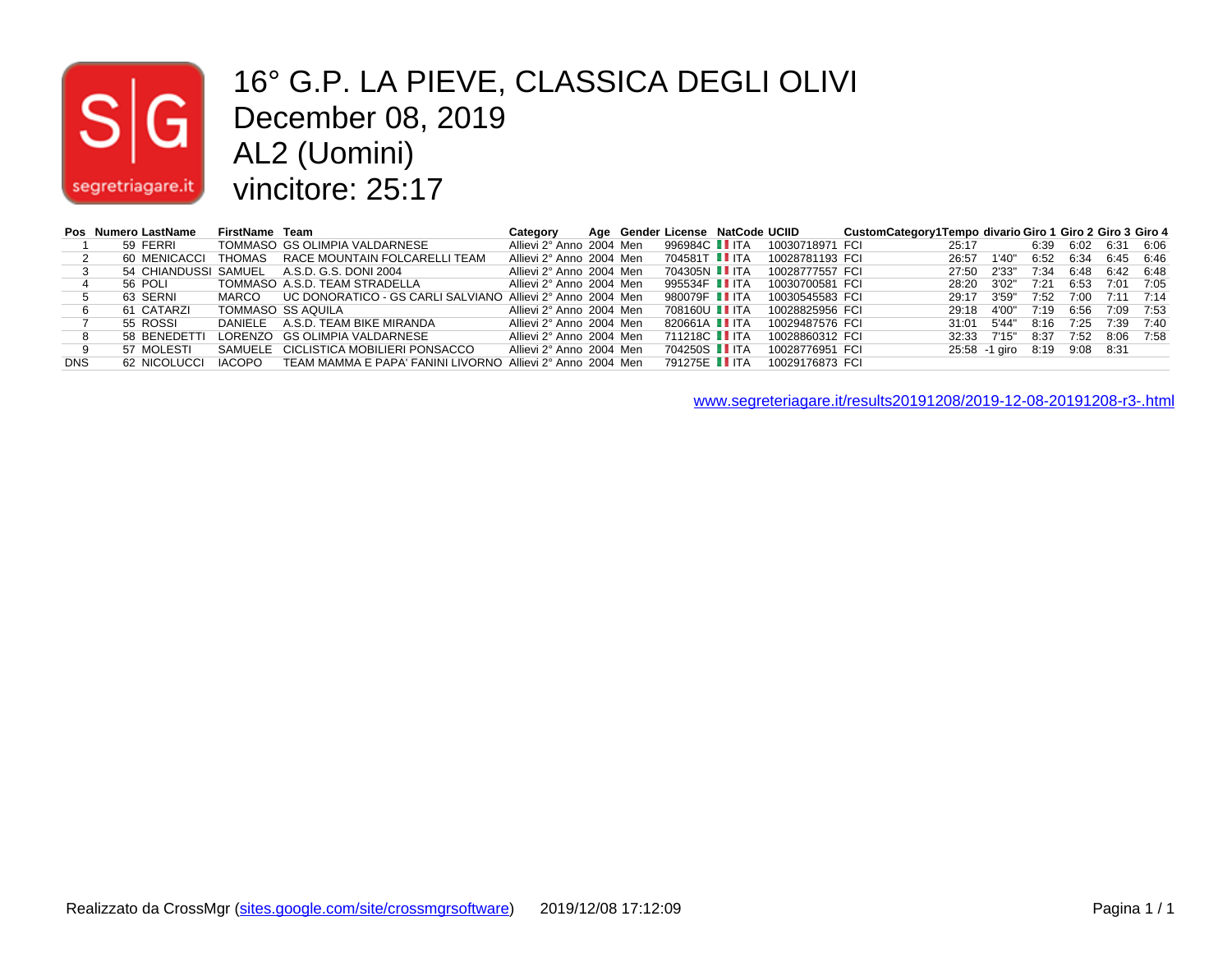# $|\mathsf{s}|$ segretriagare.it

#### 16° G.P. LA PIEVE, CLASSICA DEGLI OLIVI 10° G.P. LA PIEVE,<br>December 08, 2019 DA1 (Donne) vincitore: 25:44

|            | Pos Numero LastName | FirstName | Team                                                                                   | Category                                                        |  | Age Gender License NatCode UCIID |                 | CustomCategory1Tempo divario Giro 1 Giro 2 Giro 3 |                               |  |                |  |
|------------|---------------------|-----------|----------------------------------------------------------------------------------------|-----------------------------------------------------------------|--|----------------------------------|-----------------|---------------------------------------------------|-------------------------------|--|----------------|--|
|            | 83 MODESTI          | BARBARA   | BICI ADVENTURE TEAM A.S.D.                                                             | Donne Allieve 1° Anno 2005 Women A068137 II ITA 10032768907 FCI |  |                                  |                 |                                                   | 25:44                         |  | 8:42 8:27 8:34 |  |
|            |                     |           | 93 SORRENTINO GIULIA U.C. PETRIGNANO A.S.D.                                            | Donne Allieve 1° Anno 2005 Women A070062 I ITA                  |  |                                  | 10032838827 FCL |                                                   | 29:08 3'24" 10:05 9:23 9:39   |  |                |  |
|            | 82 SENESI           |           | CATERINA AC F. BESSI CALENZANO                                                         | Donne Allieve 1° Anno 2005 Women 800533X II ITA                 |  |                                  | 10029307118 FCL |                                                   | 31:28 5'45" 10:30 10:37 10:21 |  |                |  |
|            | 81 FRUGOLI          | NICOI F   | AC F. BESSI CALENZANO                                                                  | Donne Allieve 1° Anno 2005 Women 794919X II ITA                 |  |                                  | 10029214663 FCL |                                                   | 33:14 7'31" 11:55 10:51 10:28 |  |                |  |
| <b>DNS</b> | 84 GENTILI          |           | VALENTINA RACE MOUNTAIN FOLCARELLI TEAM Donne Allieve 1° Anno 2005 Women A073600 I ITA |                                                                 |  |                                  | 10032973213 FCL |                                                   |                               |  |                |  |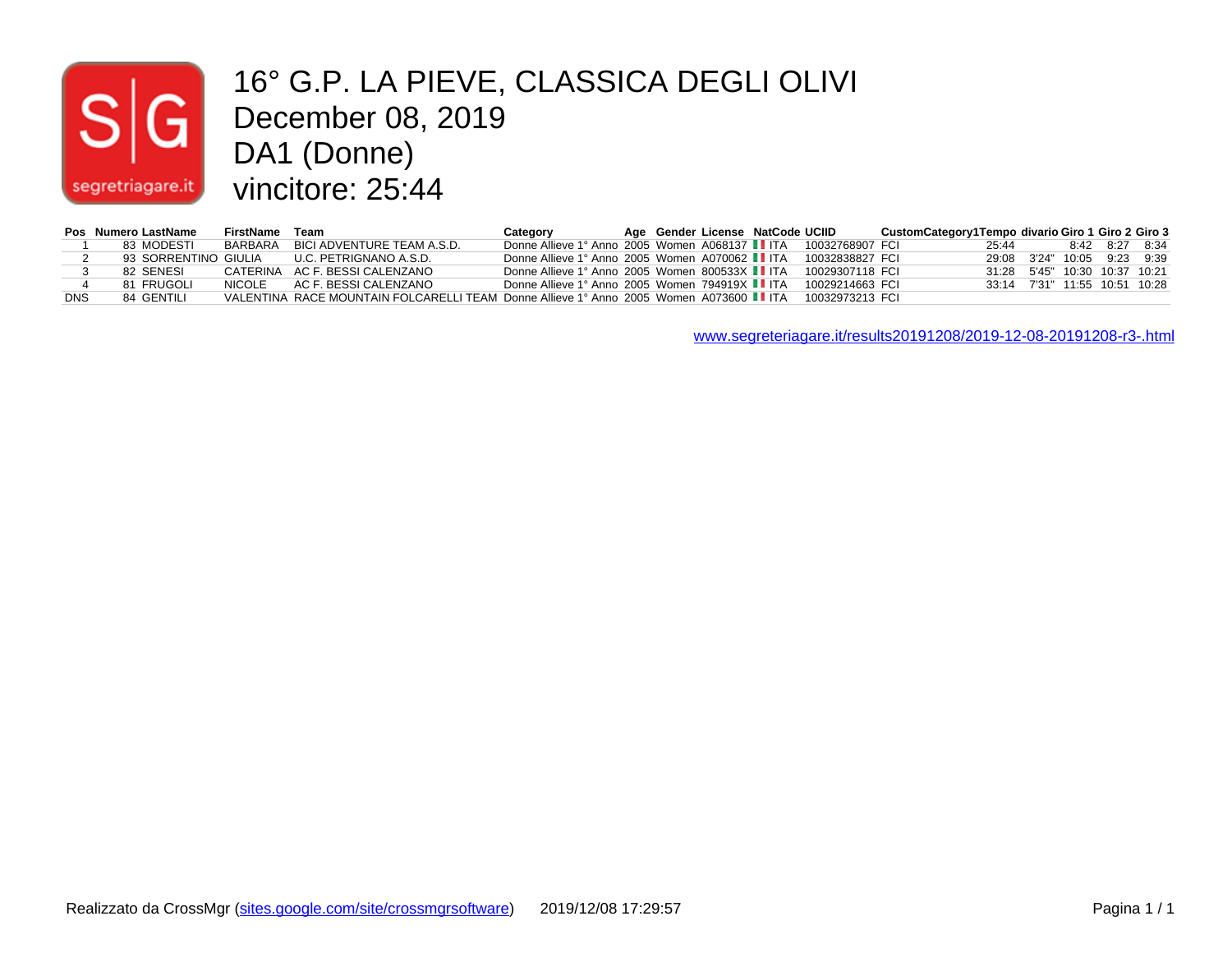## $|\mathsf{S}|$  $|G|$ segretriagare.it

#### 16° G.P. LA PIEVE, CLASSICA DEGLI OLIVI December 08, 2019 DA2 (Donne) vincitore: 31:59

|            | Pos Numero LastName FirstName |                                           | Team                                                                              | Category                                                       |  | Age Gender License NatCode UCIID |                 | CustomCategory1Tempo divario Giro 1 Giro 2 Giro 3 Giro 4 |                                |  |  |
|------------|-------------------------------|-------------------------------------------|-----------------------------------------------------------------------------------|----------------------------------------------------------------|--|----------------------------------|-----------------|----------------------------------------------------------|--------------------------------|--|--|
|            |                               | 77 OGGERO – MARGHERITA BEATRICE ELBA BIKE |                                                                                   | Donne Allieve 2° Anno 2004 Women 903434P IITA 10029936406 FCI  |  |                                  |                 |                                                          | 31:59 8:17 7:54 7:49 7:59      |  |  |
|            | 80 LAURETTI MELISSA           |                                           | TEAM DI FEDERICO BLUE                                                             | Donne Allieve 2° Anno 2004 Women 726590V IIITA 10029032383 FCI |  |                                  |                 |                                                          | 25:26 -1 giro 8:45 8:12 8:29   |  |  |
|            | 78 SEMOLI                     | SERENA                                    | GS OLIMPIA VALDARNESE                                                             | Donne Allieve 2° Anno 2004 Women 706387A   ITA 10028802314 FCI |  |                                  |                 |                                                          | 27:10 -1 giro 9:11 9:03 8:56   |  |  |
|            | 76 ZINGONI GRETA              |                                           | CICLISTICA S.MINIATO-S.CROCE A.S.D. Donne Allieve 2° Anno 2004 Women 997501R IITA |                                                                |  |                                  | 10030725641 FCL |                                                          | 32:41 -1 giro 9:56 11:32 11:14 |  |  |
| <b>DNS</b> | 79 MATTOLINI CAMILLA          |                                           | RACING TEAM FANELLI                                                               | Donne Allieve 2° Anno 2004 Women A148353 ■ ITA 10030611766 FCI |  |                                  |                 |                                                          |                                |  |  |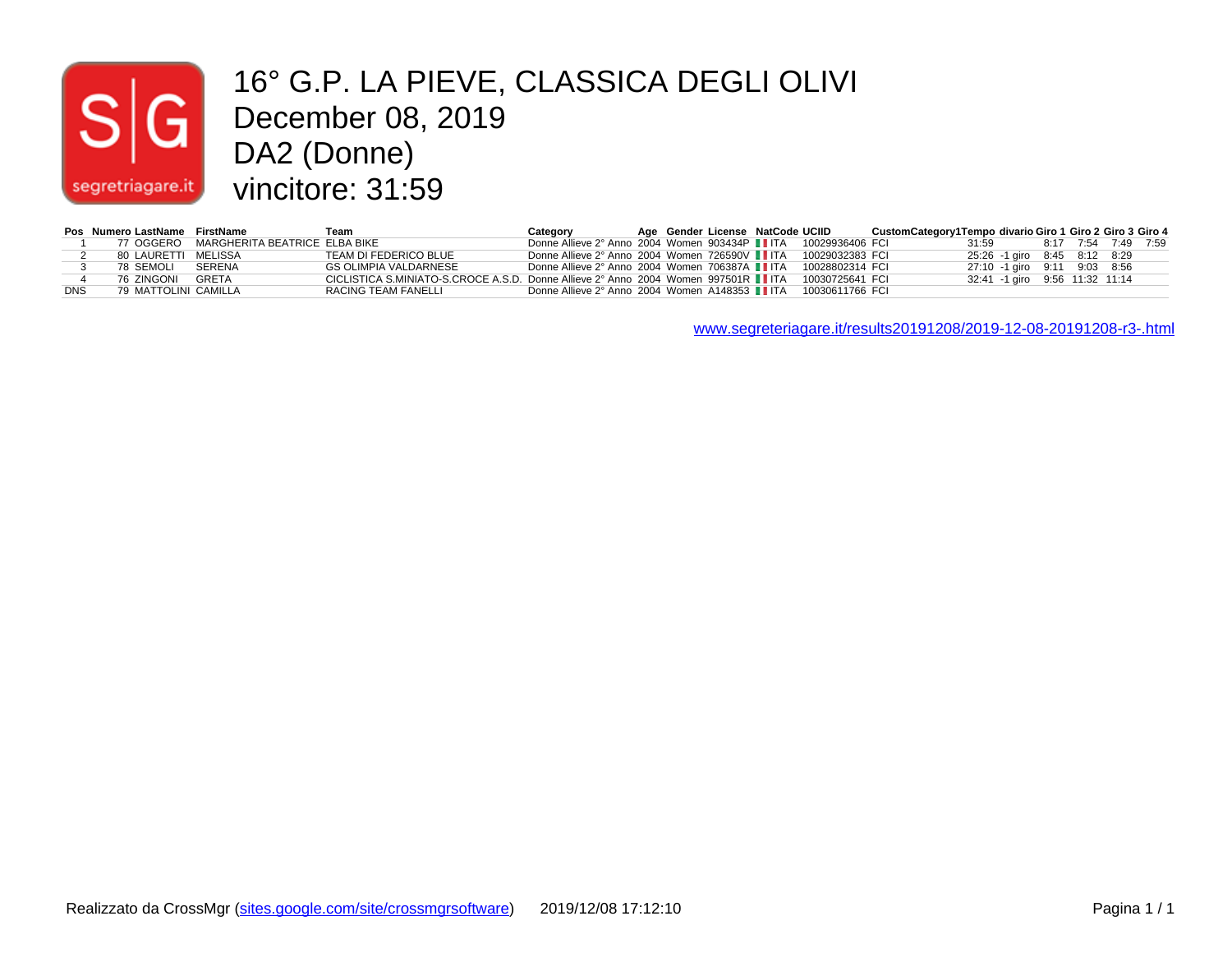

#### 16° G.P. LA PIEVE, CLASSICA DEGLI OLIVI December 08, 2019 ARRIVO PARTENZA 4 (20') (Aperto) vincitore: 16:41

|                | Pos Numero LastName             | <b>FirstName</b> | Team                                                      | Category                             |          | Age Gender License NatCode UCIID |                 | CustomCategory1Tempo divario Giro 1 Giro 2 Giro 3 |       |                           |      |      |       |
|----------------|---------------------------------|------------------|-----------------------------------------------------------|--------------------------------------|----------|----------------------------------|-----------------|---------------------------------------------------|-------|---------------------------|------|------|-------|
|                | 188 PAVI DEGL'INNOCENTI         | <b>GIULIO</b>    | SAN MINIATO CICLISMO A.S.D.                               | G6 Maschile                          | 2007 Men | 936465N <b>I</b> ITA             | 10030173347 FCI |                                                   | 16:41 |                           | 5:53 | 5:22 | 5:26  |
| $\overline{2}$ | 197 PROIETTI GAGLIARDONI MATTIA |                  | ASD VELO CLUB RACING ASSISI BASTIA                        | G6 Maschile                          | 2007 Men | A029901 <b>I</b> ITA             | 10031484968 FCI |                                                   | 16:44 | 0'02"                     | 5:52 | 5:23 | 5:29  |
| 3              | 166 GRINI                       | NICOLO'          | BICI ADVENTURE TEAM A.S.D.                                | G6 Maschile                          | 2007 Men | A092504 TTA                      | 10034087194 FCI |                                                   | 16:49 | 0'08"                     | 5:57 | 5:25 | 5:27  |
| 4              | 185 PETROLATI                   | <b>MARCO</b>     | PIESSE CYCLING TEAM                                       | G6 Maschile                          | 2007 Men | A040930 <b>IIITA</b>             | 10031786476 FCI |                                                   | 16:52 | 0'11"                     | 5:55 | 5:31 | 5:27  |
|                | <b>162 CORNACCHINI</b>          |                  | FRANCESCO A.S.D. NESTOR MARSCIANO                         | G6 Maschile                          | 2007 Men | A067803 TTA                      | 10032757082 FCI |                                                   | 17:12 | 0'31"                     | 5:59 | 5:25 | 5:49  |
| 6              | 170 BARRA                       | <b>CRISTIAN</b>  | <b>ELBA BIKE</b>                                          | G6 Maschile                          | 2007 Men | 728749Z IITA                     | 10029065931 FCI |                                                   | 17:27 | 0'46"                     | 6:00 | 5:47 | 5:40  |
|                | 193 BARTOLI                     | <b>DANILO</b>    | SAN MINIATO CICLISMO A.S.D.                               | G6 Maschile                          | 2007 Men | A062235 TTA                      | 10032547019 FCI |                                                   | 17:49 | 1'08"                     | 6:08 | 5:55 | 5:46  |
| 8              | 195 MASSAI                      |                  | FRANCESCO TEAMBIKE RACEMOUNTAIN CIVITAVECCHIA G6 Maschile |                                      | 2007 Men | A016875 IITA                     | 10031114550 FCI |                                                   | 17:53 | 1'11"                     | 6:30 | 5:48 | 5:34  |
| 9              | 203 FERRI                       | <b>ELISA</b>     | <b>GS OLIMPIA VALDARNESE</b>                              | G6 Femminile 2007 Women A009951 IITA |          |                                  | 10030959855 FCI |                                                   | 18:02 | 1'21"                     | 6:18 | 5:59 | 5:46  |
| 10             | 180 DEL CUCINA                  | <b>RICCARDO</b>  | GS OLIMPIA VALDARNESE                                     | G6 Maschile                          | 2007 Men | A009952 TTA                      | 10030959956 FCI |                                                   | 18:46 | 2'04"                     | 6:26 | 6:03 | 6:16  |
| 11             | 173 CERVINI                     | <b>TOMMASO</b>   | <b>ELBA BIKE</b>                                          | G6 Maschile                          | 2007 Men | A134842 IITA                     | 10072221837 FCI |                                                   | 18:56 | 2'14"                     | 6:25 | 6:17 | 6:13  |
| 12             | 190 LUCI                        | <b>MATTEO</b>    | SAN MINIATO CICLISMO A.S.D.                               | G6 Maschile                          | 2007 Men | A036388 TTA                      | 10031659871 FCI |                                                   | 19:25 | 2'44"                     | 6:47 | 6:17 | 6:20  |
| 13             | 164 PISANI                      | <b>ZENO</b>      | ASD ITALA CICLISMO 1907                                   | G6 Maschile                          | 2007 Men | A049070 <b>II</b> ITA            | 10032027562 FCI |                                                   | 19:41 | 2'59"                     | 6:57 | 6:17 | 6:28  |
| 14             | 165 MODESTI                     | <b>FILIPPO</b>   | BICI ADVENTURE TEAM A.S.D.                                | G6 Maschile                          | 2007 Men | A038501 IITA                     | 10031717566 FCI |                                                   | 19:55 | 3'14"                     | 7:04 | 6:20 | 6:31  |
| 15             | 200 PASCUCCI                    | <b>ALICE</b>     | BICI ADVENTURE TEAM A.S.D.                                | G6 Femminile 2007 Women A034696 IITA |          |                                  | 10031613593 FCI |                                                   | 20:07 | 3'26"                     | 6:49 | 6:23 | 6:56  |
| 16             | 184 LACCHE'                     | <b>ALESSIO</b>   | <b>MARINO BIKE &amp; BIKER</b>                            | G6 Maschile                          | 2007 Men | A132581 IITA                     | 10066844300 FCI |                                                   | 20:15 | 3'33"                     | 7:00 | 6:37 | 6:37  |
| 17             | 167 BRACCESI                    | <b>MATTEO</b>    | C.C. APPENNINICO 1907                                     | G6 Maschile                          | 2007 Men | A039916 <b>II</b> ITA            | 10031756265 FCI |                                                   | 20:23 | 3'41"                     | 7:10 | 6:30 | 6:43  |
| 18             | 196 AMATO                       | <b>FLAVIO</b>    | TEAMBIKE RACEMOUNTAIN CIVITAVECCHIA G6 Maschile           |                                      | 2007 Men | A094151 <b>II</b> ITA            | 10034202685 FCI |                                                   | 20:35 | 3'54"                     | 7:08 | 6:36 | 6:51  |
| 19             | 172 NENCIONI                    | <b>MICHELE</b>   | <b>ELBA BIKE</b>                                          | G6 Maschile                          | 2007 Men | A087331 TH                       | 10033733853 FCI |                                                   | 20:40 | 3'59"                     | 7:23 | 6:39 | 6:38  |
| 20             | 204 CAPPELLINI                  | <b>VITTORIA</b>  | SAN MINIATO CICLISMO A.S.D.                               | G6 Femminile 2007 Women A081371 IITA |          |                                  | 10033363940 FCI |                                                   | 20:42 | 4'01"                     | 6:58 | 7:01 | 6:43  |
| 21             | 174 TAMBERI                     | SAMUELE          | G.S. DACCORDI                                             | G6 Maschile 2007 Men                 |          | A122123 <b>I</b> ITA             | 10058503714 FCI |                                                   | 21:20 | 4'39"                     | 7:28 | 6:41 | 7:12  |
| 22             | 205 COLUCCINI                   | ANGELICA         | UC DONORATICO - GS CARLI SALVIANO                         | G6 Femminile 2007 Women A030924 IITA |          |                                  | 10031512957 FCI |                                                   | 21:27 | 4'46"                     | 7:07 | 7:00 | 7:20  |
| 23             | 168 COCCHIOLA                   | <b>MATTEO</b>    | CICLISTICA MOBILIERI PONSACCO                             | G6 Maschile 2007 Men                 |          | A026527 I ITA                    | 10031399486 FCI |                                                   | 22:14 | 5'33"                     | 7:19 | 7:19 | 7:37  |
| 24             | 198 FRANCESCHINI                | EMMA             | A.C.D. COSTA ETRUSCA                                      | G6 Femminile 2007 Women A013010 IITA |          |                                  | 10031017146 FCI |                                                   | 22:15 | 5'34"                     | 7:25 | 7:14 | 7:36  |
| 25             | 199 DI GIROLAMO                 | <b>GINEVRA</b>   | A.C.D. COSTA ETRUSCA                                      | G6 Femminile 2007 Women A024987 IITA |          |                                  | 10031352404 FCI |                                                   | 23:31 | 6'50"                     | 7:45 | 7:38 | 8:08  |
| 26             | 187 MUSILLI                     | <b>ANDREA</b>    | <b>RAMPICLUB BARREA</b>                                   | G6 Maschile 2007 Men                 |          | A100941 <b>II</b> ITA            | 10034651919 FCI |                                                   | 24:41 | 8'00"                     | 8:00 | 8:19 | 8:21  |
| 27             | 182 ROSSI                       |                  | FRANCESCO GS OLIMPIA VALDARNESE                           | G6 Maschile 2007 Men                 |          | A035554 IITA                     | 10031640471 FCI |                                                   | 25:17 | 8'35"                     | 7:02 | 6:53 | 11:22 |
| 28             | 202 FORMISANO                   | <b>SILVIA</b>    | CICLISTICA S.MINIATO-S.CROCE A.S.D.                       | G6 Femminile 2007 Women A144188 IITA |          |                                  | 10077224007 FCI |                                                   | 25:28 | 8'46"                     | 8:06 | 8:29 | 8:52  |
| 29             | 175 TAVANTI                     | <b>GIULIO</b>    | <b>GS AREZZO BIKE</b>                                     | G6 Maschile 2007 Men                 |          | A043943 TTA                      | 10031855083 FCI |                                                   |       | 13:43 -1 giro             | 6:44 | 6:59 |       |
| 30             | 201 LEPRI                       | <b>GIULIA</b>    | CICLISTICA S.MINIATO-S.CROCE A.S.D.                       | G6 Femminile 2007 Women A132751 IITA |          |                                  | 10067426805 FCI |                                                   |       | 17:02 -1 giro             | 8:35 | 8:28 |       |
| 31             | 178 CARI                        | <b>MATTEO</b>    | <b>GS AREZZO BIKE</b>                                     | G6 Maschile                          | 2007 Men | A084259 I ITA                    | 10033546018 FCI |                                                   |       | 20:01 -1 giro 10:18       |      | 9:43 |       |
| 32             | 110 PESCHI                      | <b>DANIELE</b>   | <b>TRZ CYCLING TEAM</b>                                   | $ID-2$                               | 2003 Men | A132474 <b>II</b> ITA            |                 | <b>FCI</b>                                        |       | 24:35 -1 giro 11:38 12:57 |      |      |       |
| <b>DNS</b>     | 163 CERASI                      | <b>FILIPPO</b>   | AMICI DELLA BICI JUNIOR                                   | G6 Maschile                          | 2007 Men | A001804 <b>I</b> ITA             | 10030805766 FCI |                                                   |       |                           |      |      |       |
| <b>DNS</b>     | 169 D'ANTONI                    | SAMUEL           | DRAKE TEAM CISTERNA ASD                                   | G6 Maschile                          | 2007 Men | A144905 IITA                     | 10077960294 FCI |                                                   |       |                           |      |      |       |
| <b>DNS</b>     | 189 FERRUZZI                    | <b>EMANUELE</b>  | SAN MINIATO CICLISMO A.S.D.                               | G6 Maschile                          | 2007 Men | A018407 IITA                     | 10031158202 FCI |                                                   |       |                           |      |      |       |
| <b>DNS</b>     | 194 ESPOSITO                    | <b>ETTORE</b>    | SAN MINIATO CICLISMO A.S.D.                               | G6 Maschile                          | 2007 Men | A095903 IIITA                    | 10034322523 FCI |                                                   |       |                           |      |      |       |
| <b>DNS</b>     | 206 SERNI                       | <b>ANNA</b>      | UC DONORATICO - GS CARLI SALVIANO                         | G6 Femminile 2007 Women A178546 IITA |          |                                  | 10030745445 FCI |                                                   |       |                           |      |      |       |
| <b>DNS</b>     | 207 SIMEONI                     |                  | MADDALENA AC F. BESSI CALENZANO                           | G6 Femminile 2007 Women A016393 IITA |          |                                  | 10031100406 FCI |                                                   |       |                           |      |      |       |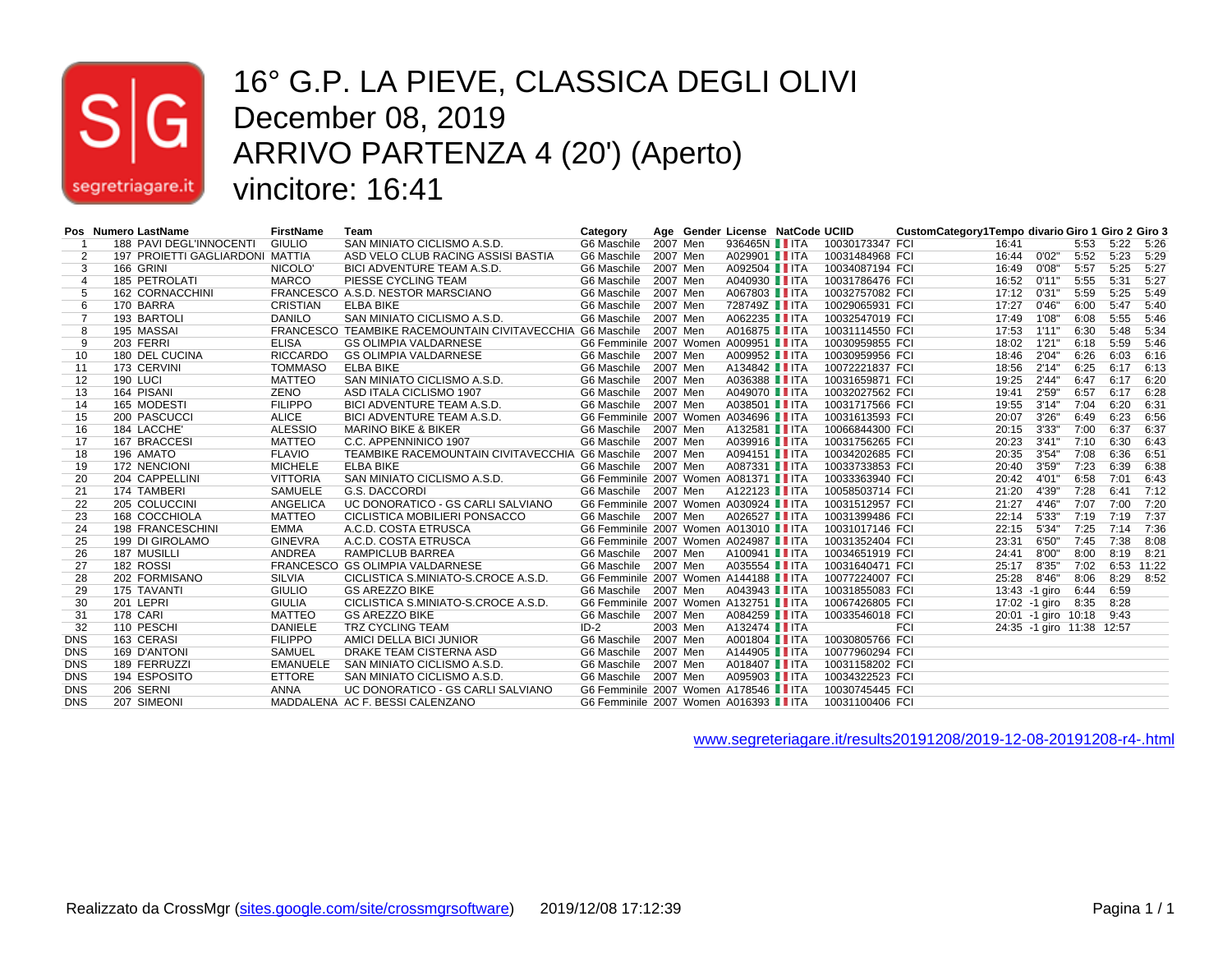

#### 16° G.P. LA PIEVE, CLASSICA DEGLI OLIVI December 08, 2019 G6M (Uomini) vincitore: 16:41

|            | Pos Numero LastName             | <b>FirstName</b> | Team                                                               | Category             |  | Age Gender License NatCode UCIID |                 | CustomCategory1Tempo divario Giro 1 Giro 2 Giro 3 |       |                     |      |      |       |
|------------|---------------------------------|------------------|--------------------------------------------------------------------|----------------------|--|----------------------------------|-----------------|---------------------------------------------------|-------|---------------------|------|------|-------|
|            | 188 PAVI DEGL'INNOCENTI         | <b>GIULIO</b>    | SAN MINIATO CICLISMO A.S.D.                                        | G6 Maschile 2007 Men |  | 936465N I ITA                    | 10030173347 FCI |                                                   | 16:41 |                     | 5:53 | 5:22 | 5:26  |
|            | 197 PROJETTI GAGLIARDONI MATTIA |                  | ASD VELO CLUB RACING ASSISI BASTIA                                 | G6 Maschile 2007 Men |  | A029901 ITA                      | 10031484968 FCI |                                                   | 16:44 | 0'02"               | 5:52 | 5:23 | 5:29  |
| 3          | 166 GRINI                       | NICOLO'          | BICI ADVENTURE TEAM A.S.D.                                         | G6 Maschile 2007 Men |  | A092504 TTA                      | 10034087194 FCI |                                                   | 16:49 | 0'08"               | 5:57 | 5:25 | 5:27  |
| 4          | 185 PETROLATI                   | MARCO            | PIESSE CYCLING TEAM                                                | G6 Maschile 2007 Men |  | A040930 <b>I</b> ITA             | 10031786476 FCI |                                                   | 16:52 | 0'11"               | 5:55 | 5:31 | 5:27  |
|            | 162 CORNACCHINI                 |                  | FRANCESCO A.S.D. NESTOR MARSCIANO                                  | G6 Maschile 2007 Men |  | A067803 IITA                     | 10032757082 FCI |                                                   | 17:12 | 0'31'               | 5:59 | 5:25 | 5:49  |
| 6          | 170 BARRA                       | CRISTIAN         | ELBA BIKE                                                          | G6 Maschile 2007 Men |  | 728749Z IITA                     | 10029065931 FCI |                                                   | 17:27 | 0'46"               | 6:00 | 5:47 | 5:40  |
|            | 193 BARTOLI                     | DANILO           | SAN MINIATO CICLISMO A.S.D.                                        | G6 Maschile 2007 Men |  | A062235 I ITA                    | 10032547019 FCI |                                                   | 17:49 | 1'08'               | 6:08 | 5:55 | 5:46  |
| 8          | 195 MASSAI                      |                  | FRANCESCO TEAMBIKE RACEMOUNTAIN CIVITAVECCHIA G6 Maschile 2007 Men |                      |  | A016875 IITA                     | 10031114550 FCI |                                                   | 17:53 | 1'11'               | 6:30 | 5:48 | 5:34  |
| 9          | 180 DEL CUCINA                  | RICCARDO         | <b>GS OLIMPIA VALDARNESE</b>                                       | G6 Maschile 2007 Men |  | A009952 <b>I</b> ITA             | 10030959956 FCI |                                                   | 18:46 | 2'04"               | 6:26 | 6:03 | 6:16  |
| 10         | 173 CERVINI                     | <b>TOMMASO</b>   | ELBA BIKE                                                          | G6 Maschile 2007 Men |  | A134842 <b>I</b> ITA             | 10072221837 FCI |                                                   | 18:56 | 2'14"               | 6:25 | 6:17 | 6:13  |
| 11         | 190 LUCI                        | MATTEO           | SAN MINIATO CICLISMO A.S.D.                                        | G6 Maschile 2007 Men |  | A036388 I ITA                    | 10031659871 FCI |                                                   | 19:25 | 2'44'               | 6:47 | 6:17 | 6:20  |
| 12         | 164 PISANI                      | ZENO             | ASD ITALA CICLISMO 1907                                            | G6 Maschile 2007 Men |  | A049070 <b>I</b> ITA             | 10032027562 FCI |                                                   | 19:41 | 2'59"               | 6:57 | 6:17 | 6:28  |
| 13         | 165 MODESTI                     | <b>FILIPPO</b>   | <b>BICI ADVENTURE TEAM A.S.D.</b>                                  | G6 Maschile 2007 Men |  | A038501 TH                       | 10031717566 FCI |                                                   | 19:55 | 3'14"               | 7:04 | 6:20 | 6:31  |
| 14         | 184 LACCHE'                     | ALESSIO          | <b>MARINO BIKE &amp; BIKER</b>                                     | G6 Maschile 2007 Men |  | A132581 ITA                      | 10066844300 FCI |                                                   | 20:15 | 3'33'               | 7:00 | 6:37 | 6:37  |
| 15         | 167 BRACCESI                    | MATTEO           | C.C. APPENNINICO 1907                                              | G6 Maschile 2007 Men |  | A039916 IITA                     | 10031756265 FCI |                                                   | 20:23 | 3'41"               | 7:10 | 6:30 | 6:43  |
| 16         | 196 AMATO                       | <b>FLAVIO</b>    | TEAMBIKE RACEMOUNTAIN CIVITAVECCHIA                                | G6 Maschile 2007 Men |  | A094151 TH                       | 10034202685 FCI |                                                   | 20:35 | 3'54'               | 7:08 | 6:36 | 6:51  |
| 17         | 172 NENCIONI                    | <b>MICHELE</b>   | ELBA BIKE                                                          | G6 Maschile 2007 Men |  | A087331 ITA                      | 10033733853 FCI |                                                   | 20:40 | 3'59''              | 7:23 | 6:39 | 6:38  |
| 18         | 174 TAMBERI                     | SAMUELE          | G.S. DACCORDI                                                      | G6 Maschile 2007 Men |  | A122123 <b>III</b> TA            | 10058503714 FCI |                                                   | 21:20 | 4'39"               | 7:28 | 6:41 | 7:12  |
| 19         | 168 COCCHIOLA                   | MATTEO           | CICLISTICA MOBILIERI PONSACCO                                      | G6 Maschile 2007 Men |  | A026527 I ITA                    | 10031399486 FCI |                                                   | 22:14 | 5'33'               | 7:19 | 7:19 | 7:37  |
| 20         | 187 MUSILLI                     | ANDREA           | RAMPICLUB BARREA                                                   | G6 Maschile 2007 Men |  | A100941 <b>I</b> ITA             | 10034651919 FCI |                                                   | 24:41 | 8'00"               | 8:00 | 8:19 | 8:21  |
| 21         | 182 ROSSI                       |                  | FRANCESCO GS OLIMPIA VALDARNESE                                    | G6 Maschile 2007 Men |  | A035554 <b>II</b> ITA            | 10031640471 FCI |                                                   | 25:17 | 8'35"               | 7:02 | 6:53 | 11:22 |
| 22         | 175 TAVANTI                     | <b>GIULIO</b>    | <b>GS AREZZO BIKE</b>                                              | G6 Maschile 2007 Men |  | A043943   ITA                    | 10031855083 FCI |                                                   |       | 13:43 -1 giro       | 6:44 | 6:59 |       |
| 23         | 178 CARI                        | MATTEO           | <b>GS AREZZO BIKE</b>                                              | G6 Maschile 2007 Men |  | A084259 I ITA                    | 10033546018 FCI |                                                   |       | 20:01 -1 giro 10:18 |      | 9:43 |       |
| <b>DNS</b> | 163 CERASI                      | <b>FILIPPO</b>   | AMICI DELLA BICI JUNIOR                                            | G6 Maschile 2007 Men |  | A001804 TTA                      | 10030805766 FCI |                                                   |       |                     |      |      |       |
| <b>DNS</b> | 169 D'ANTONI                    | SAMUEL           | DRAKE TEAM CISTERNA ASD                                            | G6 Maschile 2007 Men |  | A144905 IITA                     | 10077960294 FCI |                                                   |       |                     |      |      |       |
| <b>DNS</b> | 189 FERRUZZI                    | <b>EMANUELE</b>  | SAN MINIATO CICLISMO A.S.D.                                        | G6 Maschile 2007 Men |  | A018407 <b>III</b> TA            | 10031158202 FCI |                                                   |       |                     |      |      |       |
| <b>DNS</b> | 194 ESPOSITO                    | <b>ETTORE</b>    | SAN MINIATO CICLISMO A.S.D.                                        | G6 Maschile 2007 Men |  | A095903 TTA                      | 10034322523 FCI |                                                   |       |                     |      |      |       |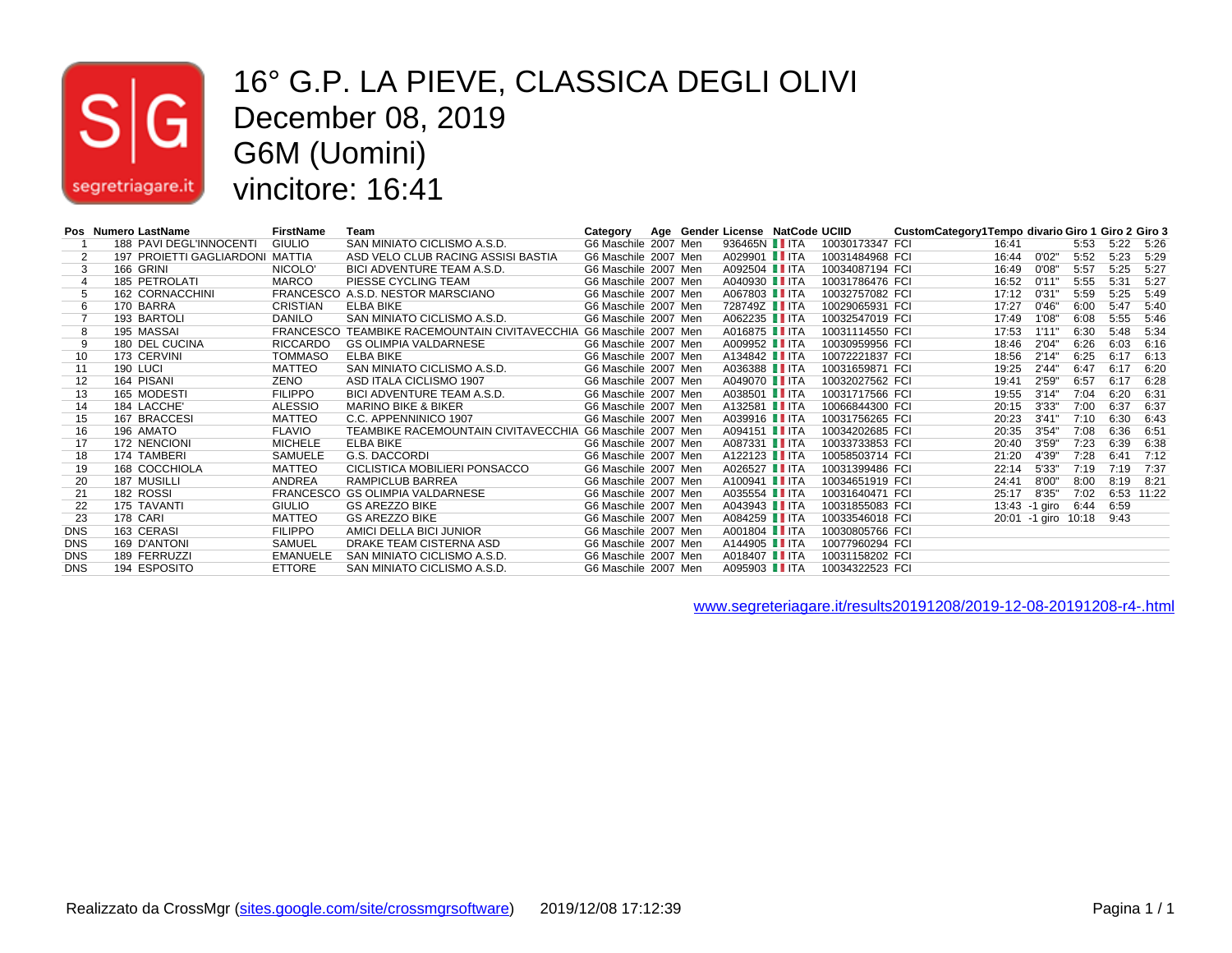

#### 16° G.P. LA PIEVE, CLASSICA DEGLI OLIVI December 08, 2019 G6F (Donne) vincitore: 18:02

| Pos        | Numero LastName       | <b>FirstName</b> | Team                                                                           | Category                               |  | Age Gender License NatCode UCIID |                 | CustomCategory1Tempo divario Giro 1 Giro 2 Giro 3 |             |               |      |      |      |
|------------|-----------------------|------------------|--------------------------------------------------------------------------------|----------------------------------------|--|----------------------------------|-----------------|---------------------------------------------------|-------------|---------------|------|------|------|
|            | 203 FERRI             | ELISA            | <b>GS OLIMPIA VALDARNESE</b>                                                   | G6 Femminile 2007 Women A009951 II ITA |  |                                  | 10030959855 FCI |                                                   | 18:02       |               | 6:18 | 5:59 | 5:46 |
|            | 200 PASCUCCI          | ALICE            | BICI ADVENTURE TEAM A.S.D.                                                     | G6 Femminile 2007 Women A034696 I ITA  |  |                                  | 10031613593 FCI |                                                   | 20:07       | 2'05"         | 6:49 | 6:23 | 6:56 |
|            | 204 CAPPELLINI        | <b>VITTORIA</b>  | SAN MINIATO CICLISMO A.S.D.                                                    | G6 Femminile 2007 Women A081371 II ITA |  |                                  | 10033363940 FCI |                                                   | 20:42       | 2'40"         | 6:58 | 7:01 | 6:43 |
|            | 205 COLUCCINI         | ANGELICA         | UC DONORATICO - GS CARLI SALVIANO G6 Femminile 2007 Women A030924 <b>■</b> ITA |                                        |  |                                  | 10031512957 FCI |                                                   | 21.27       | 3'25"         | 7:07 | 7:00 | 7:20 |
|            | 198 FRANCESCHINI EMMA |                  | A.C.D. COSTA ETRUSCA                                                           | G6 Femminile 2007 Women A013010 ITA    |  |                                  | 10031017146 FCI |                                                   | 22.15       | 4'13"         | 7:25 | 7:14 | 7:36 |
|            | 199 DI GIROLAMO       | <b>GINEVRA</b>   | A.C.D. COSTA ETRUSCA                                                           | G6 Femminile 2007 Women A024987 II ITA |  |                                  | 10031352404 FCI |                                                   | 23:31       | 5'29"         | 7:45 | 7:38 | 8:08 |
|            | 202 FORMISANO         | SILVIA           | CICLISTICA S.MINIATO-S.CROCE A.S.D. G6 Femminile 2007 Women A144188 ■ ITA      |                                        |  |                                  | 10077224007 FCI |                                                   | 25:28 7'25" |               | 8:06 | 8:29 | 8:52 |
|            | 201 LEPRI             | <b>GIULIA</b>    | CICLISTICA S.MINIATO-S.CROCE A.S.D. G6 Femminile 2007 Women A132751 II ITA     |                                        |  |                                  | 10067426805 FCI |                                                   |             | 17:02 -1 giro | 8:35 | 8:28 |      |
| <b>DNS</b> | 206 SERNI             | ANNA             | UC DONORATICO - GS CARLI SALVIANO G6 Femminile 2007 Women A178546 II ITA       |                                        |  |                                  | 10030745445 FCI |                                                   |             |               |      |      |      |
| <b>DNS</b> | 207 SIMEONI           |                  | MADDALENA AC F. BESSI CALENZANO                                                | G6 Femminile 2007 Women A016393 IIITA  |  |                                  | 10031100406 FCI |                                                   |             |               |      |      |      |